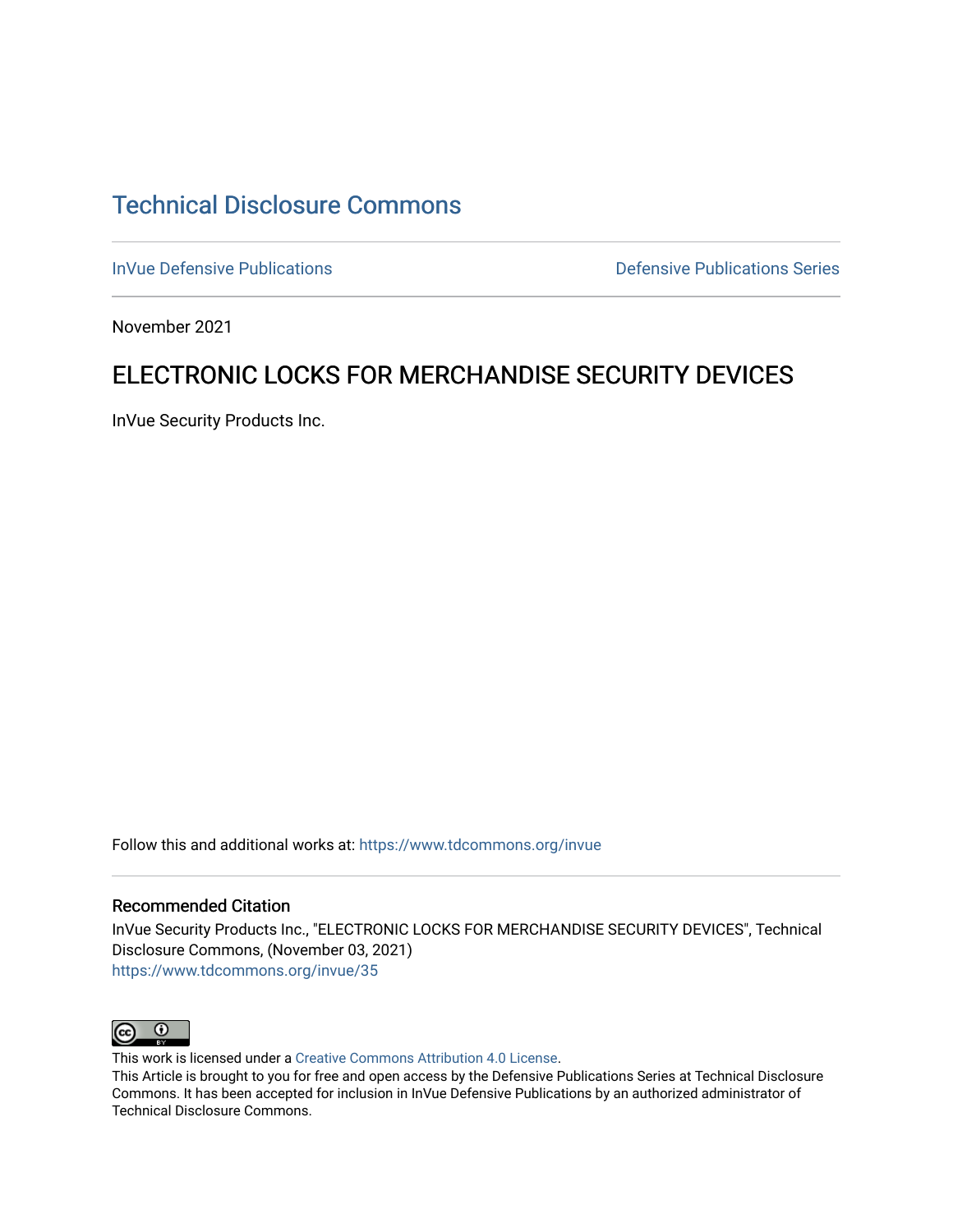#### ELECTRONIC LOCKS FOR MERCHANDISE SECURITY DEVICES

## FIELD OF THE INVENTION

[0001] Embodiments of the present invention are generally directed to merchandise display security systems, locks, devices, computer program products, and methods for protecting items of merchandise from theft.

## BACKGROUND OF THE INVENTION

[0002] It is common practice for retailers to display relatively small, relatively expensive items of merchandise on a security device, such as a display hook or a display fixture, within security packaging commonly referred to as a "safer", or otherwise on a display surface. The security device or safer displays an item of merchandise so that a potential purchaser may examine the item when deciding whether to purchase the item. The small size and relative expense of the item, however, makes the item an attractive target for shoplifters. A shoplifter may attempt to detach the item from the security device, or alternatively, may attempt to remove the security device from the display area along with the merchandise. Items of merchandise may also be secured using a display stand to allow users to sample the item for potential purchase. In some instances, the security device is secured to a display support using a lock operated by a key, for example, a mechanical lock. In other instances, the security device is secured to the display support using a lock operated by an electronic key to arm and disarm the security device.

## BRIEF DESCRIPTION OF THE DRAWINGS

[0003] The detailed description of the invention provided below may be better understood with reference to the accompanying drawing figures, which depict one or more embodiments of an electronic key for use with a merchandise security device in a merchandise display security system and method according to the invention.

[0004] FIG. 1A shows an embodiment of a merchandise display security system and method including a programmable electronic key, a merchandise security device, a programming station and a charging station according to the invention.

[0005] FIG. 1B is an enlarged view showing the programmable electronic key of FIG. 1A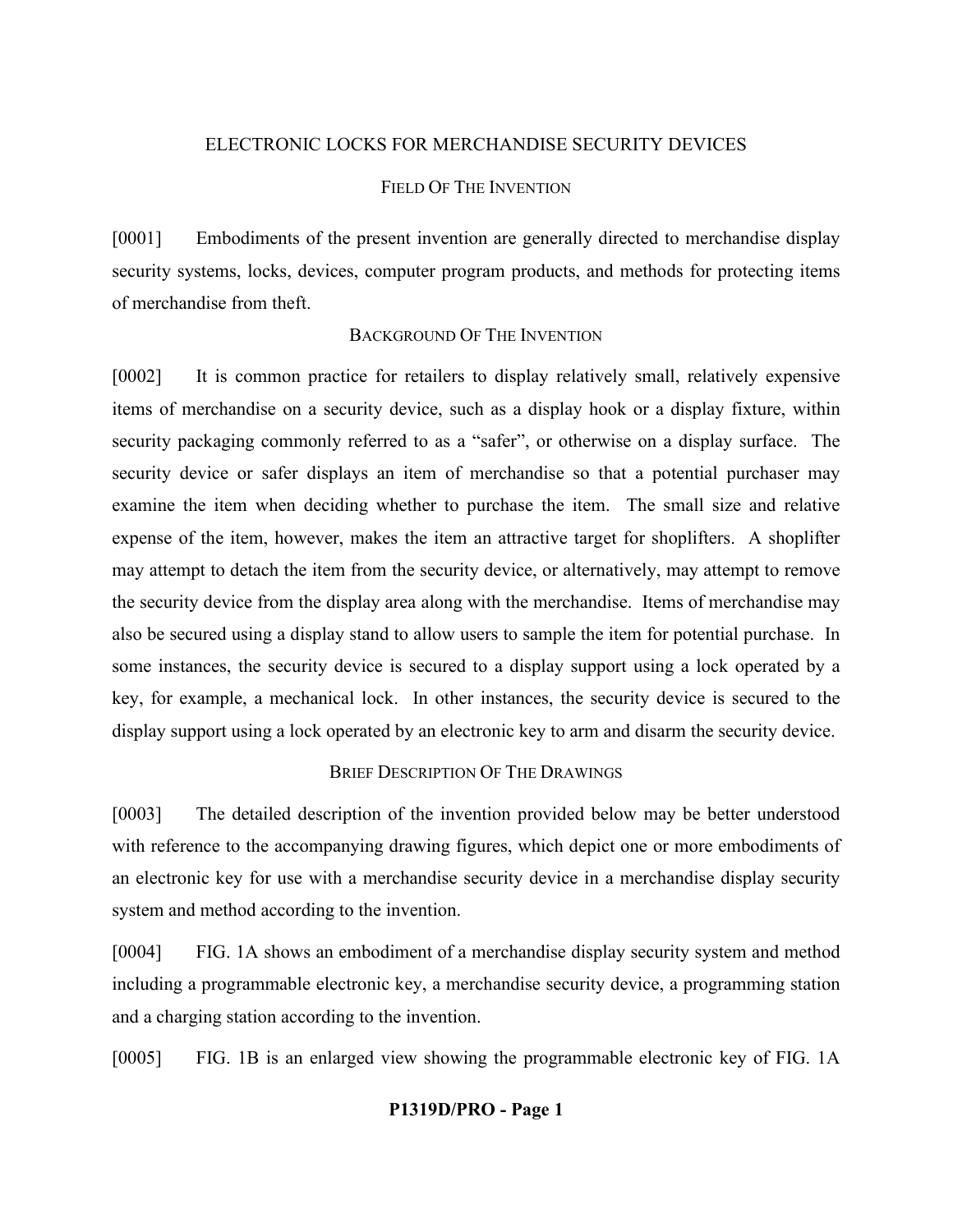positioned on the programming station of FIG. 1A to be programmed with a security code.

[0006] FIG. 2 further shows the system and method of FIG. 1A with the programmable electronic key positioned to operate the merchandise security device.

[0007] FIG. 3A further shows the system and method of FIG. 1A with the programmable electronic key disposed on the charging station.

[0008] FIG. 3B is an enlarged view showing the programmable electronic key of FIG. 1A positioned on the charging station of FIG. 1A to recharge a power source disposed within the key.

[0009] FIG. 4 is an enlarged view showing the merchandise security device of the system and method of FIG. 1A.

[0010] FIG. 5 is an enlarged view showing the programmable electronic key of the system and method of FIG. 1A in greater detail.

[0011] FIG. 6 is an exploded view of the programmable electronic key of FIG. 5.

[0012] FIG. 7A is a perspective view of the programmable electronic key of FIG. 5.

[0013] FIG. 7B is an end view of the programmable electronic key of FIG. 5.

[0014] FIG. 8 is a perspective view showing a lengthwise cross-section of the programmable electronic key of FIG. 5.

[0015] FIG. 9A is a top view showing the charging station of the system and method of FIG. 1A.

[0016] FIG. 9B is a perspective view showing a diagonal cross-section of the charging station of FIG. 9A taken along the line 9B-9B.

[0017] FIG. 10 shows another embodiment of a merchandise display security system and method including a programmable electronic key, a merchandise security device, a programming station and a charging station according to the invention.

[0018] FIG. 11 is an enlarged view showing the programmable electronic key of FIG. 10 positioned on the charging station of FIG. 10 to recharge a power source disposed within the key.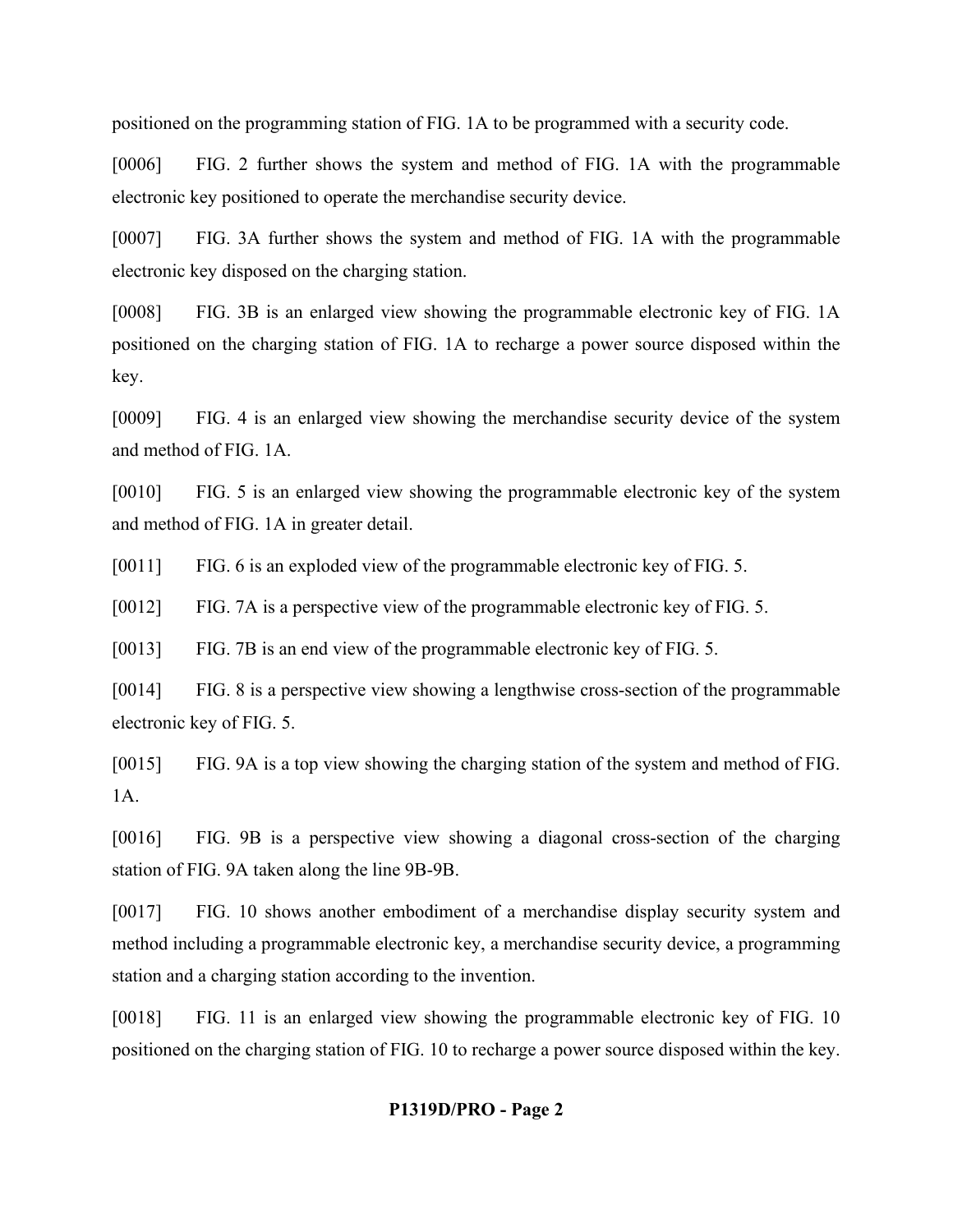[0019] FIG. 12 is an enlarged view showing the merchandise security device of the system and method of FIG. 10.

[0020] FIG. 13 is an enlarged view showing the programmable electronic key of the system and method of FIG. 10 in greater detail.

[0021] FIG. 14 is a perspective view showing a pair of matched coils for use with the programmable electronic key and the merchandise security device of FIG. 10.

[0022] FIG. 15A is a perspective view of the programmable electronic key of FIG. 13.

[0023] FIG. 15B is an end view of the programmable electronic key of FIG. 13.

[0024] FIG. 16 is a perspective view showing a lengthwise cross-section of the programmable electronic key of FIG. 13.

[0025] FIG. 17A is a top view showing the charging station of the system and method of FIG. 10.

[0026] FIG. 17B is a perspective view showing a diagonal cross-section of the charging station of FIG. 17A taken along the line 17B-17B.

[0027] FIG. 18 is a schematic of various lock displays according to one embodiment.

DETAILED DESCRIPTION OF EMBODIMENTS OF THE INVENTION

[0028] Referring now to the accompanying drawing figures wherein like reference numerals denote like elements throughout the various views, one or more embodiments of a merchandise display security system and method are shown. In the embodiments shown and described herein, the system and method include a programmable electronic key, indicated generally at 20, 120 and a merchandise security device, indicated generally at 40, 140. Merchandise security devices 40, 140 suitable for use with the programmable electronic keys 20, 120 include, but are not limited to, a security display (e.g. alarming stand), electronic locks, security fixture (e.g. locking hook, shelf, cabinet, etc.) or security packaging (e.g. merchandise keeper) for an item of merchandise. However, a programmable electronic key (also referred to herein as a merchandise security key) may be useable with any security device or locking device that utilizes power transferred from the key to operate a mechanical lock mechanism and/or utilizes data transferred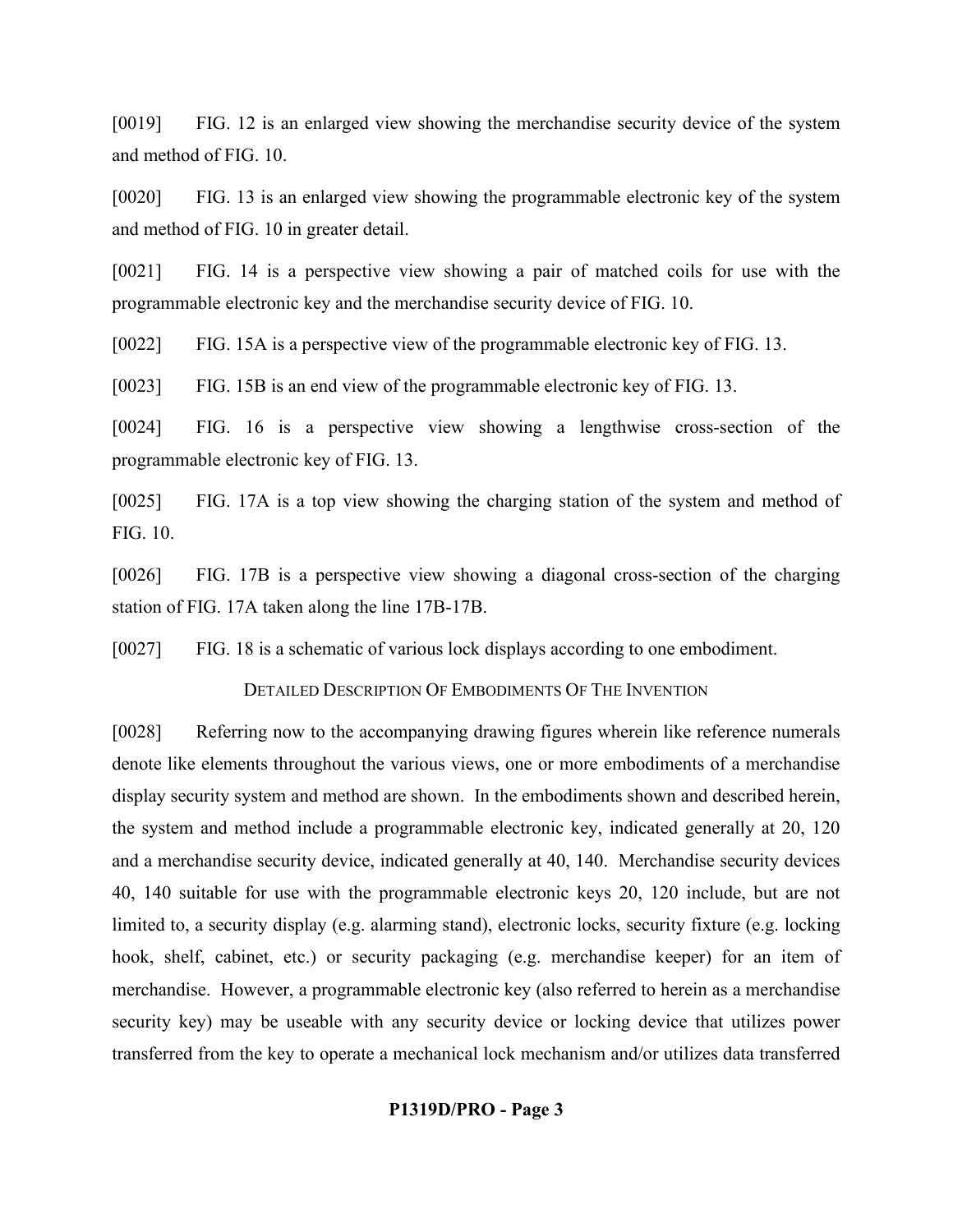from the key to authorize the operation of an electronic lock mechanism, such as an alarm circuit. In other words, a programmable electronic key according to the invention is useable with any security device or locking device that requires power transferred from the key to the device and/or data transferred from the key to the device. Further examples of security devices and locking devices include, but are not limited to, a door lock, a drawer lock or a shelf lock, as well as any device that prevents an unauthorized person from accessing, removing or detaching an item from a secure location or position. It should be noted that although the embodiments are described with respect to a programmable electronic key for transferring data and electrical power to a merchandise security device to operate a mechanical lock mechanism, the invention is equally applicable to an electronic key for transferring only electrical power to a merchandise security device to operate any component of the merchandise security device, whether or not the device includes an internal or external power source for operating another component of the device. Moreover, in some cases, a smart device (e.g., a mobile telephone) may perform some of the functions of the programmable key disclosed herein, such as unlocking a security device in response to receiving a wireless authorization signal. For example, a customer who has purchased an item and is picking the item up in the store or one who has an account with the retailer may use his or her mobile device to complete the purchase. Similarly, store associates may use a smart device as a programmable key according to the various embodiments disclosed herein.

[0029] An embodiment of a merchandise display system and method according to the invention is illustrated in FIGS. 1A-9B. The embodiment of the merchandise display security system and method depicted comprises a programmable electronic key 20, which is also referred to herein as a merchandise security key, and a merchandise security device 40 that is configured to be operated by the key. The system and method may further comprise an optional programming station, indicated generally at 60, that is operable for programming the key 20 with a security code, which is also referred to herein as a Security Disarm Code (SDC). In addition to programming station 60, the system and method may further comprise an optional charging station, indicated generally at 80, that is operable for initially charging and/or subsequently recharging a power source disposed within the key 20. For example, merchandise security key 20 and merchandise security device 40 may each be programmed with the same SDC into a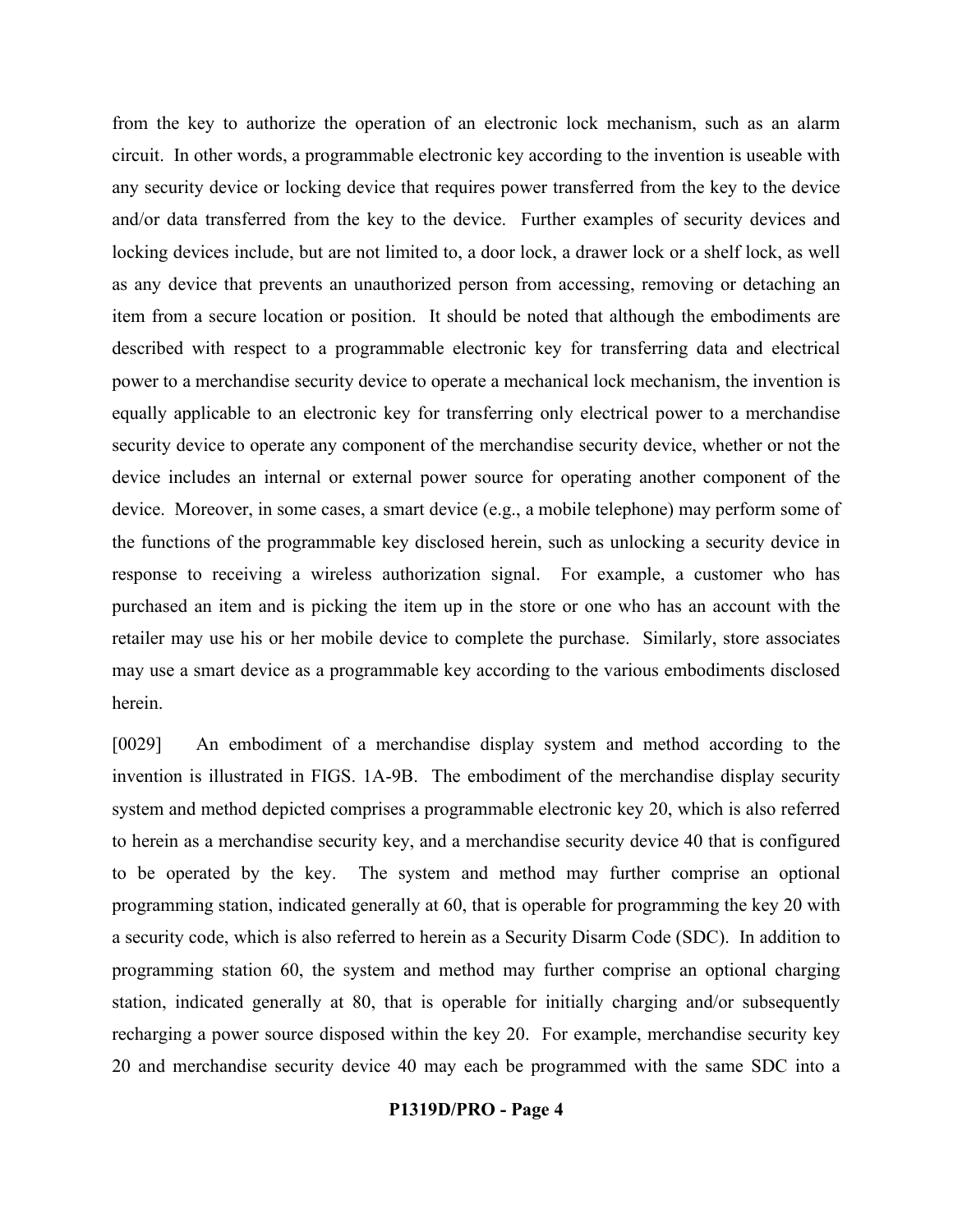respective permanent memory. The merchandise security key 20 may be provisioned with a single-use (e.g. non-rechargeable) power source, such as a conventional or extended-life battery, or alternatively, the key may be provisioned with a multiple-use (e.g. rechargeable) power source, such as a conventional capacitor or rechargeable battery. In either instance, the power source may be permanent, semi-permanent (e.g. replaceable), or rechargeable, as desired. In the latter instance, charging station 80 is provided to initially charge and/or to subsequently recharge the power source provided within the merchandise security key 20. Furthermore, key 20 and/or merchandise security device 40 may be provided with only a transient memory, such that the SDC may be programmed (or reprogrammed) at predetermined time intervals. In this instance, programming station 60 is provided to initially program and/or to subsequently reprogram the SDC into the key 20. As will be described, key 20 is operable to initially program and/or to subsequently reprogram the merchandise security device 40 with the SDC. Key 20 is then further operable to operate the merchandise security device 40 by transferring power and/or data to the device, as will be described.

[0030] In the embodiment of the system and method illustrated in FIGS. 1A-9B, programmable electronic key 20 is configured to be programmed with a unique SDC by the programming station 60. A programming station 60 suitable for use with embodiments of the present invention is shown and described in detail in the commonly owned United States Patent No. 7,737,844 entitled PROGRAMMING STATION FOR A SECURITY SYSTEM FOR PROTECTING MERCHANDISE, the disclosure of which is incorporated herein by reference in its entirety. As illustrated in FIG. 1A and best shown in enlarged FIG. 1B, the key 20 is presented to the programming station 60 and communication therebetween is initiated, for example by pressing a control button 22 provided on the exterior of the key. Communication between the programming station 60 and the key may be accomplished directly, for example by one or more electrical contacts, or indirectly, for example by wireless communication. Any form of wireless communication capable of transferring data between the programming station 60 and key 20 is also possible, including without limitation optical transmission, acoustic transmission or magnetic induction. In the embodiments shown and described herein, communication between programming station 60 and key 20 is accomplished by wireless optical transmission, and more particularly, by cooperating infrared (IR) transceivers provided in the programming station and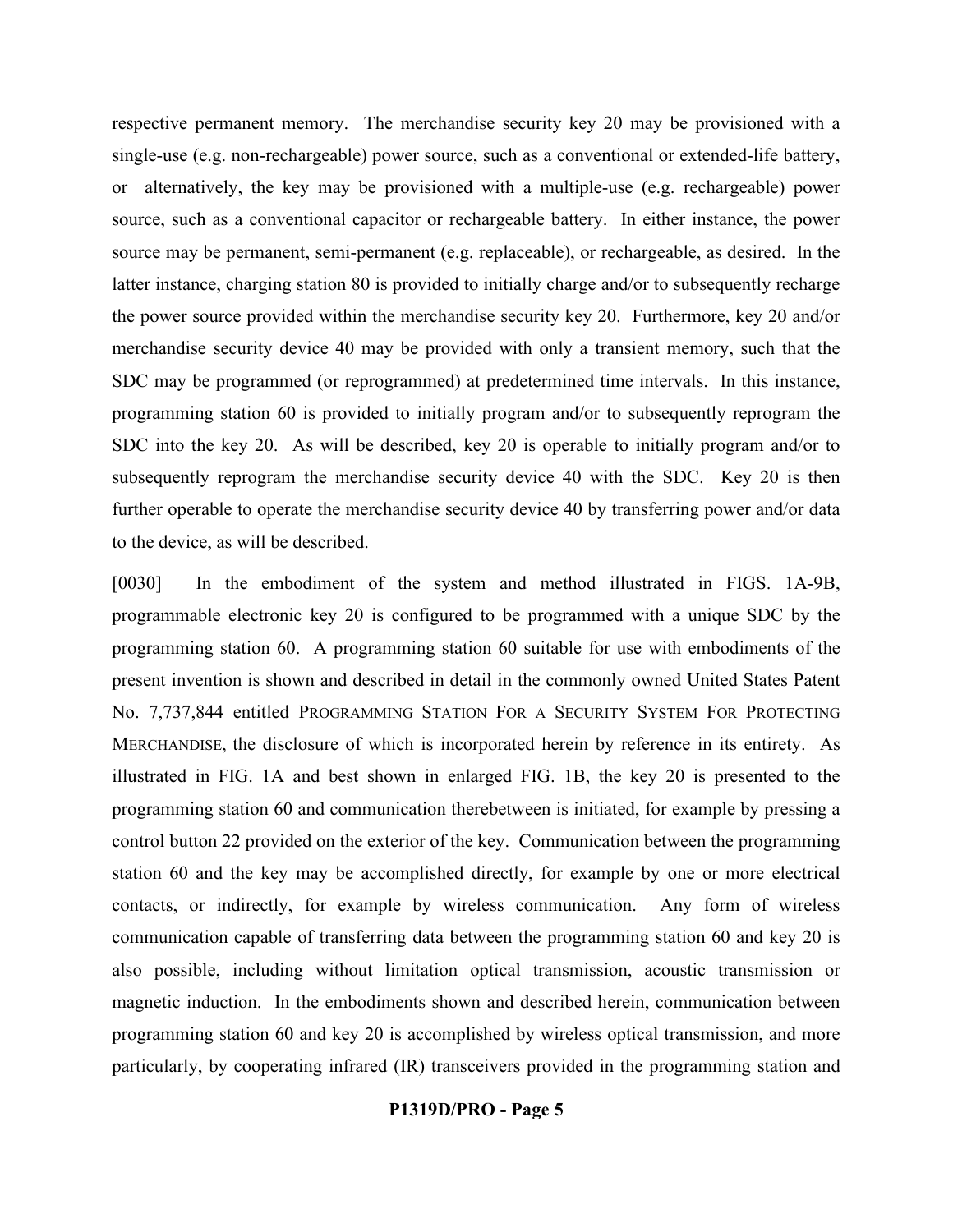the key. The components and method of IR communication between programming station 60 and key 20 is described in greater detail in the aforementioned United States Patent No. 7,737,844, and accordingly, will not be repeated here. The programming station may include at least a logic control circuit for generating or being provided with a SDC, a memory for storing the SDC, and a communications system suitable for interacting with the programmable electronic key 20 in the manner described herein to program the key with the SDC.

[0031] As shown in FIG. 1B, programming station 60 comprises a housing 61 configured to contain the logic control circuit that generates the SDC, the memory that stores the SDC, and a communications system, namely an optical transceiver, for wirelessly communicating the SDC to a cooperating optical transceiver disposed within the key 20. In use, the logic control circuit generates the SDC, which may be a predetermined (e.g. "factory preset") security code, or which may be a security code that is randomly generated by the logic control circuit of the programming station 60 at the time a first key 20 is presented to the station for programming. In the latter instance, the logic control circuit further comprises a random number generator for producing the unique SDC. A series of visual indicators, for example light-emitting diodes (LEDs) 67 may be provided on the exterior of the housing 61 for indicating the operating status of the programming station. Programming station 60 may further be provided with a mechanical lock mechanism, for example a conventional key and tumbler lock 68, for preventing use of the programming station by an unauthorized person. Alternatively, the programming station 60 may be maintained within a locked enclosure to prevent access by an unauthorized person. As shown herein, the programming station 60 may be operatively connected to an external power source by a power cord 70 having at least one conductor. Alternatively, the programming station 60 may comprise an internal power source, for example an extended-life replaceable battery or a rechargeable battery, for providing power to the logic control circuit and the LEDs 67.

[0032] In a particular embodiment, the logic control circuit of the programming station 60 performs an electronic exchange of data with a logic control circuit of the key 20, commonly referred to as a "handshake communication protocol." The handshake communication protocol determines whether the key is an authorized key that has not been programmed previously (e.g. a "new" key), or is an authorized key that is being presented to the programming station a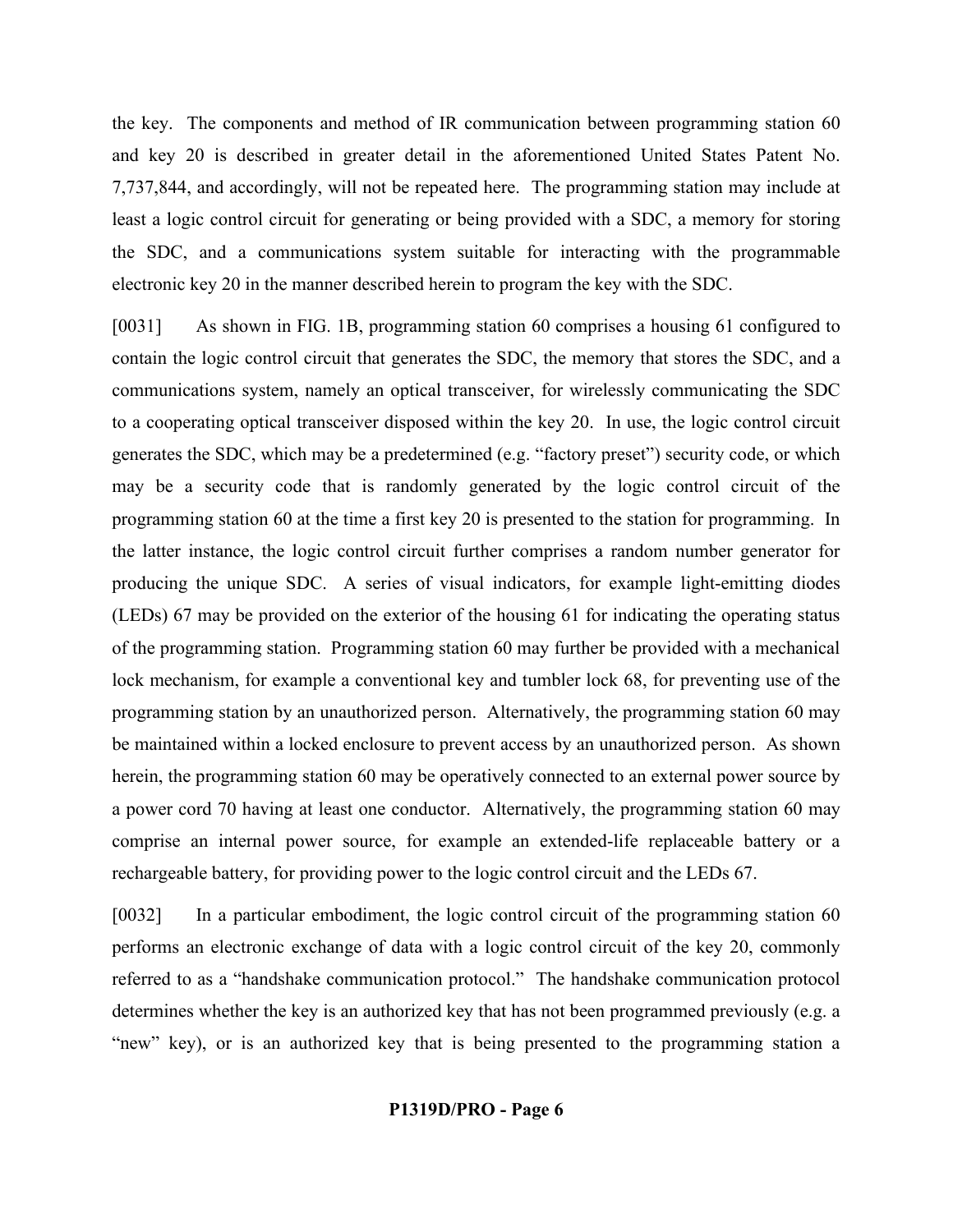subsequent time to refresh the SDC. In the event that the handshake communication protocol fails, the programming station 60 will not provide the SDC to the unauthorized device attempting to obtain the SDC, for example an infrared reader on a counterfeit key. When the handshake communication protocol succeeds, programming station 60 permits the SDC randomly generated by the logic control circuit and/or stored in the memory of the station to be transmitted by the optical transceiver to the cooperating optical transceiver disposed within the key 20. As will be readily apparent to those skilled in the art, the SDC may be transmitted from the programming station 60 to the merchandise security key 20 alternatively by any other suitable means, including without limitation, electrical contacts or electromechanical, electromagnetic or magnetic conductors, as desired.

[0033] As illustrated in FIG. 2, the merchandise security key 20 programmed with the SDC is then positioned to operatively engage the merchandise security device 40. In the embodiments shown and described herein, the merchandise security device is a conventional cabinet lock that has been modified to be unlocked by the programmable electronic key 20. In some embodiments, the merchandise security device 40 is a "passive" device. As used herein, the term passive is intended to mean that the security device 40 does not have an internal power source sufficient to lock and/or unlock a mechanical lock mechanism. If desired, the merchandise security device 40 may also be provided with a temporary power source (e.g., capacitor or limited-life battery) having sufficient power to activate an alarm, for example a piezoelectric audible alarm, that is actuated by a sensor, for example a contact, proximity or limit switch, in response to a security breach. The temporary power source may also be sufficient to communicate data, for example a SDC, from the merchandise security device 40 to the merchandise security key 20 to authenticate the security device and thereby authorize the key to provide power to the security device. With this embodiment of the present invention, the mechanical lock mechanism is operated by electrical power that is transferred from the key 20 to the security device 40 via electrical contacts, as will be described.

[0034] The merchandise security device 40 further comprises a logic control circuit, similar to the logic control circuit disposed within the key 20, adapted to perform a handshake communication protocol with the logic control circuit of the key in essentially the same manner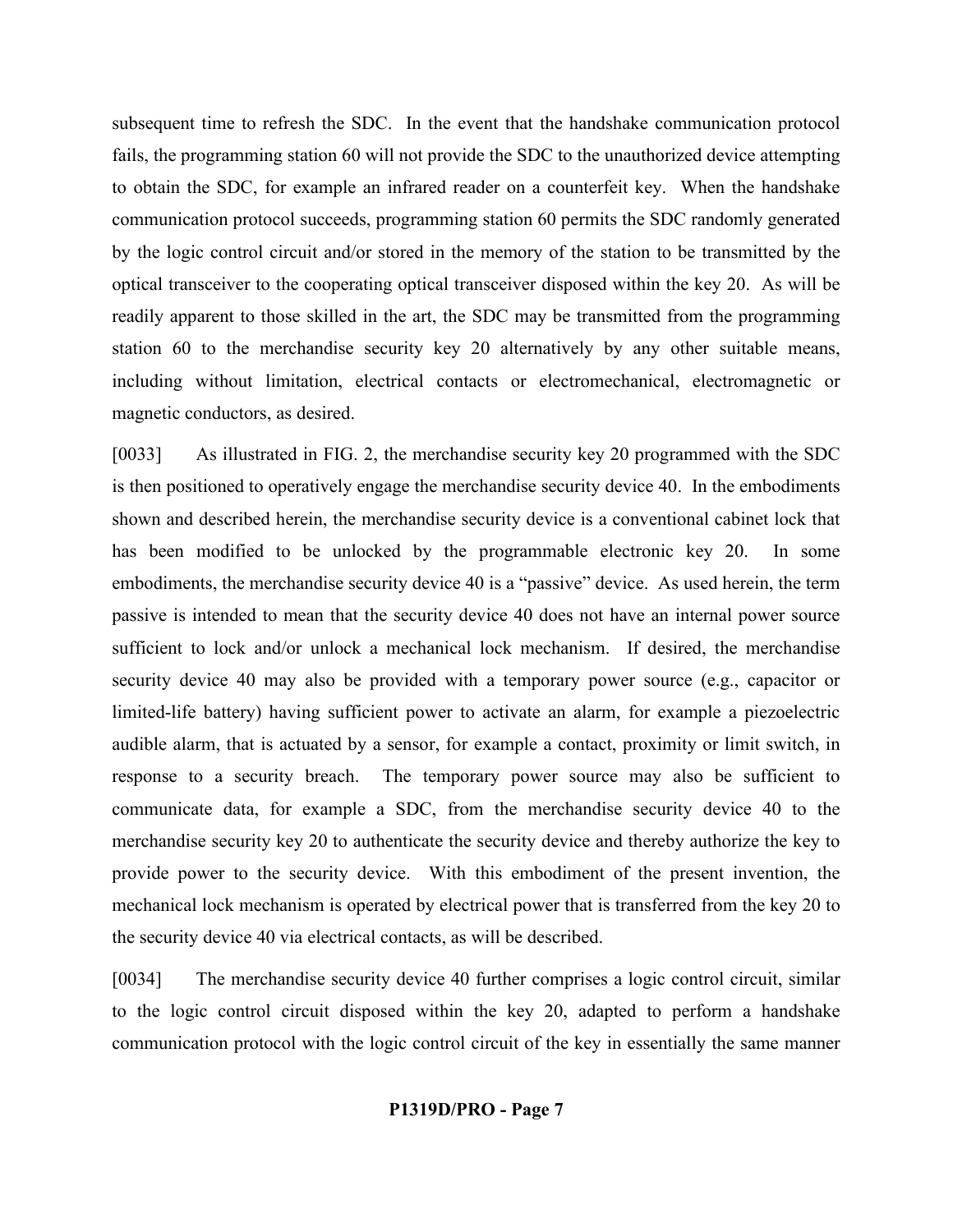as that between the programming station 60 and the key. In essence, the logic control circuit of the key 20 and the logic control circuit of the merchandise security device 40 communicate with each other to determine whether the merchandise security device is an authorized device that does not have a security code, or is a device having a proper (e.g. matching) SDC. In the event the handshake communication protocol fails (e.g. the device is not authorized or the device has a non-matching SDC), the key 20 will not program the device 40 with the SDC, and consequently, the merchandise security device will not operate. If the merchandise security device 40 was previously programmed with a different SDC, the device will no longer communicate with the merchandise security key 20. In the event the handshake communication protocol is successful, the merchandise security key 20 permits the SDC stored in the key to be transmitted by the optical transceiver disposed within the key to a cooperating optical transceiver disposed within the merchandise security device 40 to program the device with the SDC. As will be readily apparent to those skilled in the art, the SDC may be transmitted from the merchandise security key 20 to the merchandise security device 40 alternatively by any other suitable means, including without limitation, via one or more electrical contacts, or via electromechanical, electromagnetic or magnetic conductors, as desired. Furthermore, the SDC may be transmitted by inductive transfer of data from the programmable electronic key 20 to the programmable merchandise security device 40.

[0035] On the other hand, when the handshake communication protocol is successful and the merchandise security device 40 is an authorized device having the same (e.g. matching) SDC, the logic control circuit of the key 20 causes the internal power source of the key to transfer electrical power to the device to operate the mechanical lock mechanism. In the embodiment of FIGS. 1A-9B, electrical contacts disposed on the merchandise security key 20 electrically couple with cooperating electrical contacts on the merchandise security device 40 to transfer power from the internal battery of the key to the merchandise security device. Power may be transferred directly to the mechanical lock mechanism, or alternatively, may be transferred to a power circuit disposed within the merchandise security device 40 that operates the mechanical lock mechanism of the security device. In the embodiment of FIGS. 1A-9B, the cabinet lock 40 is affixed to one of the pair of adjacent and overlapping sliding doors 102 of a conventional merchandise display cabinet 100 of the type suitable for use, for example, in a retail store. The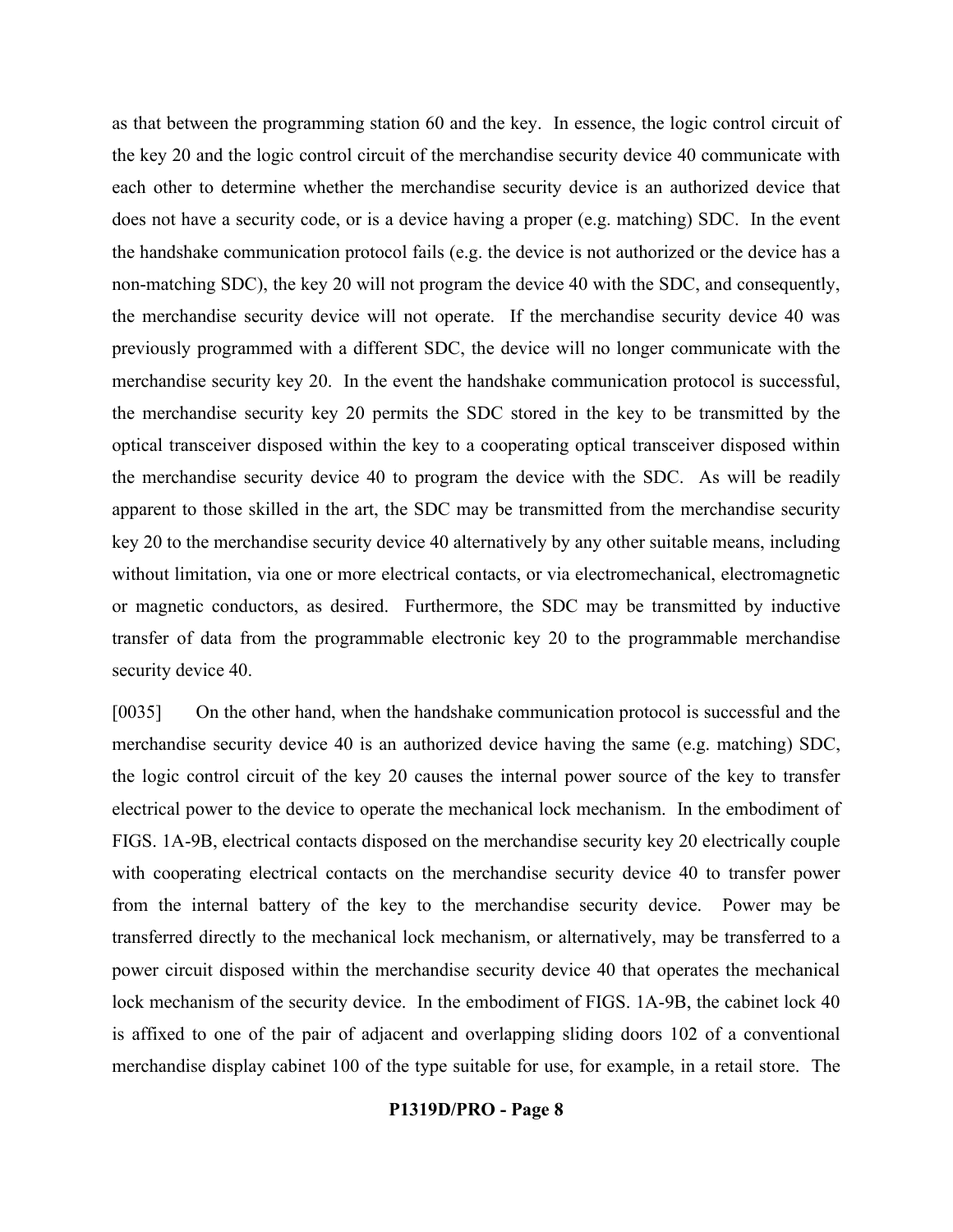cabinet 100 typically contains relatively expensive items of merchandise 110, such as cellular (mobile) telephones, digital cameras, Global Positioning Satellite (GPS) devices, and the like. The doors 102 overlap medially between the ends of the cabinet 100 and the cabinet lock 40 is secured on an elongate locking arm 104 of a lock bracket 105 affixed to the inner door. In the illustrated example, the key 20 transfers power to an electric motor, such as a DC stepper motor, solenoid, or the like, that unlocks the lock mechanism of the cabinet lock 40 so that the cabinet lock can be removed from the arm 104 of the bracket 105 and the doors moved (e.g. slid) relative to one another to access the items of merchandise 110 stored within the cabinet 100. As shown, the arm 104 of the bracket 105 is provided with one-way ratchet teeth 106 and the cabinet lock 40 is provided with a complimentary ratchet pawls (not shown) in a conventional manner so that the key 20 is not required to lock the cabinet lock 40 onto the inner door 102 of the cabinet 100. If desired, however, the cabinet lock 40 can be configured to require use of the key 20 to both unlock and lock the cabinet lock.

[0036] It will be readily apparent to those skilled in the art that the cabinet lock illustrated herein is but one of numerous types of merchandise security devices 40 that can be configured to be operated by a programmable electronic key 20. By way of example and without limitation, merchandise security device 40 may be a locking base for securing a merchandise display hook to a display support, such as pegboard, slatwall, bar stock or wire grid, or may be a locking end assembly for preventing the rapid removal of merchandise from the merchandise display hook. Alternatively, the merchandise security device 40 may be a merchandise security display stand comprising a mechanical lock mechanism for securing the display stand to a display support, such as a table, counter, desk, wall, or other support. Alternatively, the merchandise security device 40 may be incorporated into packaging for one or more items of merchandise comprising a mechanical lock mechanism for separating the packaging from the merchandise or for removing the merchandise from the packaging. Still further, the merchandise security device 40 may be a conventional door or window lock for preventing access to a room, booth, box or other enclosure. In any of the aforementioned embodiments, the merchandise security device 40 may further comprise an electronic lock mechanism, such as a conventional proximity, limit or contact switch, including an associated monitoring circuit that activates an alarm in response to the switch being actuated or the integrity of a sense loop monitored by the monitoring circuit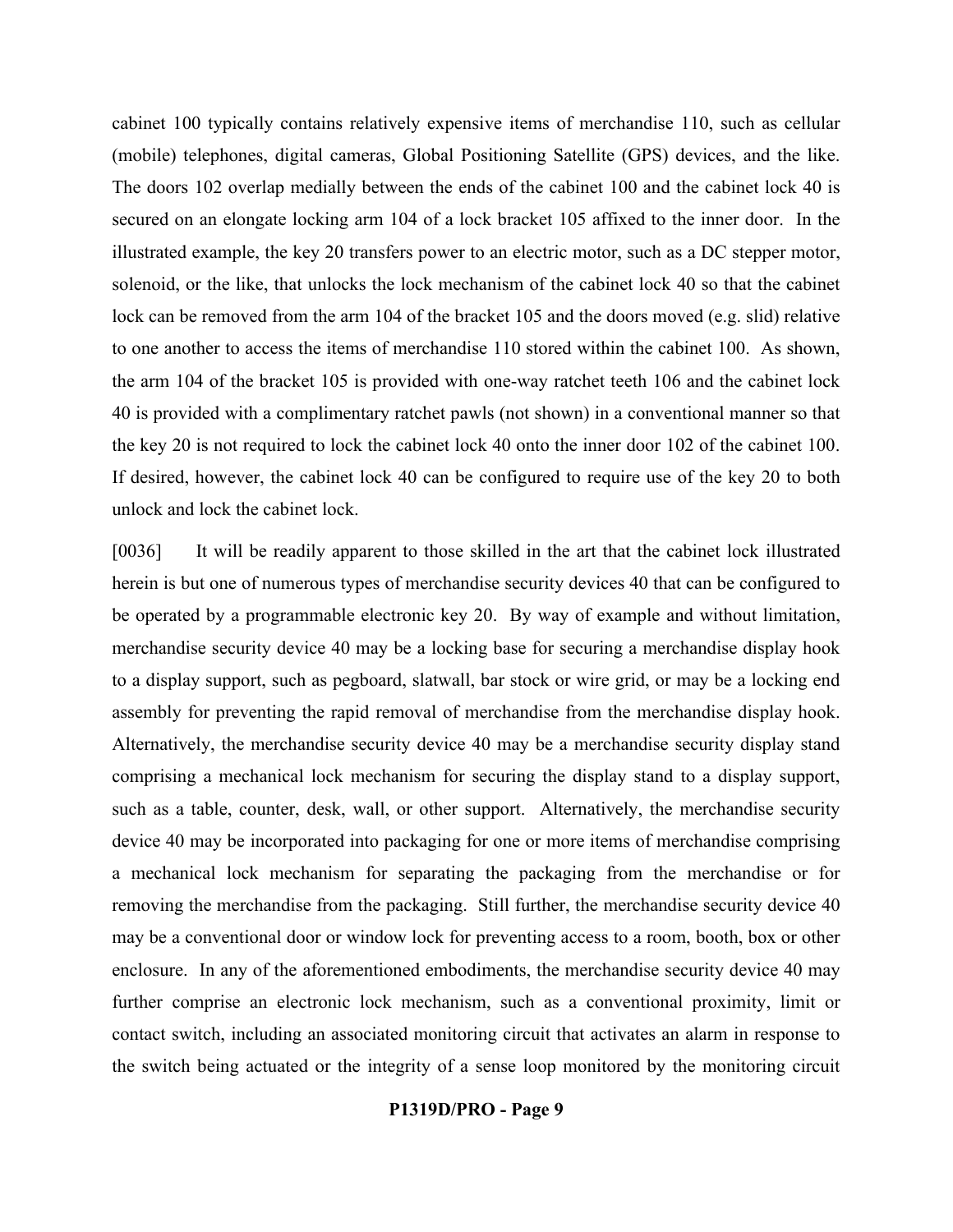being compromised. In such embodiments the merchandise security device 40 comprises a logic control circuit, or the equivalent, including a memory for storing a SDC, and a communication system for initially receiving the SDC from the merchandise security key 20 and subsequently communicating with the key to authenticate the SDC of the key.

[0037] As illustrated in FIG. 3A and shown enlarged in FIG. 3B, the merchandise security system and method further comprises charging station 80 for initially charging and subsequently recharging a rechargeable battery disposed within the merchandise security key 20. The charging station 80 comprises at least one, and preferably, a plurality of charging ports 82 each sized and shaped to receive a key 20 to be charged or recharged. As will be described in greater detail with reference to FIGS. 9A and 9B, each charging port 82 comprises at least one, and preferably, a plurality of magnets 85 for securely positioning and retaining the key 20 within the charging port 82 in electrical contact with the charging station 80. If desired, the charging station 80 may comprise an internal power source, for example, an extended-life replaceable battery or a rechargeable battery, for providing power to up to four keys 20 positioned within respective charging ports 82. Alternatively, and as shown herein, charging station 80 may be operatively connected to an external power source by a power cord 90 having at least one conductor.

[0038] An available feature of a merchandise security system and method according to the invention is that the logic control circuit of the programmable electronic key 20 may include a time-out function. More particularly, the ability of the key 20 to transfer data and power to the merchandise security device 40 is deactivated after a predetermined time period. By way of example, the logic control circuit may be deactivated after about eight hours from the time the key was programmed or last refreshed by the programming station 60. In this manner, an authorized sales associate may program or refresh the key 20 assigned to him at the beginning of each work shift. Furthermore, the charging station 80 may be configured to deactivate the logic control circuit of the key 20 (and thereby prevent use of the SDC) when the key is positioned within a charging port 82. In this manner, the charging station 80 can be made available to an authorized sales associate in an unsecured location without risk that a charged key 20 could be removed from the charging station and used to maliciously disarm and/or unlock a merchandise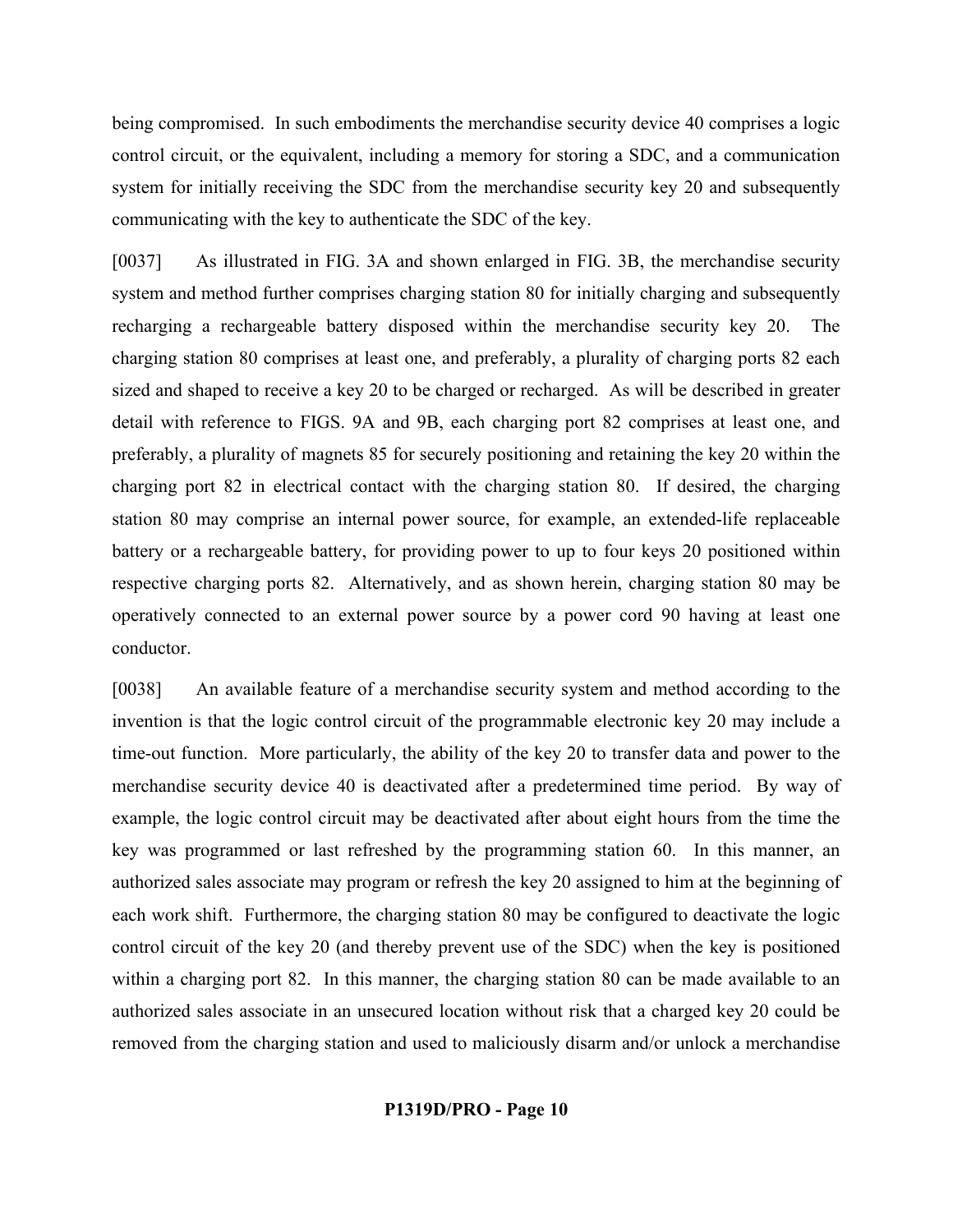security device 40. The merchandise security key 20 would then have to be programmed or refreshed with the SDC by the programming station 60, which is typically monitored or maintained at a secure location, in order to reactivate the logic control circuit of the key. If desired, the charging station 80 may alternatively require a matching handshake communication protocol with the programmable electronic key 20 in the same manner as the merchandise security device 40 and the key.

[0039] FIG. 4 is an enlarged view showing the embodiment of the merchandise security device 40 in greater detail. As previously mentioned, a merchandise security device 40 according to one embodiment may be any type of security device including, but not limited to, a security display (e.g. alarming stand), a lock, security fixture (e.g. locking hook, shelf, cabinet, etc.), security packaging (e.g. merchandise keeper for items of merchandise) or a conventional door/window/drawer lock; etc.), that utilizes electrical power to lock and/or unlock a mechanical lock mechanism, and optionally, further includes an electronic lock mechanism, such as an alarm or a security "handshake." At the same time, the merchandise security device 40 may be a passive device in the sense that it does not have an internal power source sufficient to operate the mechanical lock mechanism. As a result, the merchandise security device 40 may be configured to receive at least power, and in some cases, both power and data from an external source, such as the merchandise security key 20 shown and described herein. The embodiment of the merchandise security device depicted in FIG. 4 is a cabinet lock 40 configured to be securely affixed to the locking arm 104 of a conventional cabinet lock bracket 105, as previously described. The cabinet lock 40 comprises a logic control circuit for performing a security handshake communication protocol with the logic control circuit of the merchandise security key 20 and for being programmed with the SDC by the key. In other embodiments, the cabinet lock 40 may be configured to transmit the SDC to the merchandise security key 20 to authenticate the security device and thereby authorize the key to transfer power to the cabinet lock. As previously mentioned, the data (e.g. handshake communication protocol and SDC) may be transferred (e.g. transmitted and received) by electrical contacts, optical transmission, acoustic transmission or magnetic induction, for example.

[0040] The cabinet lock 40 comprises a housing 41 sized and shaped to contain a logic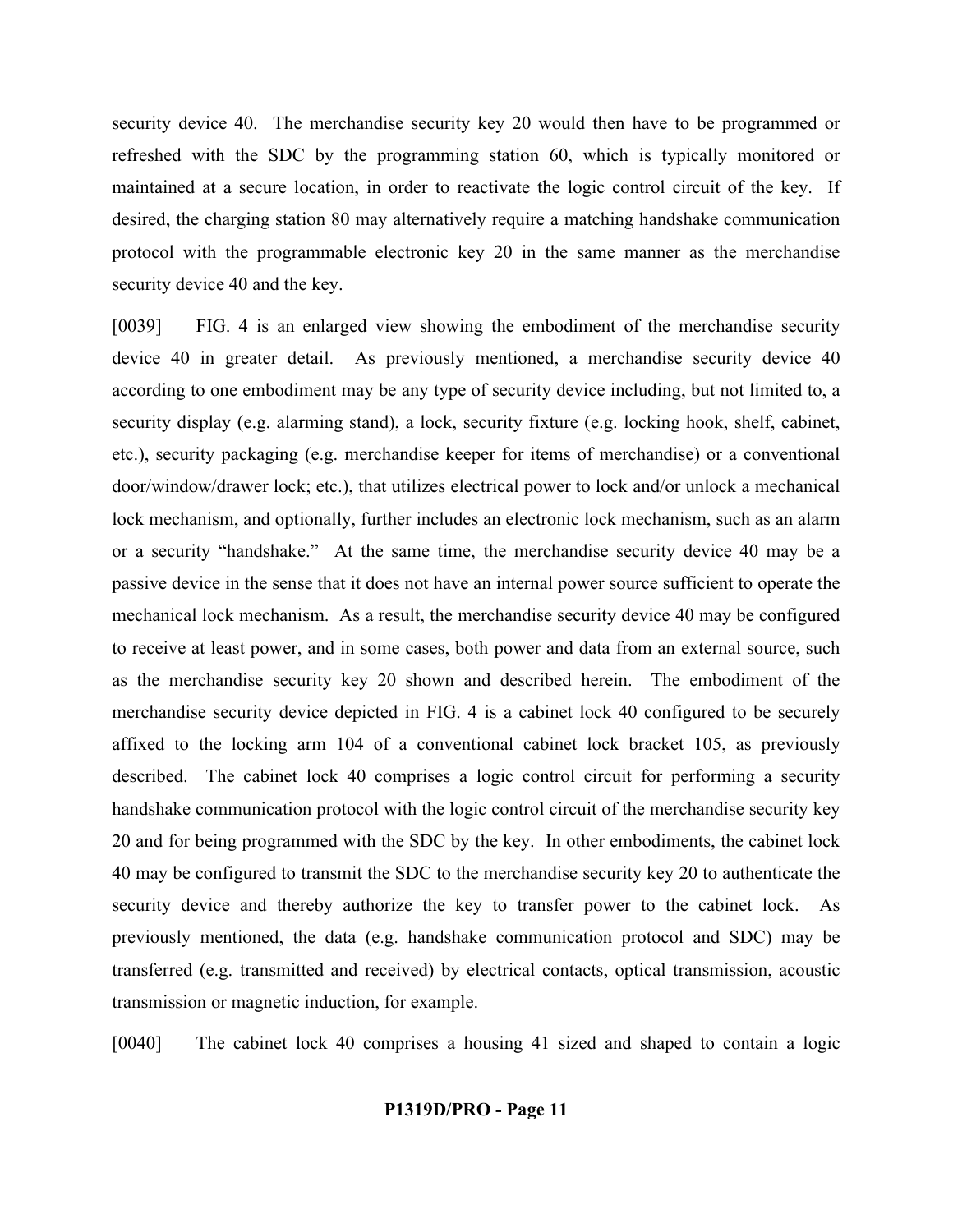control circuit (not shown) and an internal mechanical lock mechanism (not shown). A transfer port 42 formed in the housing 41 is sized and shaped to receive a transfer probe of the merchandise security key 20, as will be described. At least one, and preferably, a plurality of magnets 45 are disposed within the transfer port 42 for securely positioning and retaining the transfer probe of the key 20 in electrical contact with electrical contacts of the mechanical lock mechanism, and if desired, in electrical contact with the logic control circuit of the cabinet lock 40. In the embodiment shown and described in FIGS. 1A-9B, data is transferred from the merchandise security key 20 to the cabinet lock 40 by wireless communication, such as by infrared (IR) optical transmission, as shown and described in the commonly owned United States Patent No. 7,737,843 entitled PROGRAMMABLE ALARM MODULE AND SYSTEM FOR PROTECTING MERCHANDISE, the disclosure of which is incorporated herein by reference in its entirety. Power is transferred from the merchandise security key 20 to the cabinet lock 40 through electrical contacts disposed on the transfer probe of the key and corresponding electrical contacts disposed within the transfer port 42 of the cabinet lock. For example, the transfer port 42 may comprise a metallic outer ring 46 that forms one electrical contact, while at least one of the magnets 45 form another electrical contact to complete an electrical circuit with the electrical contacts disposed on the transfer probe of the key 20. Regardless, electrical contacts transfer power from the key 20 to the mechanical lock mechanism disposed within the housing 41. As previously mentioned, the power transferred from the key 20 is used to operate the mechanical lock mechanism, for example utilizing an electric motor, DC stepper motor, solenoid, or the like, to unlock the mechanism so that the cabinet lock 40 can be removed from the locking arm 104 of the lock bracket 105.

[0041] FIGS. 5-8 show an embodiment of a merchandise security key, also referred to herein as a programmable electronic key, 20 according to one embodiment. As previously mentioned, the merchandise security key 20 is configured to transfer both data and power to a merchandise security device 40 that comprises an electronic lock mechanism and a mechanical lock mechanism, as previously described. Accordingly, the programmable electronic key 20 may be an "active" device in the sense that it has an internal power source sufficient to operate the mechanical lock mechanism of the merchandise security device 40. As a result, the programmable electronic key 20 may be configured to transfer both data and power from an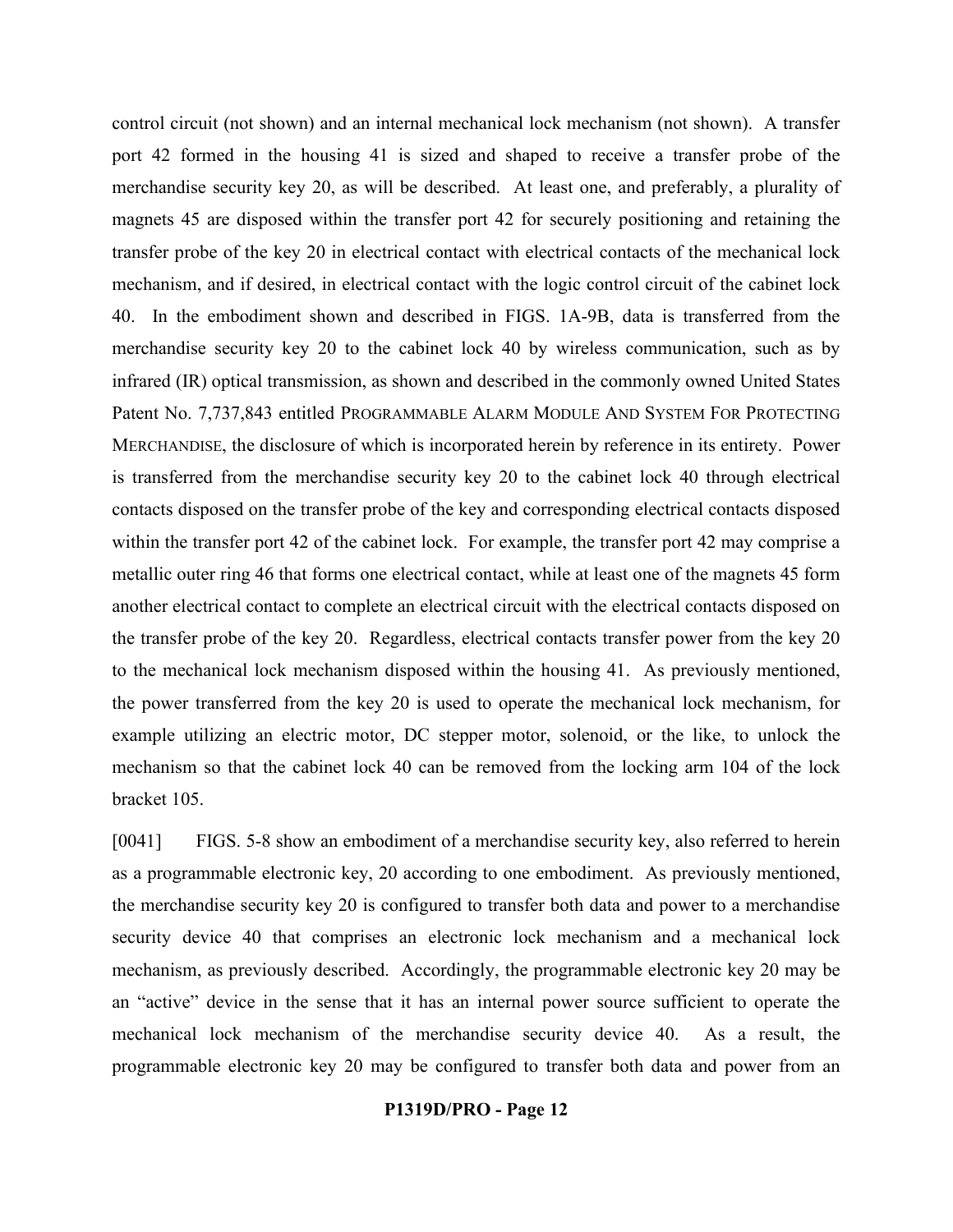internal source disposed within the key, for example a logic control circuit (e.g. data) and a battery (e.g. power). The embodiment of the programmable electronic key 20 depicted in FIGS. 5-8 is a merchandise security key configured to be received within the transfer port 42 of the cabinet lock 40 shown in FIG. 4, as well as within the programming port 62 of the programming station 60 (FIG. 2; FIG. 3A) and the charging port 82 of the charging station 80 (FIG. 3B; FIG. 9A; FIG.9B). The programmable electronic key 20 comprises a logic control circuit for performing a handshake communication protocol with the logic control circuit of the programming station 60 and for receiving the SDC from the programming station, as previously described. The logic control circuit of the programmable electronic key 20 further performs a handshake communication protocol with the logic control circuit of the merchandise security device 40 and transfers the SDC to the device or permits operation of the device, as previously described. As previously mentioned, the data (e.g. handshake communication protocol and SDC) may be transferred (e.g. transmitted and received) by direct electrical contacts, optical transmission, acoustic transmission or magnetic induction.

[0042] As illustrated in FIG. 6, the programmable electronic key 20 comprises a housing 21 and an outer sleeve 23 that is removably disposed on the housing. The housing 21 contains the internal components of the key 20, including without limitation the logic control circuit, memory, communication system and battery, as will be described. A window 24 may be formed through the outer sleeve 23 for viewing indicia 24A that uniquely identifies the key 20, or alternatively, indicates a particular item of merchandise, a specific merchandise security device, or a display area within a retail store for use with the key. The outer sleeve 23 is removably disposed on the housing 21 so that the indicia 24A may be altered or removed and replaced with different indicia. The programmable electronic key 20 may further comprise a detachable "quick-release" type key chain ring 30. An opening 26 (FIG. 8) is formed through the outer sleeve 23 and a key chain ring port 28 is formed in the housing 21 for receiving the key chain ring 30. The programmable electronic key 20 further comprises a transfer probe 25 located at an end of the housing 21 opposite the key chain ring port 28 for transferring data and power to the merchandise security device 40, as previously described. The transfer probe 25 also transmits and receives the handshake communication protocol and the SDC from the programming station 60, as previously described, and receives power from the charging station 80, as will be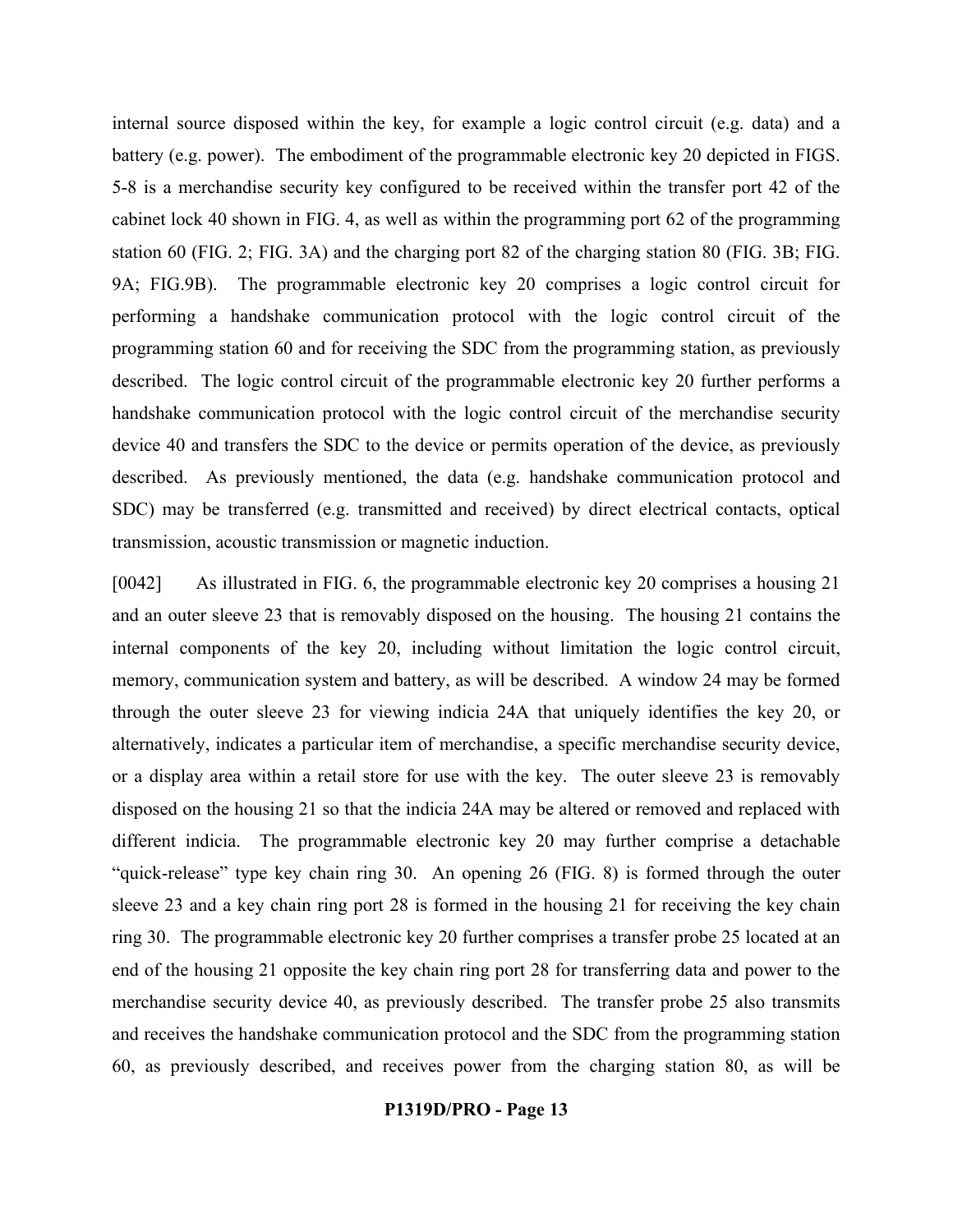described in greater detail with reference to FIG. 9A and FIG. 9B.

[0043] As best shown in FIG. 8, an internal battery 31 and a logic control circuit, or printed circuit board (PCB) 32 are disposed within the housing 21 of the programmable electronic key 20. Battery 31 may be a conventional extended-life replaceable battery, but preferably, is a rechargeable battery suitable for use with the charging station 80. The logic control circuit 32 is operatively coupled and electrically connected to a switch 33 that is actuated by the control button 22 provided on the exterior of the key 20 through the outer sleeve 23. Control button 22 in conjunction with switch 33 controls certain operations of the logic control circuit 32, and in particular, transmission of the data (e.g. handshake communication protocol and SDC) to the merchandise security device 40. In that regard, the logic control circuit 32 is further operatively coupled and electrically connected to a communication system 34 for transmitting and receiving the handshake communication protocol and SDC data. In the embodiment shown and described herein, the communication system 34 is a wireless infrared (IR) transceiver for optical transmission of data between the programmable electronic key 20 and the programming station 60, as well as between the key 20 and the merchandise security device 40. As a result, the transfer probe 25 of the key 20 is provided with an optically transparent or translucent filter window 35 for emitting and collecting optical transmissions between the key 20 and the programming station 60, or alternatively, between the key 20 and the merchandise security device 40, as required. Transfer probe 25 further comprises a pair of bi-directional power transfer electrical contacts 36, 38 made of an electrically conductive material for transferring power to the merchandise security device 40 and for receiving power from the charging station 80, as required. Accordingly, electrical contacts 36, 38 are electrically connected to battery 31, and are operatively coupled and electrically connected to logic control circuit 32 in any suitable manner, for example by conductive insulated wires or plated conductors.

[0044] An aspect of a programmable electronic key 20 according to one embodiment, especially when used for use in conjunction with a merchandise security device 40 as described herein, is that the key does not require a physical force to be exerted by a user on the key to operate the mechanical lock mechanism of the merchandise security device. By extension, no physical force is exerted by the key on the mechanical lock mechanism. As a result, the key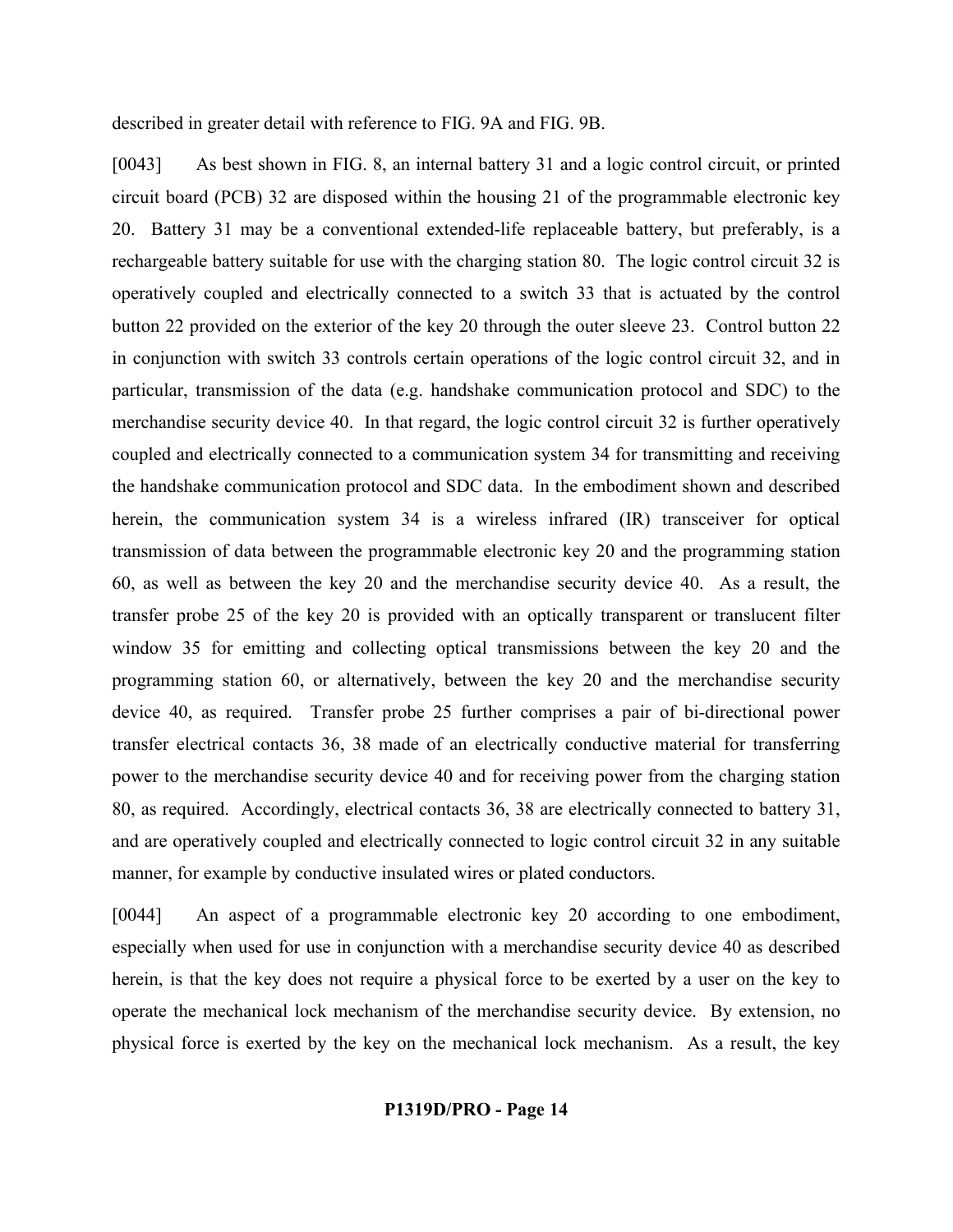cannot be unintentionally broken off in the lock, as often occurs with conventional mechanical key and lock mechanisms. Furthermore, neither the key nor and the mechanical lock mechanism suffer from excessive wear as likewise often occurs with conventional mechanical key and lock mechanisms. In addition, there is no required orientation of the transfer probe 25 of the programmable electronic key 20 relative to the charging port 82 of the charging station 80 or the transfer port 42 of the merchandise security device 40. Accordingly, any wear of the electrical contacts on the transfer probe 25, the charging port 82 or the transfer port 42 is minimized. As a further advantage, an authorized person is not required to position the transfer probe 25 of the programmable electronic key 20 in a particular orientation relative to the transfer port 42 of the merchandise security device 40 and thereafter exert a compressive and/or torsional force on the key to operate the mechanical lock mechanism of the device.

[0045] FIG. 9A and FIG. 9B show charging station 80 in greater detail. As previously mentioned, the charging station 80 recharges the internal battery 31 of the programmable electronic key 20, and if desired, deactivates the data transfer and/or power transfer capability of the key until the key is reprogrammed with the SDC by the programming station 60. Regardless, the charging station 80 comprises a housing 81 for containing the internal components of the charging station. The exterior of the housing 81 has at least one, and preferably, a plurality of charging ports 82 formed therein that are sized and shaped to receive the transfer probe 25 of the merchandise security key 20, as previously described. At least one, and more preferably, a plurality of magnets 85 are disposed within each charging port 82 for securely positioning and retaining the transfer probe 25 in electrical contact with the charging station 80. More particularly, the electrical contacts 36, 38 of the key 20 are retained within the charging port 82 in electrical contact with the magnets 85 and a resilient "pogo" pin 86 made of a conductive material to complete an electrical circuit between the charging station 80 and the battery 31 of the key.

[0046] As best shown in FIG.9B, housing 81 is sized and shaped to contain a logic control circuit, or printed circuit board (PCB) 92 that is operatively coupled and electrically connected to the magnets 85 and the pogo pin 86 of each charging port 82. The pogo pin 86 is depressible to complete an electrical circuit as the magnets 85 position and retain the electrical contacts 36, 38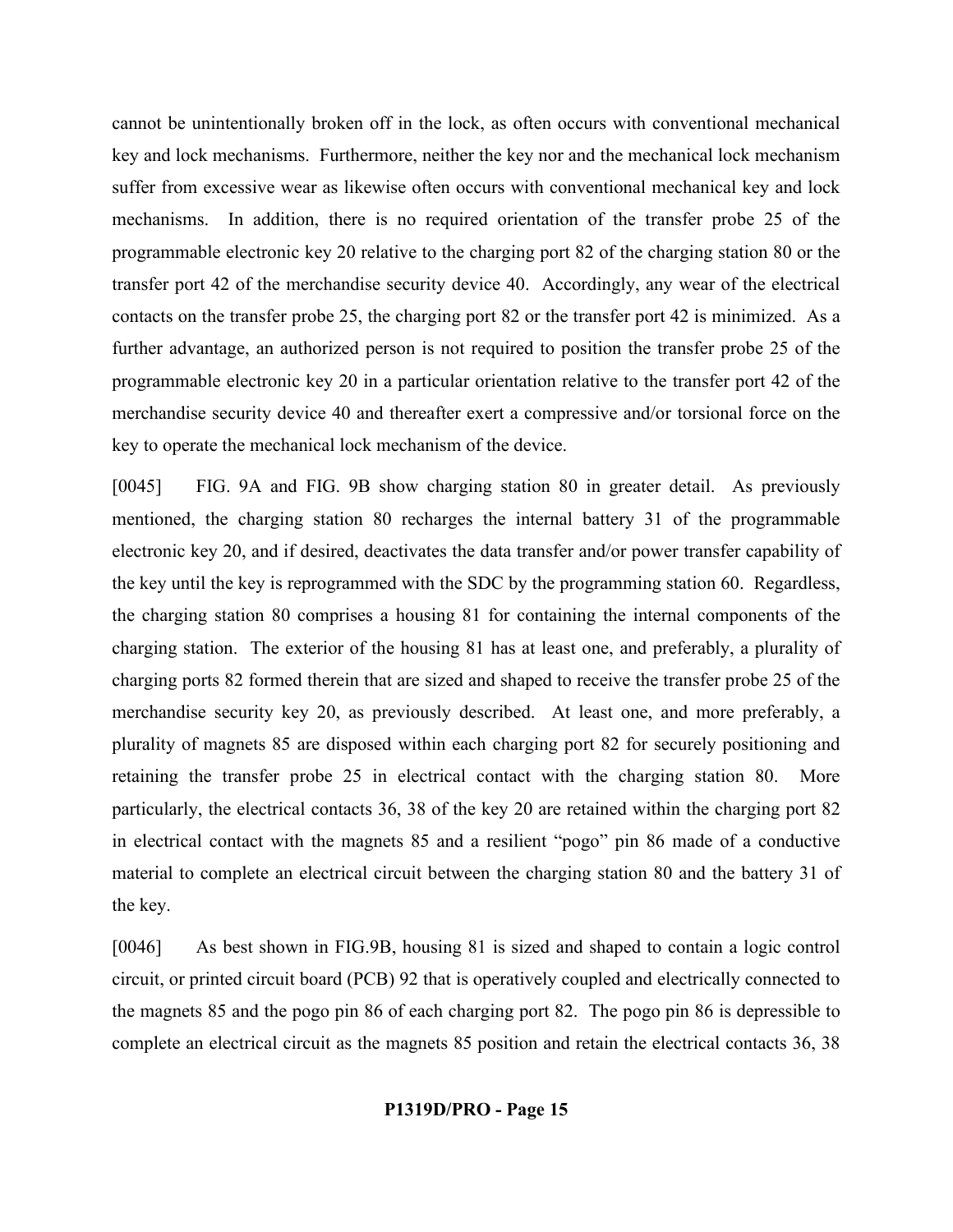within the charging port 82. In particular, magnets 85 make electrical contact with the outer ring electrical contact 36 of the transfer probe 25 of key 20, while pogo pin 86 makes electrical contact with inner ring electrical contact 38 of the transfer probe. When the pogo pin 86 is depressed and the electrical circuit between the charging station 80 and the key 20 is completed, the charging station recharges the internal battery 31 of the key. As previously mentioned, charging station 80 may comprise an internal power source, for example, an extended-life replaceable battery or a rechargeable battery, for providing power to the key(s) 20 positioned within the charging port(s) 82. Alternatively, and as shown herein, the logic control circuit 92 of the charging station 80 is electrically connected to an external power source by a power cord 90 having at least one conductor. Furthermore, logic control circuit 92 may be operable for deactivating the data transfer and power transfer functions of the programmable electronic key 20, or alternatively, for activating the "time-out" feature of the key until it is reprogrammed or refreshed by the programming station 60.

[0047] FIGS. 10-17B show another embodiment of a merchandise display security system and method including a programmable key, a merchandise security device, a programming station and a charging station according to one embodiment. In this embodiment, the system and method comprise at least a programmable electronic key (also referred to herein as a merchandise security key) with inductive transfer, indicated generally at 120, and a merchandise security device with inductive transfer, indicated generally at 140, that is operated by the key 120. However, the programmable electronic key 120 is useable with any security device or locking device with inductive transfer capability that requires power transferred from the key to the device by induction, or alternatively, requires data transferred between the key and the device and power transferred from the key to the device by induction. Further examples include, but are not limited to, a door lock, a drawer lock or a shelf lock, as well as any device that prevents an unauthorized person from accessing, removing or detaching an item from a secure location or position.

[0048] The system and method may further comprise an optional programming station 60, as previously described, operable for programming the key 120 with a Security Disarm Code (SDC). For example, merchandise security key 120 and merchandise security device 140 may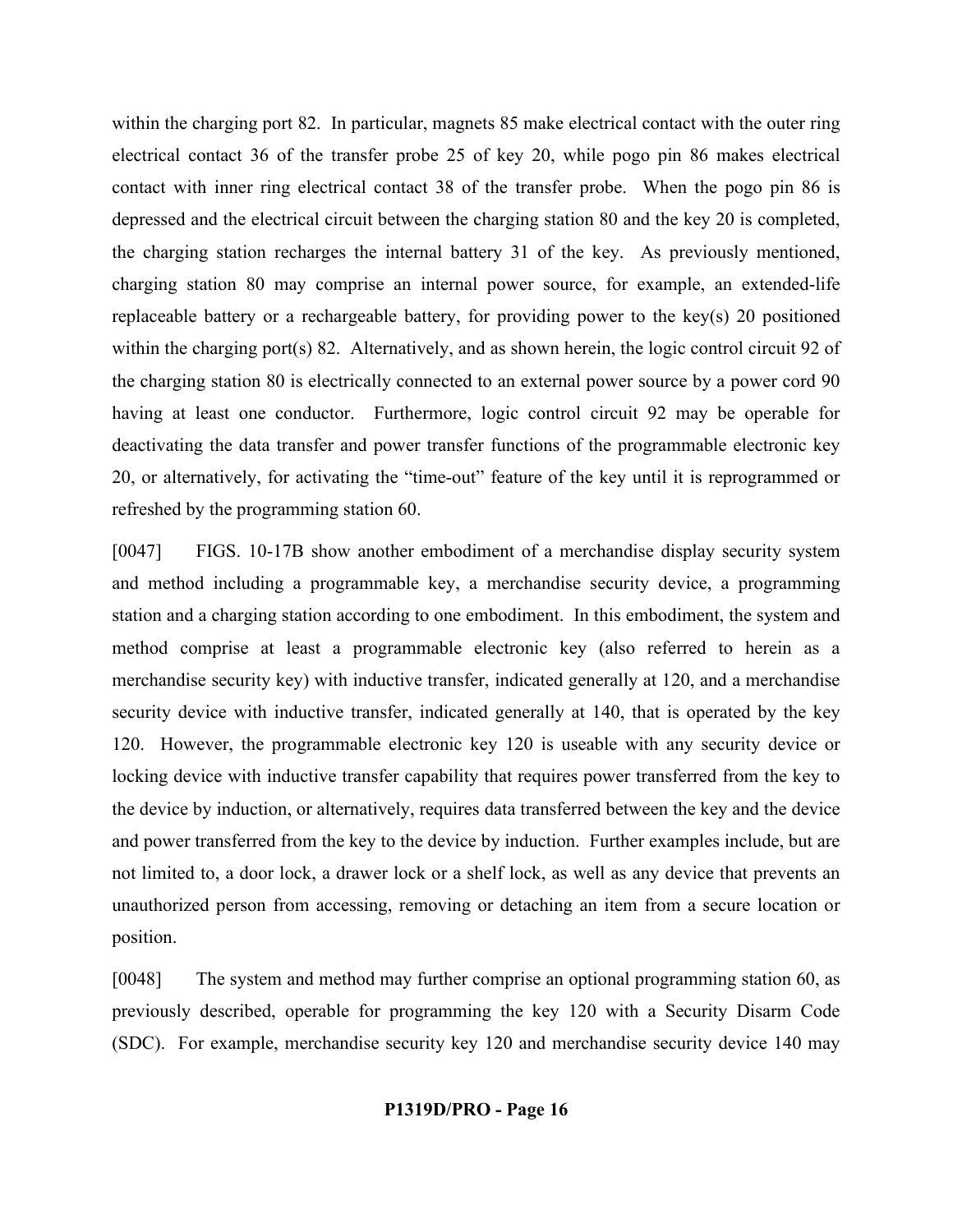each be pre-programmed with the same SDC into a respective permanent memory. Alternatively, the key 120 and/or the merchandise security device 140 may be provided with only a transient memory, such that the SDC may be programmed (or reprogrammed) at predetermined time intervals. In addition to programming station 60, the system and method may further comprise an optional charging station with inductive transfer, indicated generally at 180, operable for initially charging and subsequently recharging an internal power source disposed within the key 120. The merchandise security key 120 may be provisioned with a single-use (e.g. non-rechargeable) power source, such as a conventional or extended-life battery, or alternatively, the key 120 may be provisioned with a multiple-use (e.g. rechargeable) power source, such as a conventional capacitor or rechargeable battery. In either instance, the power source may be permanent, semi-permanent (e.g. replaceable), or rechargeable, as desired. In the latter instance, charging station 180 is provided to initially charge and to subsequently recharge the power source disposed within the key 120. As previously described, programming station 60 is provided to initially program and subsequently reprogram the SDC into the programmable electronic key 120 and the key is operable to initially program the merchandise security device 140 with the SDC and to subsequently validate the SDC with the merchandise security device. The key 120 is further operable to operate the merchandise security device 140 by transferring power via induction, or by transferring both data and power to the device via induction, as will be described.

[0049] As previously described with respect programmable electronic key 20, the programmable electronic key 120 is configured to be programmed with a unique SDC by the programming station 60. The key 120 is presented to the programming station 60 and communication therebetween is initiated, for example by pressing a control button 122 provided on the exterior of the key. Data communication between the programming station 60 and the key 120 may be accomplished directly, for example by one or more electrical contacts, or indirectly, for example by wireless communication. Any form of wireless communication capable of transferring data between the programming station 60 and key 120 is possible, including without limitation, optical transmission, acoustic transmission, radio frequency (RF) transmission or inductive transmission, such as magnetic induction. In the embodiments shown and described herein, communication between programming station 60 and key 120 is accomplished by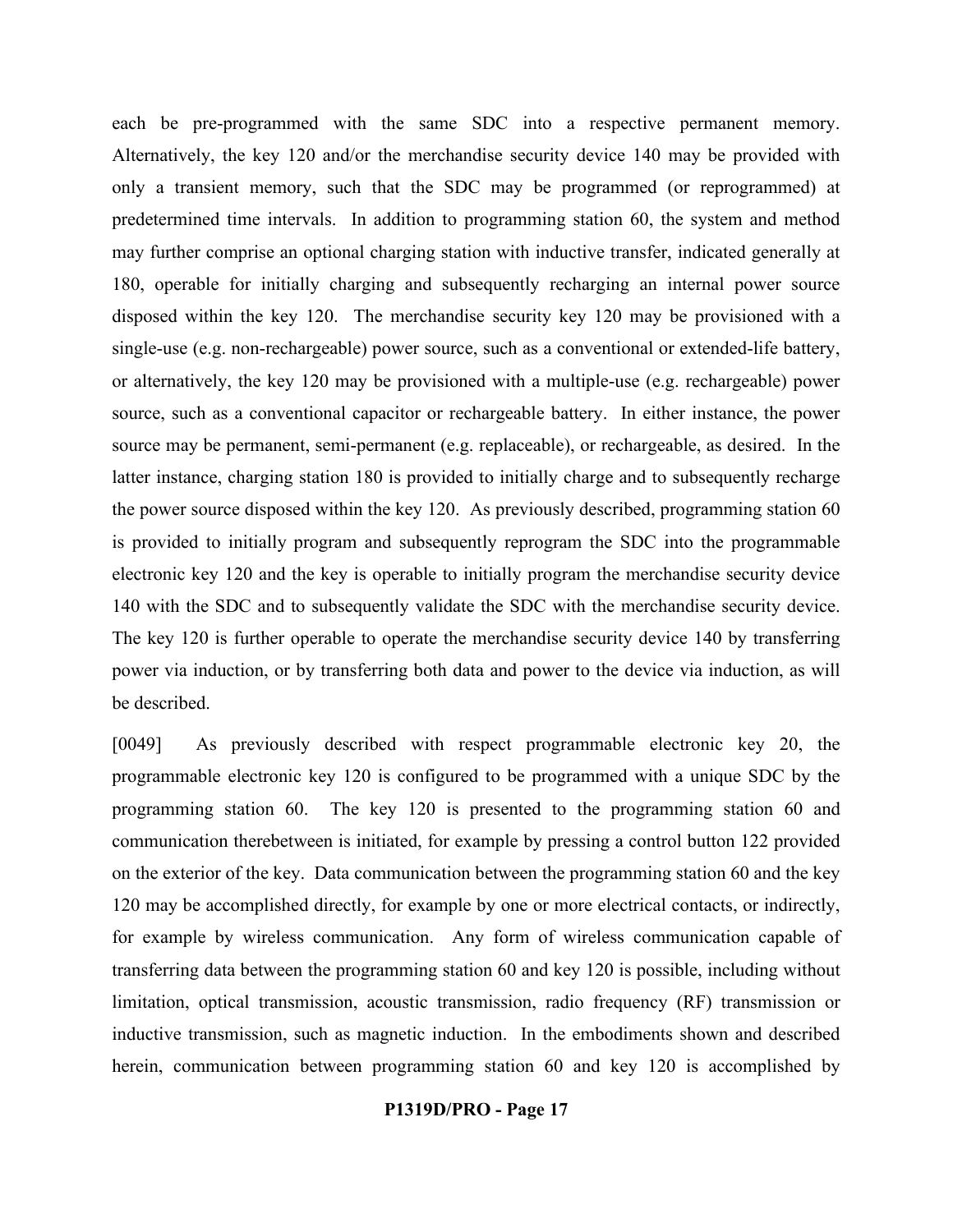wireless optical transmission, and more particularly, by infrared (IR) transceivers provided in the programming station and the key. IR communication between the programming station 60 and the key 120, as described in greater detail in the aforementioned United States Patent No. 7,737,844, provides backwards compatibility with existing electronic merchandise security devices. The programming station 60 may include a logic control circuit provided with or capable of generating a unique SDC, a memory for storing the SDC, and a suitable communication system for interfacing with the programmable electronic key 120 in the manner described herein above.

[0050] The merchandise security key 120 programmed with the SDC from the programming station 60 is positioned to operatively engage the merchandise security device 140 in the manner previously described with respect to key 20 and device 40. In the embodiment shown and described herein, the merchandise security device 140 is a cabinet lock configured to be operated by the programmable electronic key 120. In some cases, the merchandise security device 140 is a passive device, and as such, does not have an internal power source sufficient to lock and/or unlock a mechanical lock mechanism. If desired, the merchandise security device 140 may also be provided with a temporary power source (e.g., capacitor or limited-life battery) having sufficient power to activate an alarm, for example a piezoelectric audible alarm, that is actuated by a sensor, for example a contact, proximity or limit switch, in response to a security breach. The temporary power source may also be sufficient to communicate data, for example a SDC, from the merchandise security device 140 to the merchandise security key 120 to authenticate the security device and thereby authorize the key to provide power to the security device. With this embodiment of the present invention, the mechanical lock mechanism is operated by electrical power that is transferred via induction from the key 120 to the security device 140, as will be described.

[0051] The merchandise security device 140 further comprises a logic control circuit, similar to the logic control circuit disposed within the key 120, to perform a handshake communication protocol with the logic control circuit of the key in essentially the same manner as that between the programming station 60 and the key. In essence, the logic control circuit of the key 120 and the logic control circuit of the merchandise security device 140 communicate with each other to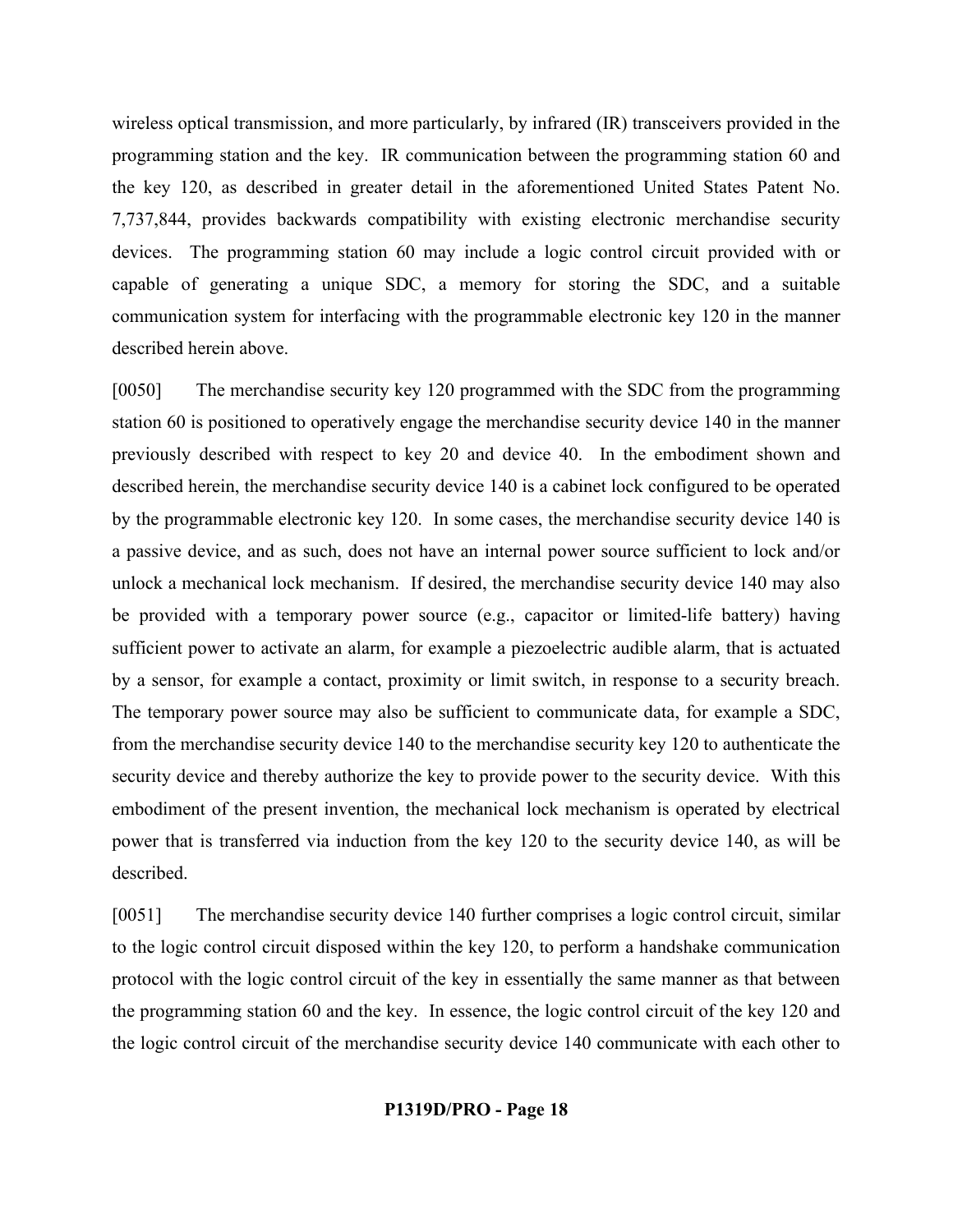determine whether the merchandise security device is an authorized device that does not have a security code, or is a device having a proper (e.g. matching) SDC. In the event the handshake communication protocol fails (e.g. the device is not authorized or the device has a non-matching SDC), the key 120 will not program the device 140 with the SDC, and consequently, the merchandise security device will not operate. If the merchandise security device 140 was previously programmed with a different SDC, the device will no longer communicate with the merchandise security key 120. In the event the handshake communication protocol is successful, the merchandise security key 120 permits the SDC stored in the key to be transmitted by the optical transceiver disposed within the key to a cooperating optical transceiver disposed within the merchandise security device 140 to program the device with the SDC. As will be readily apparent to those skilled in the art, the SDC may be transmitted from the merchandise security key 120 to the merchandise security device 40 alternatively by any other suitable means, including without limitation, via one or more electrical contacts, or via electromechanical, electromagnetic or magnetic conductors, as desired. Furthermore, the SDC may be transmitted by inductive transfer of data from the programmable electronic key 120 to the programmable merchandise security device 140.

[0052] On the other hand, when the handshake communication protocol is successful and the merchandise security device 140 is an authorized device having the same (e.g. matching) SDC, the logic control circuit of the key 120 causes the internal power source of the key to transfer electrical power to the device to operate the mechanical lock mechanism. More particularly, an inductive transceiver disposed within the merchandise security key 120 operatively couples to a corresponding inductive transceiver disposed within the merchandise security device 140 and transfers power from an internal battery of the key to the mechanical lock mechanism of the security device, for example to lock or unlock the security device. In the embodiments shown and described herein, the merchandise security device 140 is a cabinet lock that is affixed to one of a pair of adjacent sliding doors 102 of a conventional cabinet 100 of the type suitable for use in a retail store. Cabinet 100 is typically used by the retailer to store relatively expensive items of merchandise 110, such as mobile phones, digital cameras, Global Positioning Satellite (GPS) devices, and the like. The doors 102 overlap at the center of the cabinet 100 and the cabinet lock 140 is secured on an arm 104 of a bracket 105 affixed to the innermost door with the arm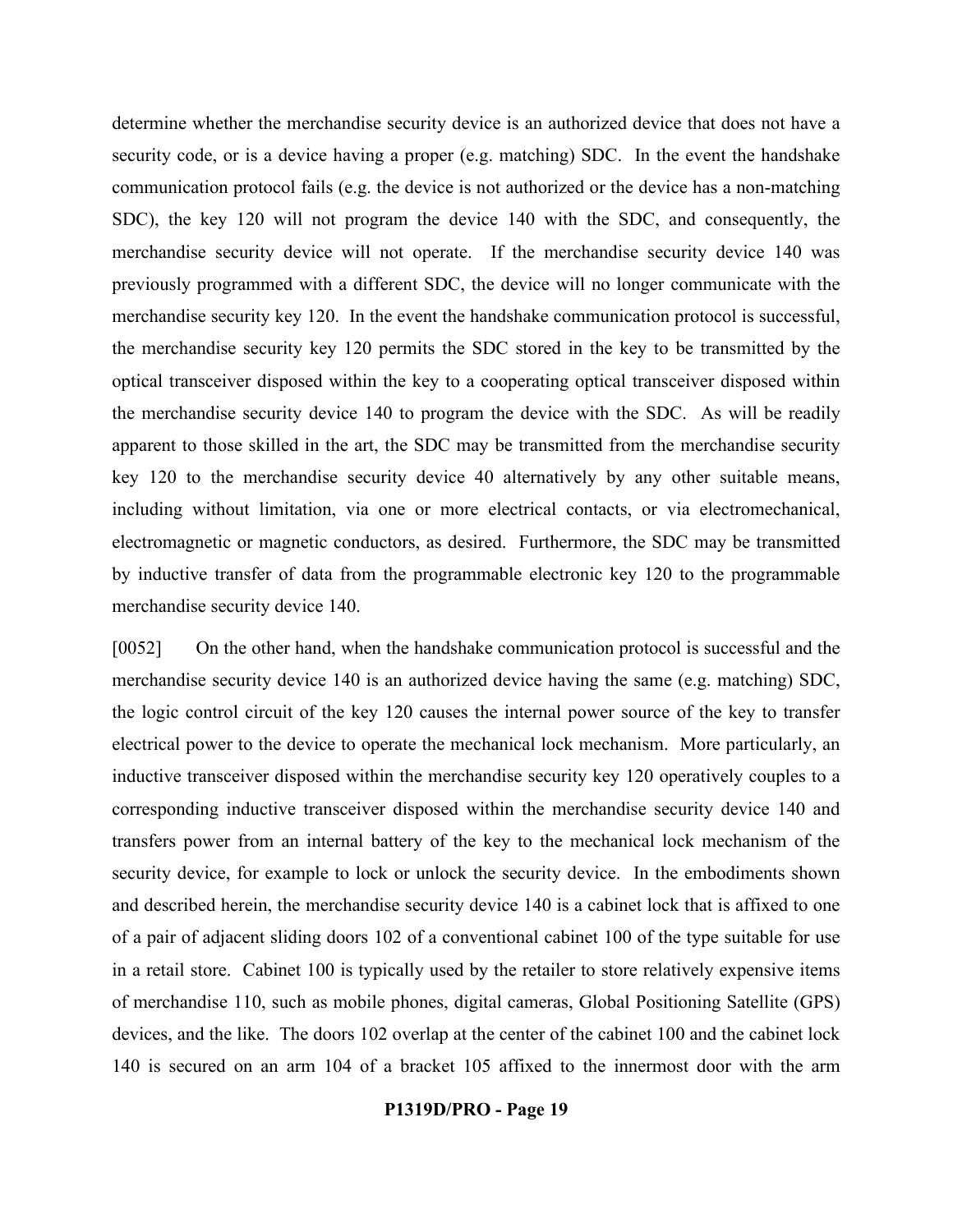disposed between the doors. In the illustrated example, the key 120 transfers power to an electric motor, DC stepper motor, solenoid, or the like that unlocks the mechanical lock mechanism of the cabinet lock 140 so that the cabinet lock can be removed from the arm 104 of the bracket 105 and the doors moved (e.g. slid) relative to one another to access the items of merchandise 110 stored within the cabinet 100. Preferably, the arm 104 of the bracket 105 is provided with oneway ratchet teeth (FIG. 2) and the cabinet lock 140 is provided with a pair of complimentary ratchet pawls (not shown) in a conventional manner so that the key 120 is not required to lock the cabinet lock onto the arm 104 of the bracket 105. If desired, however, the cabinet lock 140 can be configured to require use of the key 120 to both unlock and lock the cabinet lock.

[0053] It will be readily apparent to those skilled in the art that the cabinet lock illustrated herein is but one of numerous types of a merchandise security device 140 that can be configured to be operated by a programmable electronic key 120. By way of example and without limitation, the merchandise security device 140 may be a locking base for securing a merchandise display hook to a display support, such as pegboard, slatwall, bar stock or wire grid, or may be a locking end assembly for preventing the rapid removal of merchandise from the merchandise display hook. Alternatively, the merchandise security device 140 may be a merchandise security display stand comprising a mechanical lock mechanism for securing the display stand to a display support, such as a table, counter, desk, wall, or other fixed structure. Alternatively, the merchandise security device 140 may be incorporated into packaging for one or more items of merchandise comprising a mechanical lock mechanism for separating the packaging from the merchandise and/or for removing the merchandise from the packaging. Still further, the merchandise security device 140 may be a conventional door or window lock for preventing access to a room, booth, or other enclosure. In any of these or other embodiments, the merchandise security device 140 may further comprise an electronic sensor, such as a conventional proximity, limit or contact switch, and an associated electronic monitoring circuit that activates an alarm in response to the switch being actuated or the integrity of the switch or the monitoring circuit being compromised. In all embodiments, however, the merchandise security device 140 comprises a logic control circuit, or the equivalent, including a memory for storing a SDC, and a communication system for communicating the SDC with the programmable electronic key 120 to initially receive and subsequently authenticate the key for use with the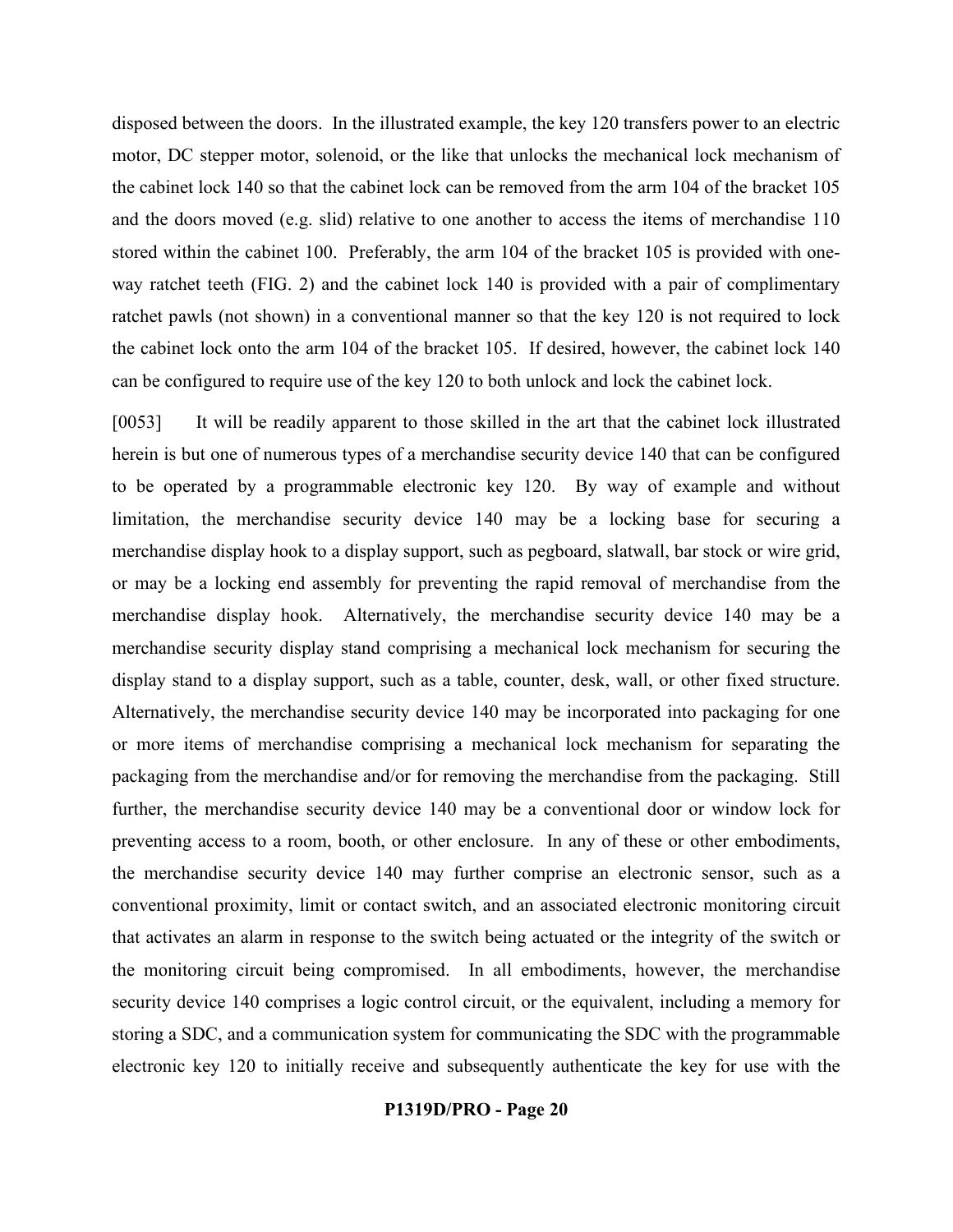device.

[0054] As illustrated in FIG. 11, the merchandise security system and method further comprises charging station 180 for initially charging and subsequently recharging a rechargeable battery disposed within the merchandise security key 120 via inductive transfer. The charging station 180 comprises at least one, and preferably, a plurality of charging ports 182 each sized and shaped to receive a merchandise security key 120. If desired, each charging port 182 may comprise mechanical or magnetic means for properly positioning and securely retaining the key 120 within the charging port. By way of example and without limitation, at least one, and preferably, a plurality of magnets (not shown) may be provided for positioning and retaining the key 120 within the charging port 182 of the charging station 180. However, as will be described further with reference to FIG. 17B, it is only necessary that the inductive transceiver of the merchandise security key 120 is sufficiently aligned with the corresponding inductive transceiver of the charging station 180 over a generally planar surface within the charging port 182. Thus, magnets are not required (as with charging station 80) to position, retain and maintain electrical contacts provided on the merchandise security key 120 in electrical contact with corresponding electrical contacts provided on the charging station 180. If desired, the charging station 180 may comprise an internal power source, for example, an extended-life replaceable battery or a rechargeable battery, for providing power to the key(s) 120 positioned within the charging port(s) 182. Alternatively, and as shown herein, charging station 180 may be operatively connected to an external power source by a power cord 190 having at least one conductor in a conventional manner.

[0055] An available feature of a merchandise security system and method according to the invention is that the logic control circuit of the programmable electronic key 120 may include a time-out function. More particularly, the ability of the key 120 to transfer data and power to the merchandise security device 140 is deactivated after a predetermined time period. By way of example, the logic control circuit may be deactivated after about six to about twelve hours from the time the key was programmed or last refreshed by the programming station 60. In this manner, an authorized sales associate may program or refresh the key 120 assigned to him at the beginning of each work shift. Furthermore, the charging station 180 may be configured to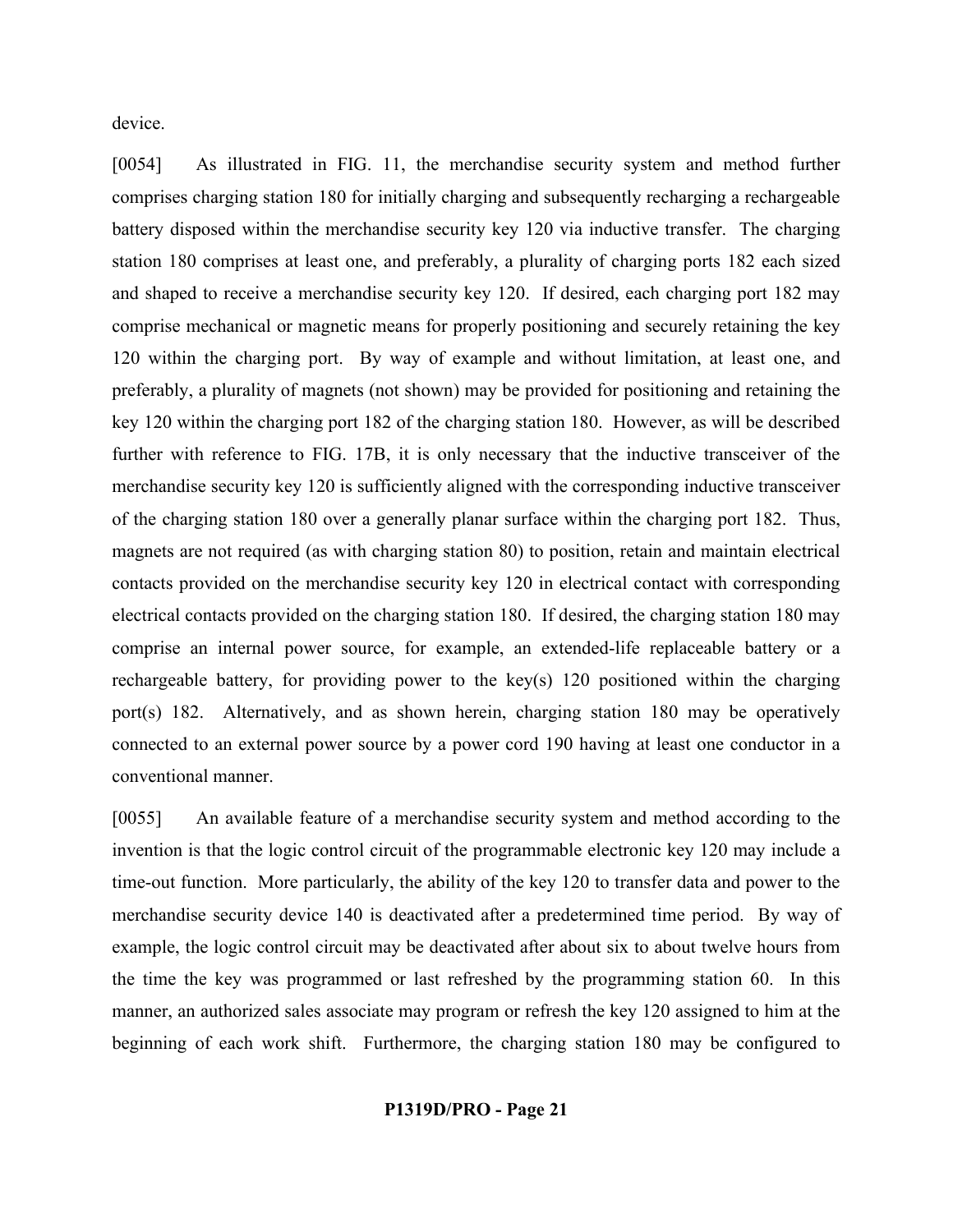deactivate the logic control circuit of the key 120 when the key is positioned within a charging port 182. In this manner, the charging station 180 can be made available to an authorized sales associate in an unsecured location while the programming station 60 remains in a secured location without risk that a charged key 120 could be removed from the charging station and used to maliciously disarm and/or unlock a merchandise security device 140. The merchandise security key 120 would then have to be initially programmed or refreshed by the programming station 60, which as previously mentioned is monitored or maintained at a secure location, in order to reactivate the logic control circuit of the key. If desired, the charging station 180 may alternatively require a matching handshake communication protocol with the programmable electronic key 120 in the same manner as the merchandise security device 140 and the key.

[0056] FIG. 12 shows the merchandise security device 140 with inductive transfer in greater detail. As previously mentioned, the merchandise security device 140 can be any type of security device (e.g. security display; security fixture; security packaging; conventional door/window/drawer lock; etc.) that utilizes both an electronic lock mechanism, such as an alarm or a security "handshake," and a mechanical lock mechanism that locks and/or unlocks a conventional lock. At the same time, the merchandise security device 140 may be a passive device in the sense that it does not have an internal power source sufficient to operate the mechanical lock mechanism. As a result, the merchandise security device 140 may be configured to receive power, or alternatively, both power and data, from an external source, such as the merchandise security key 120 shown and described herein. The embodiment of the merchandise security device depicted in FIG. 12 is a cabinet lock configured to be securely affixed to the locking arm 104 of a conventional cabinet lock bracket 105. As previously described, the cabinet lock 140 comprises a logic control circuit for performing a handshake communication protocol with the logic control circuit of the merchandise security key 120 and for receiving the SDC from the key. In other embodiments, the cabinet lock 140 may be configured to transmit the SDC to the merchandise security key 120 to authenticate the security device and thereby authorize the key to transfer power to the security device. As previously mentioned, the data (e.g. handshake communication protocol and SDC) may be transmitted and received (e.g. transferred) by electrical contacts, optical transmission, acoustic transmission, radio frequency (RF) transmission or magnetic induction. In a particular embodiment, a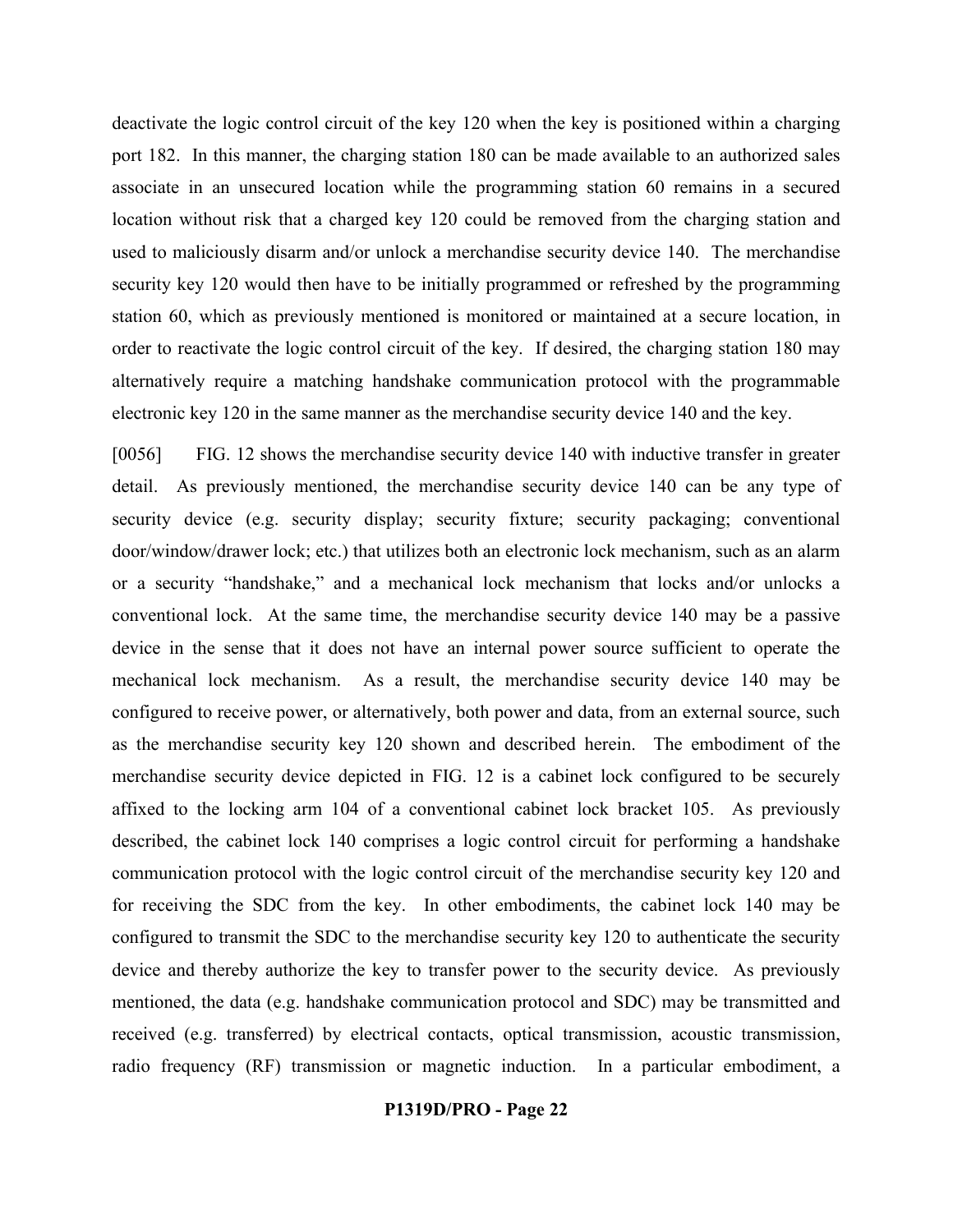merchandise security device 140 with inductive transfer according to the invention may both receive electrical power from the merchandise security key 120 and communicate (e.g. transmit/receive) the SDC with the key by magnetic induction.

[0057] The cabinet lock 140 comprises a housing 141 sized and shaped to contain a logic control circuit (not shown) and an internal mechanical lock mechanism (not shown). A transfer port 142 formed in the housing 141 is sized and shaped to receive a transfer probe of the merchandise security key 120, as will be described. If desired, the transfer port 142 may comprise mechanical or magnetic means for properly positioning and securely retaining the key 120 within the transfer port. By way of example and without limitation, at least one, and preferably, a plurality of magnets (not shown) may be provided for positioning and retaining the key 120 within the transfer port 142 of the cabinet lock 140. However, as previously described with respect to the merchandise security key 120 and the charging port 182 of the charging station 180, it is only necessary that the inductive transceiver of the merchandise security key 120 is sufficiently aligned with the corresponding inductive transceiver of the cabinet lock 140 over a generally planar surface within the transfer port 42. Therefore, magnets are not required to position, retain and maintain electrical contacts provided on the merchandise security key 120 in electrical contact with corresponding electrical contacts provided on the cabinet lock 140. In the particular embodiment shown and described herein, data is transferred from the merchandise security key 120 to the cabinet lock 140 by wireless communication, such as infrared (IR) optical transmission as shown and described in the aforementioned United States Patent No. 7,737,843. Power is transferred from the merchandise security key 120 to the cabinet lock 140 by induction across the transfer port 142 of the cabinet lock using an inductive transceiver disposed within a transfer probe of the key that is aligned with a corresponding inductive transceiver disposed within the cabinet lock. For example, the transfer probe of the merchandise security key 120 may comprise an inductive transceiver coil that is electrically connected to the logic control circuit of the key to provide electrical power from the internal battery of the key to an inductive transceiver coil disposed within the cabinet lock 140. The inductive transceiver coil of the cabinet lock 140 then transfers the electrical power from the internal battery of the key 120 to the mechanical lock mechanism disposed within the housing 141 of the cabinet lock. As previously mentioned, the power transferred from the key 120 is used to unlock the mechanical lock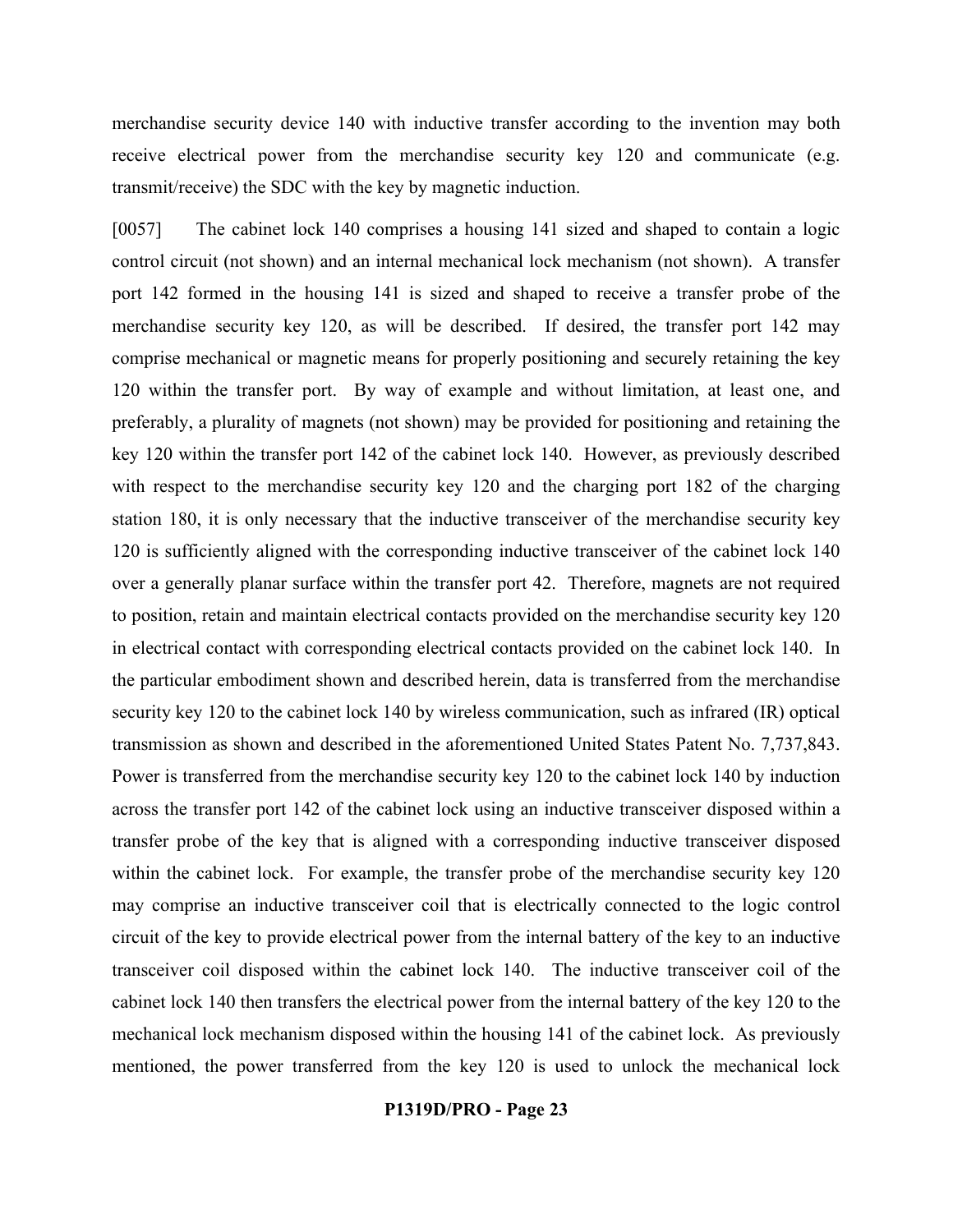mechanism, for example utilizing an electric motor, DC stepper motor, solenoid, or the like, so that the cabinet lock 140 can be removed from the arm 104 of the lock bracket 105.

[0058] FIGS. 13-16 show the programmable electronic key 120 with inductive transfer in greater detail. As previously mentioned, the key 120 is configured to transfer both data and power to a merchandise security device 140 that comprises an electronic lock mechanism and a mechanical lock mechanism. Accordingly, the programmable electronic key 120 may be an active device in the sense that it has an internal power source sufficient to operate the mechanical lock mechanism of the merchandise security device 140. As a result, the programmable electronic key 120 may be configured to transfer both data and power from an internal source, such as a logic control circuit (e.g. data) and a battery (e.g. power) disposed within the key. The embodiment of the programmable electronic key 120 depicted herein is a merchandise security key with inductive transfer capability configured to be received within the transfer port 145 of the cabinet lock 140 shown in FIG. 12, as well as the programming port 62 of the programming station 60 (FIG. 2) and the charging port 182 of the charging station 180 (FIG. 11). The programmable electronic key 120 comprises a logic control circuit for performing a handshake communication protocol with the logic control circuit of the programming station 60 and for receiving the SDC from the programming station, as previously described. The logic control circuit of the programmable electronic key 120 further performs a handshake communication protocol with the logic control circuit of the merchandise security device 140 and transfers the SDC to the merchandise security device, as previously described. As previously mentioned, the data (e.g. handshake communication protocol and SDC) may be transferred (e.g. transmitted and received) by electrical contacts, optical transmission, acoustic transmission, radio frequency (RF) or magnetic induction. In a particular embodiment, a merchandise security key 120 with inductive transfer according to the invention may both transfer electrical power to a merchandise security device 140 and communicate (e.g. transmit/receive) the SDC with the security device by magnetic induction.

[0059] The programmable electronic key 120 comprises a housing 121 having an internal cavity or compartment that contains the internal components of the key, including without limitation the logic control circuit, memory, communication system and battery, as will be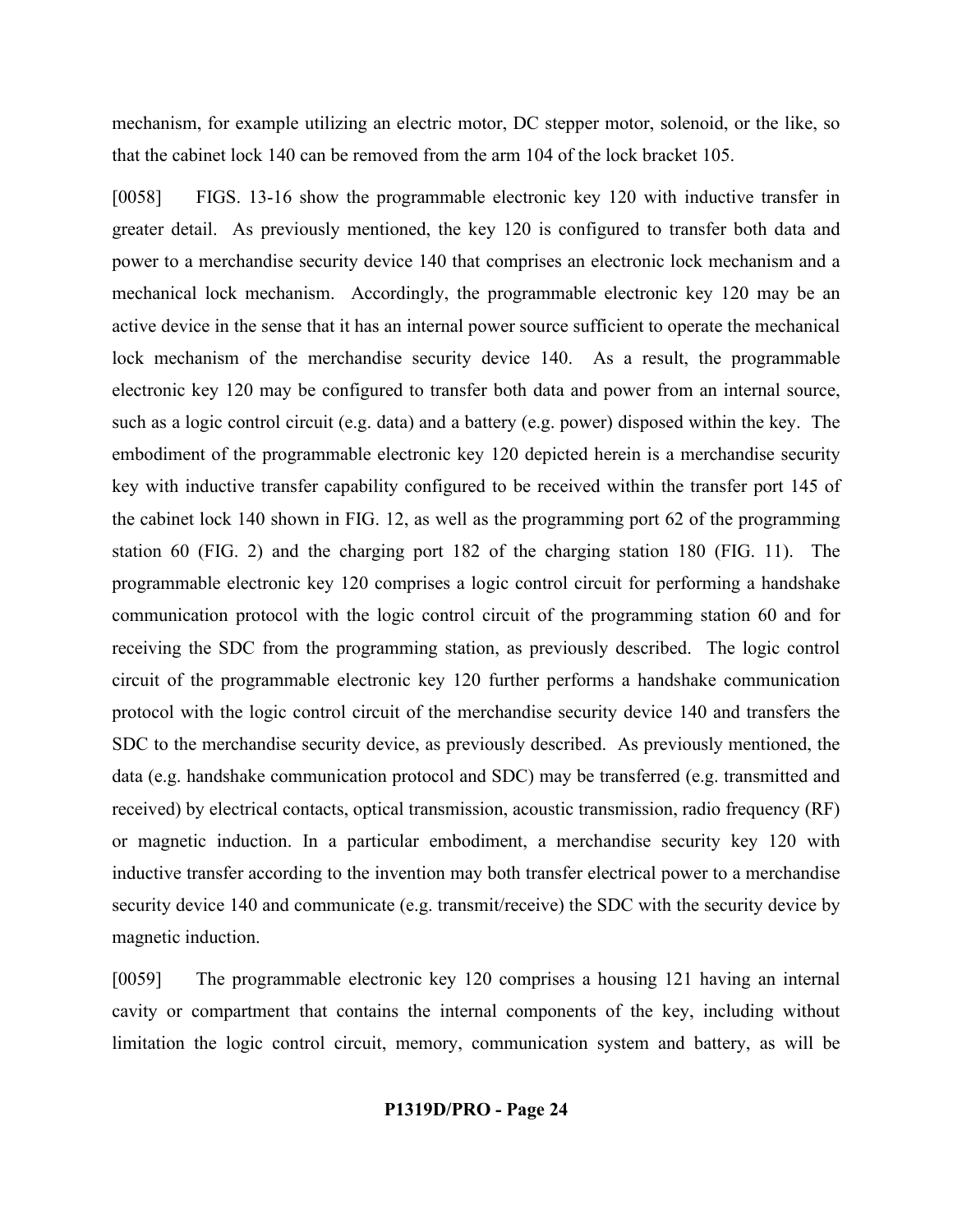described. As shown, the housing 121 is formed by a lower portion 123 and an upper portion 124 that are joined together after assembly, for example by ultrasonic welding. The programmable electronic key 120 further defines an opening 128 at one end for coupling the key to a key chain ring, lanyard or the like. As previously mentioned, the programmable electronic key 120 further comprises a transfer probe 125 located at an end of the housing 121 opposite the opening 128 for transferring data and power to the merchandise security device 140. The transfer probe 125 is also operable to transmit and receive the handshake communication protocol and the SDC from the programming station 60, as previously described, and to receive power from the charging station 180, as will be described in greater detail with reference to FIG. 17A and FIG. 17B.

[0060] FIG. 14 shows an embodiment of an inductive coil 126 having high magnetic permeability that is adapted (e.g. sized and shaped) to be disposed within the housing 121 of the electronic key 120 adjacent the transfer probe 125. As shown herein, the inductive coil 126 comprises a highly magnetically permeable ferrite core 127 surrounded by a plurality of inductive core windings 129. The inductive core windings 129 consist of a length of a conductive wire that is wrapped around the ferrite core. As is well known, passing an alternating current through the conductive wire generates, or induces, a magnetic field around the inductive core 127. The alternating current in the inductive core windings 129 may be produced by connecting the leads 129A and 129B of the conductive wire to the internal battery of the electronic key 120 through the logic control circuit. FIG. 14 further shows an inductive coil 146 having high magnetic permeability that is adapted (e.g. sized and shaped) to be disposed within the housing 141 of the merchandise security device (e.g. cabinet lock) 140 adjacent the transfer port 142. As shown herein, the inductive coil 146 comprises a highly magnetically permeable ferrite core 147 surrounded by a plurality of inductive core windings 149 consisting of a length of a conductive wire that is wrapped around the ferrite core. Placing the transfer probe 125 of the electronic key 120 into the transfer port 142 of the cabinet lock 140 and passing an alternating current through the inductive core windings 129 of the inductive core 126 generates a magnetic field within the transfer port of the cabinet lock in the vicinity of the inductive coil 146. As a result, an alternating current is generated, or induced, in the conductive wire of the inductive core windings 149 of inductive coil 146 having leads 149A and 149B connected to the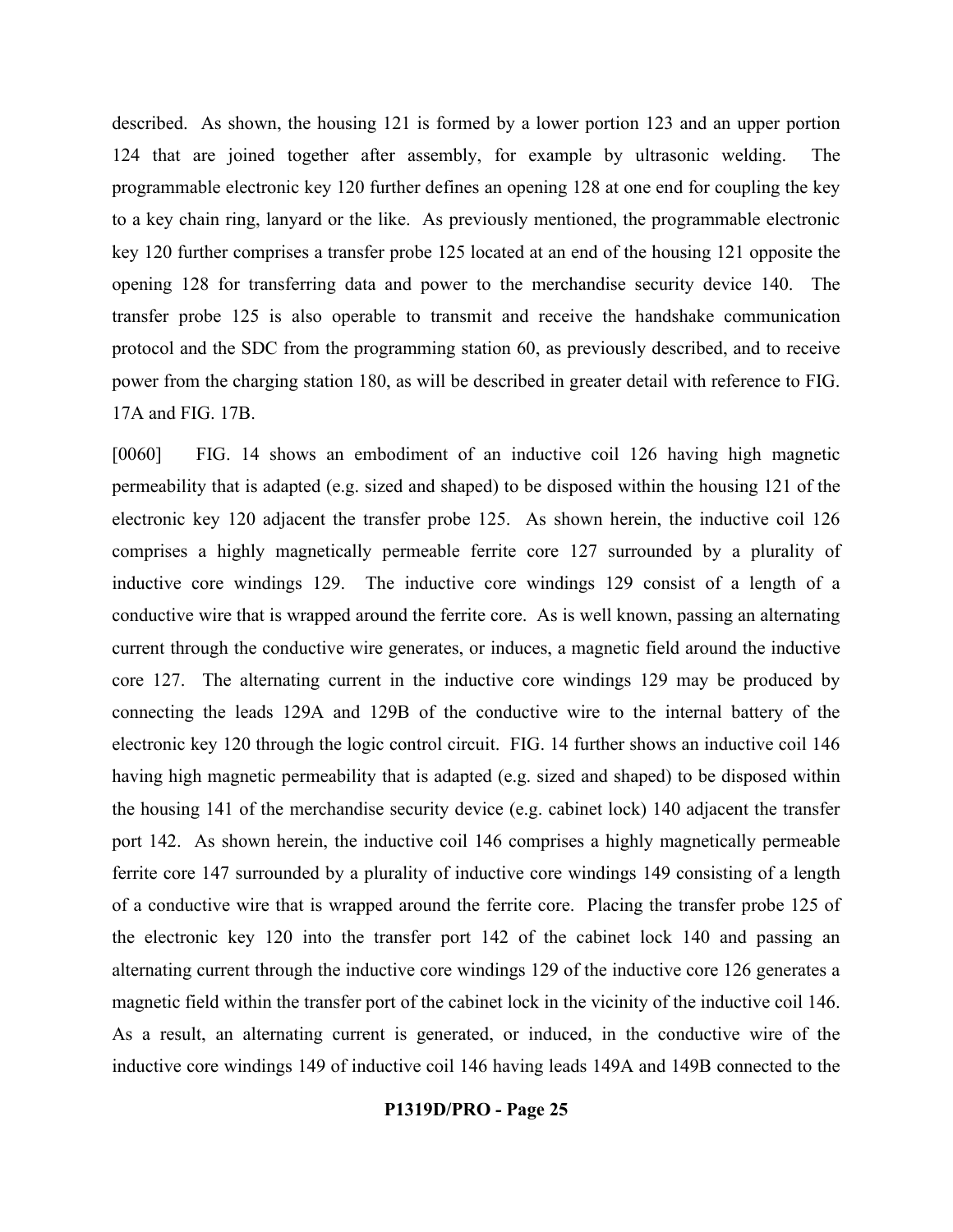logic control circuit of the cabinet lock 140. The alternating current induced in the inductive coil 146 of the cabinet lock 140 is then transformed into a direct current in a known manner, such as via a bridge rectifier on the logic control circuit, to provide direct current (DC) power to the cabinet lock. The DC power generated in the cabinet lock 140 by the inductive coil 126 of the electronic key 120, may be used, for example, to unlock a mechanical lock mechanism disposed within the housing 141 of the cabinet lock.

[0061] As best shown in FIG. 16, an internal battery 131 and a logic control circuit, or printed circuit board (PCB) 132 are disposed within the housing 121 of the programmable electronic key 120. Battery 131 may be a conventional extended-life replaceable battery, but preferably, is a rechargeable battery suitable for use with the charging station 180. The logic control circuit 132 is operatively coupled and electrically connected to a switch 133 that is actuated by the control button 122 provided on the exterior of the key 120 through the housing 121. Control button 122 in conjunction with switch 133 controls certain operations of the logic control circuit 132, and in particular, transmission of the data (e.g. handshake communication protocol and SDC) between the key and the programming station 60, as well as between the key and the merchandise security device 140. In that regard, the logic control circuit 132 is further operatively coupled and electrically connected to a communication system 134 for transferring (e.g. transmitting and receiving) the handshake communication protocol and SDC data. As shown and described herein, the communication system 134 is a wireless infrared (IR) transceiver for optical transmission of data between the programmable electronic key 120 and the programming station 60, and between the key and the merchandise security device 140. As a result, the transfer probe 125 of the key 120 is provided with an optically transparent or translucent filter window 135 for emitting and collecting optical transmissions between the key 120 and the programming station 60, or between the key and the merchandise security device 140, as required. Transfer probe 125 further comprises inductive coil 126 (FIG. 14) comprising inductive core 127 and inductive core windings 129 for transferring electrical power to the merchandise security device 140 and/or receiving electrical power from the charging station 180 to charge the internal battery 131, as required. Accordingly, the leads 129A and 129B (FIG. 14) of the inductive coil 126 are electrically connected to the logic control circuit 132, which in turn is electrically connected to the battery 131, in a suitable manner, for example by conductive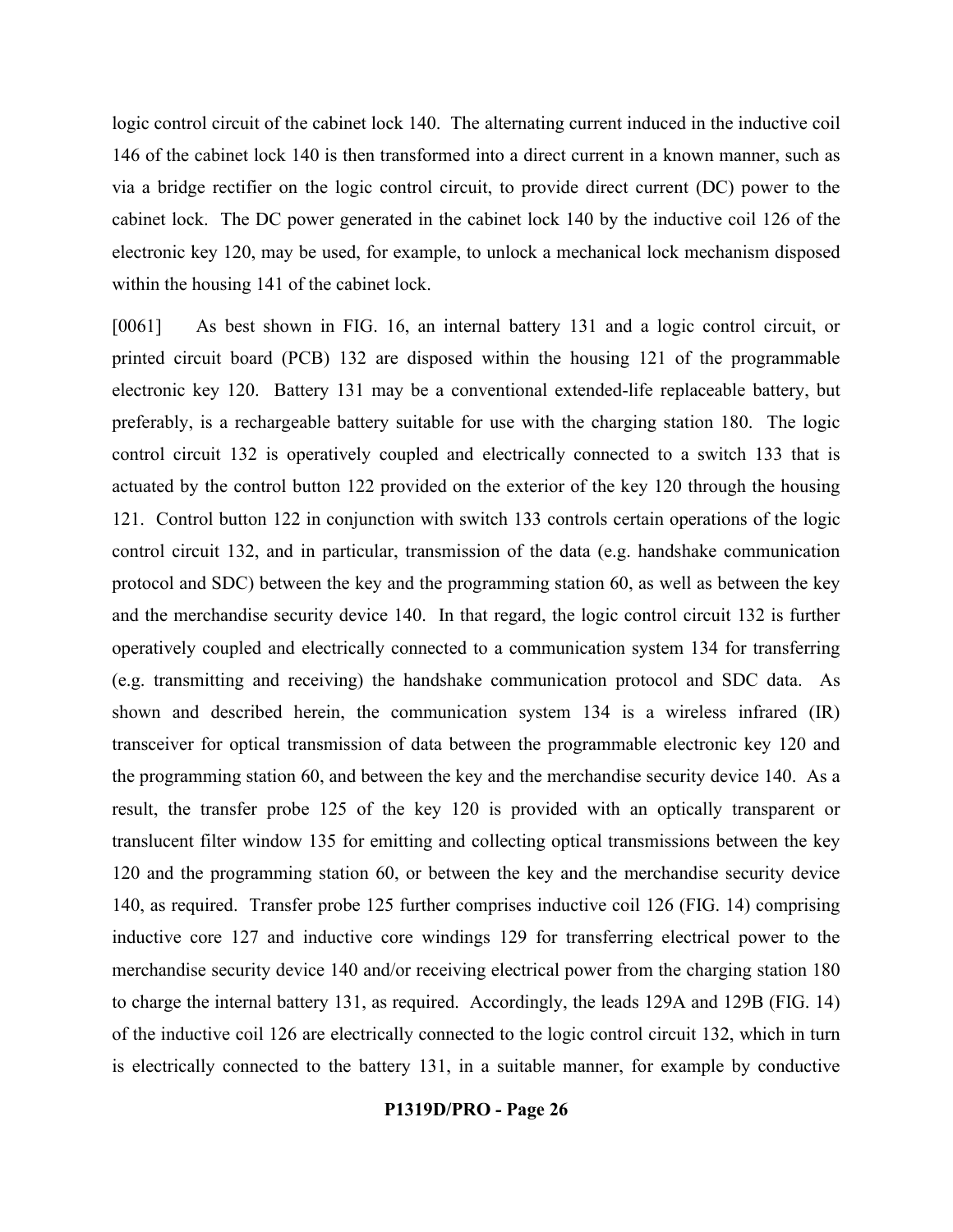insulated wires or plated conductors. Alternatively, the optical transceiver 134 may be eliminated and data transferred between the programmable electronic key 120 and the merchandise security device 140 via magnetic induction through the inductive coil 126.

[0062] An aspect of a programmable electronic key 120 according to one embodiment, especially when used for use in conjunction with a merchandise security device 140 as described herein, is that the key does not require a physical force to be exerted by a user on the key to operate the mechanical lock mechanism of the merchandise security device. By extension, no physical force is exerted by the key on the mechanical lock mechanism. As a result, the key cannot be unintentionally broken off in the lock, as often occurs with conventional mechanical key and lock mechanisms. Furthermore, neither the key nor and the mechanical lock mechanism suffer from excessive wear as likewise often occurs with conventional mechanical key and lock mechanisms. In addition, there is no required orientation of the transfer probe 125 of the programmable electronic key 120 relative to the charging port 182 of the charging station 180 or the transfer port 142 of the merchandise security device 140. Accordingly, any wear of the electrical contacts on the transfer probe 125, the charging port 182 or the transfer port 142 is minimized. As a further advantage, an authorized person is not required to position the transfer probe 125 of the programmable electronic key 120 in a particular orientation relative to the transfer port 142 of the merchandise security device 140 and thereafter exert a compressive and/or torsional force on the key to operate the mechanical lock mechanism of the device.

[0063] FIG. 17A and FIG. 17B show charging station 180 with inductive transfer capability in greater detail. As previously mentioned, the charging station 180 recharges the internal battery 131 of the merchandise security key 120. In certain instances, the charging station 180 also deactivates the data transfer and/or power transfer capability of the key 120 until the key has been reprogrammed with the SDC by the programming station 60. Regardless, the charging station 180 comprises a housing 181 for containing the internal components of the charging station. The exterior of the housing 181 has at least one, and preferably, a plurality of charging ports 182 formed therein that are sized and shaped to receive the transfer probe 125 of a programmable electronic key 120. As previously described, mechanical or magnetic means may be provided for properly positioning and securely retaining the transfer probe 125 within the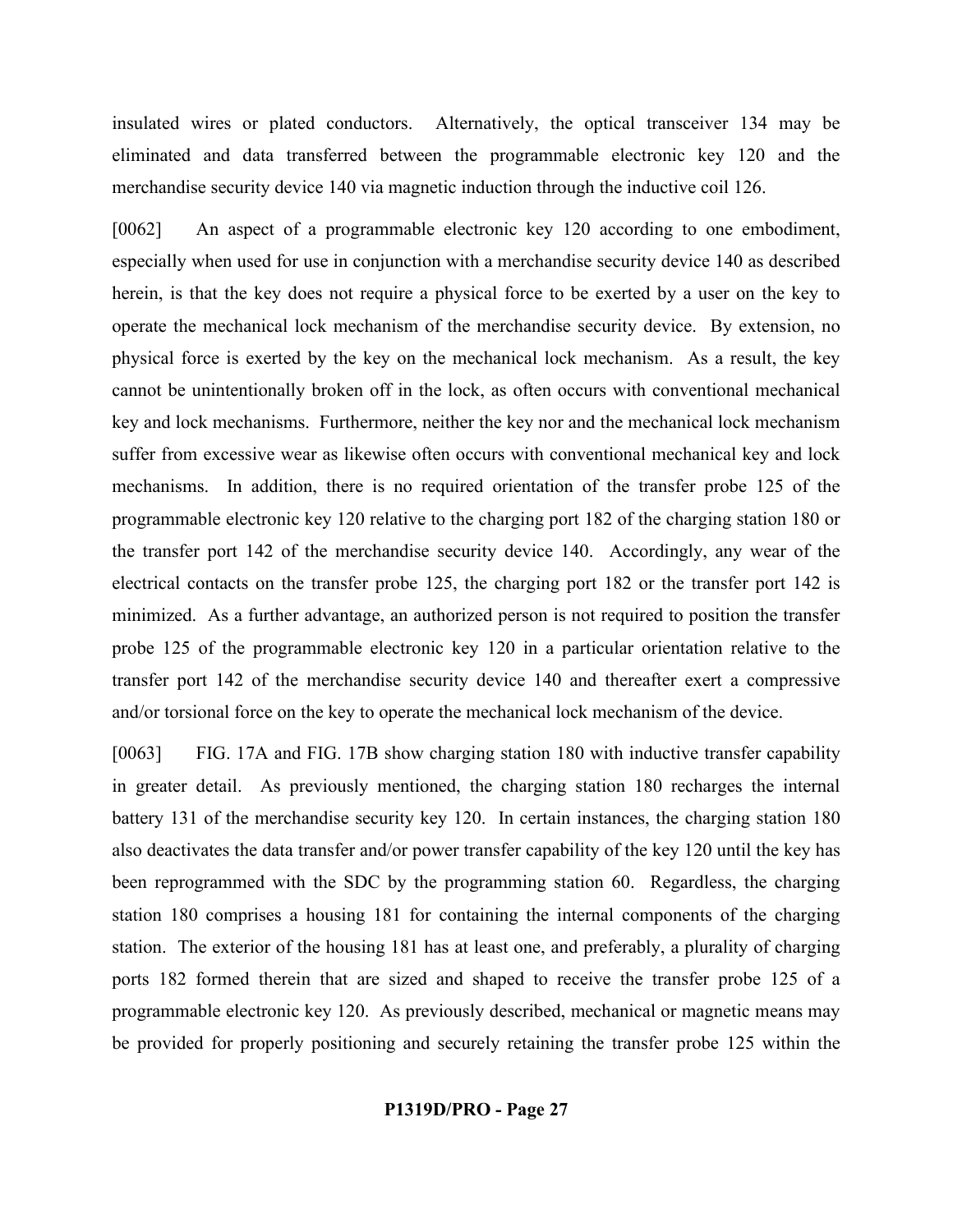charging port 182 such that the inductive coil 126 is in alignment with a corresponding inductive coil 186 (FIG. 17B) disposed within the housing 181 of the charging station 180 adjacent the charging port. As will be readily understood and appreciated, the inductive coil 186 adjacent the charging port 182 of the charging station 180 generates, or induces, an alternating current in the conductive wire of the inductive core windings 129 of inductive coil 126 that in turn provides DC power (for example, via a bridge rectifier on the logic control circuit 132) to charge the battery 131 of the programmable electronic key 120.

[0064] As best shown in FIG.17B, housing 181 is sized and shaped to contain a logic control circuit, or printed circuit board (PCB) 192 that is electrically connected and operatively coupled to an inductive coil 186 adjacent each of the charging ports 182. In the manner previously described with respect to inductive coli 126 and inductive coil 146, each inductive coil 186 comprises an inductive core 187 surrounded by a plurality of inductive core windings 189 formed by a conductive wire having a pair of leads (not shown). When an alternating current is passed through the conductive wire of the inductive core windings 189 with the transfer probe 125 of the programmable electronic key 120 disposed in the charging port 182 of the charging station 180, the inductive coil 186 generates a magnetic field that induces an alternating current in the conductive wire of the inductive core windings 129 of the inductive coil 126 of the key. The alternating current in the inductive coil 126 is then transformed into DC power to charge the internal battery 131 of the programmable electronic key 120. As previously mentioned, charging station 180 may comprise an internal power source, for example, an extended-life replaceable battery or a rechargeable battery, for providing power to the key(s) 120 positioned within the charging port(s) 182. Alternatively, and as shown herein, the logic control circuit 192 of the charging station 180 is electrically connected to an external power source by a power cord 190 having at least one conductor. Furthermore, logic control circuit 192 may be operable for deactivating the data transfer and/or power transfer functions of the programmable electronic key 120, or alternatively, for activating the "timing out" feature of the key until it is reprogrammed or refreshed by the programming station 60.

[0065] In some embodiments, lock 40, 140 may be provided with an optional visual indicator to indicate the status of the lock mechanism (see, e.g., FIG. 18). In particular, the visual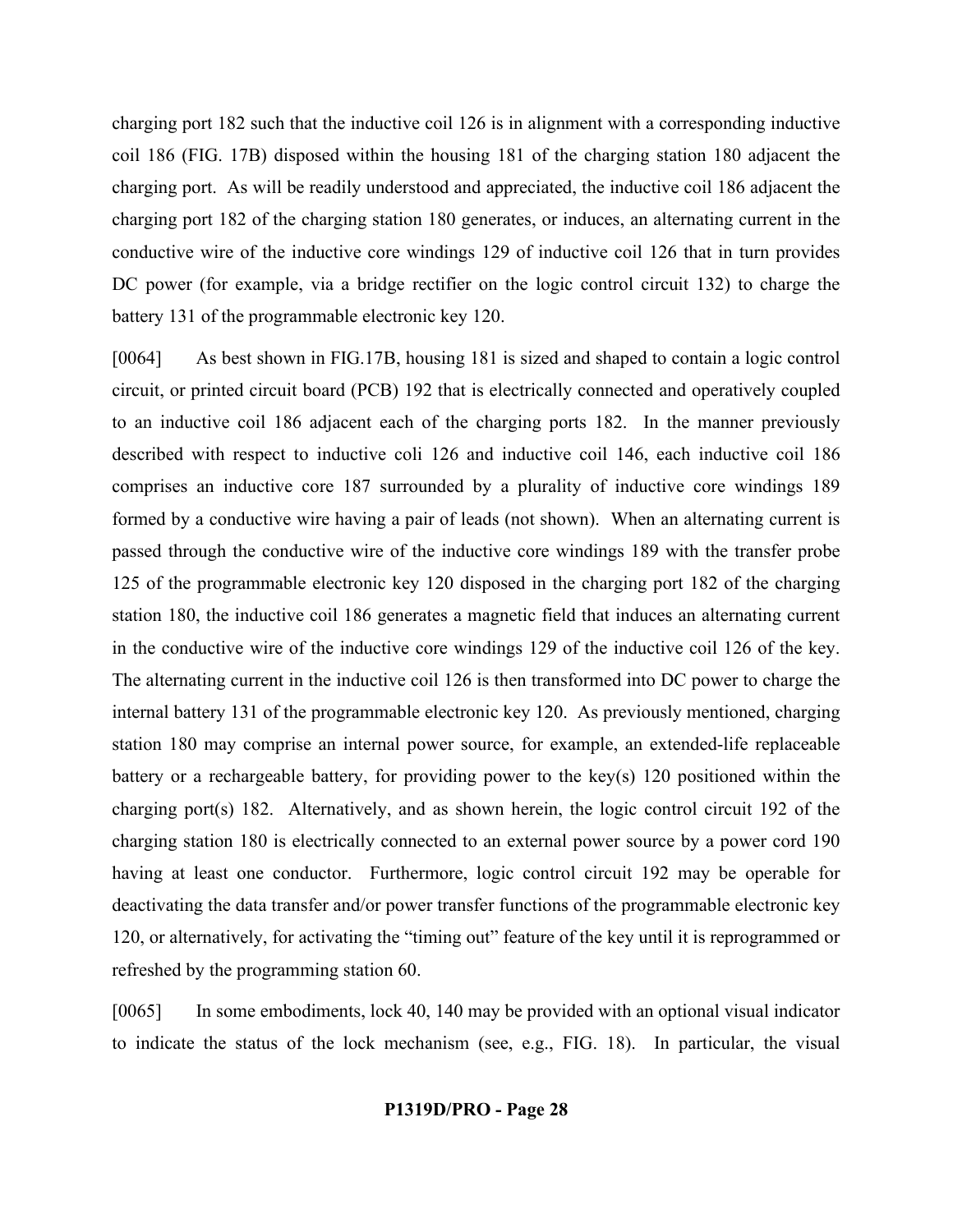indicator may indicate whether the lock 40, 140 is in a locked configuration or an unlocked configuration. In some cases, the transfer port 42, 142 may include a screen 28' configured to indicate such a locked or unlocked configuration. As illustrated in FIG. 18, the screen 28' may include an annular portion 30' having a variety of indicators for indicating the status of the lock (e.g., at least two distinct segments that are energized for visually indicating the status of the lock). For example, the annular portion 30' may have a plurality of first indicators, indicated generally at A, that are separated by a plurality of second indicators, indicated generally at B. As shown, an "UNLOCKED" status may be visually indicated by the indicators A and the indicators B both not being energized by a suitable display technology (OFF). Conversely, a "LOCKED" status may be visually indicated by the indicators A and the indicators B both being energized by a suitable display technology (ON). A combination of the indicators A being energized (ON) and the indicators B not being energized (OFF); or conversely, the indicators B being energized (ON) and the indicators A not being energized (OFF), may visually indicate an "ERROR" state. An ERROR state may exist, for example, when the locking mechanism fails to unlock despite the presence of an authorized key.

[0066] In some cases, indicators A and indicators B of the annular portion 30' of the screen 28' of transfer port 42, 142 are electrically connected by conductive traces or wires to leads 38' provided on a distal end of the screen. In turn, leads 38' are electrically connected to the electronics (e.g., printed circuit board PCB) disposed within the housing of the lock 40, 140. Examples of suitable display technology for energizing/illuminating indicators A and indicators B on the annular portion 30' of screen 28' is Electronic Paper Display (EPD), commonly known as "electronic paper," "e-paper," electronic ink" or "e-ink".

[0067] One potential problem with opening locks in a retail setting is the user showing intent of which lock they wish to open. If there are many locks in the area, it may be cumbersome for the user to determine how to open a specific lock. In one embodiment, the locks allow the user to show intent such as by interacting with the lock itself (e.g., via human energy), while other locks remain in a locked state. In some embodiments, human interaction may be used to unlatch the lock after a programmable key has successfully unlocked the lock.

[0068] In one example, the transfer port may include an actuator for detecting a user's intent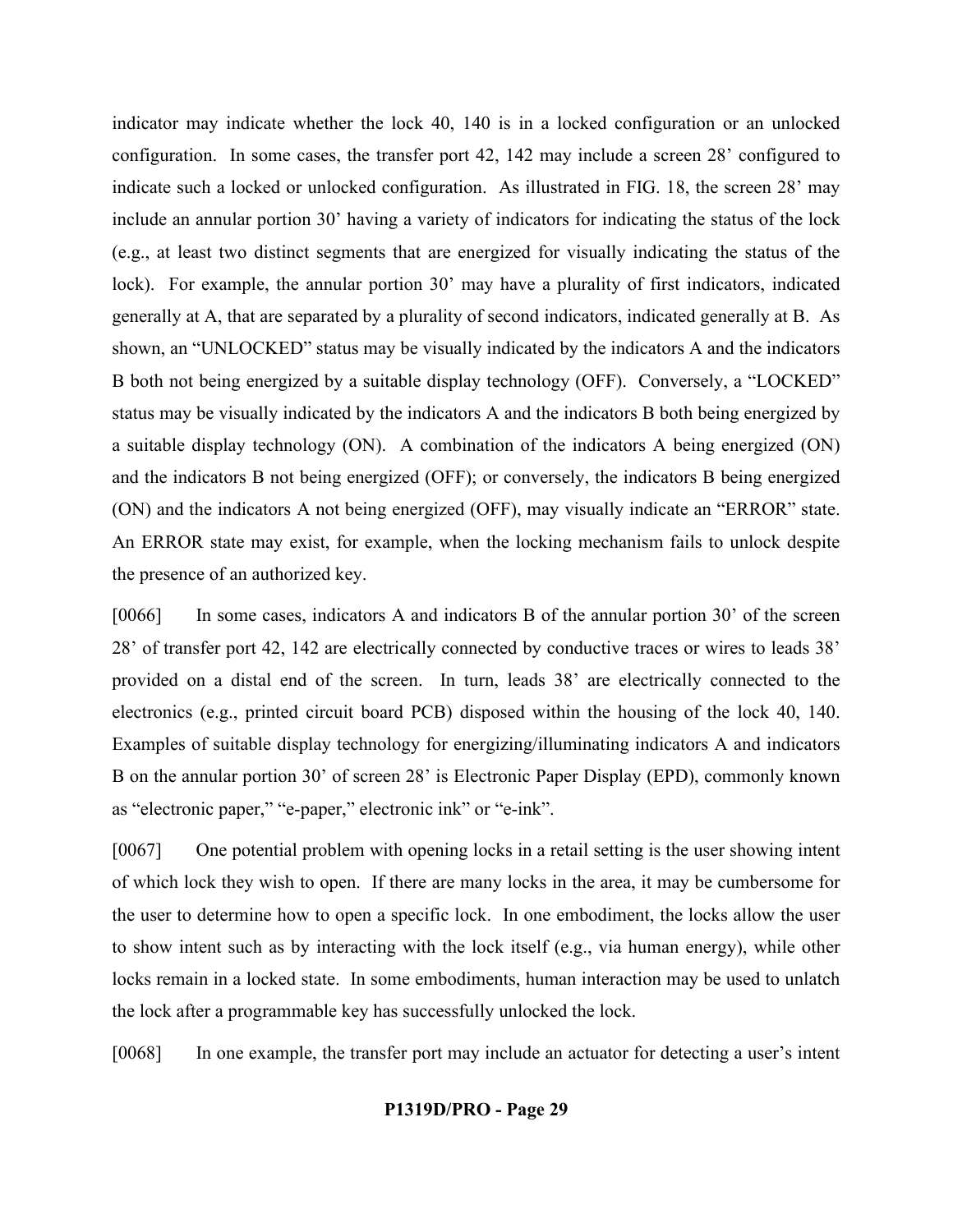to unlock the lock. For example, the user may use a programmable key to first authorize the user to unlock or lock a lock, and the user may then actuate the actuator to complete the locking or unlocking operation. Similarly, the user may first actuate the actuator and subsequently use the programmable key to unlock or lock the lock. In other embodiments, the actuator may be used as a "call button" to initiate a response from the retailer or sales associate to unlock the unlock. In this embodiment, a customer may actuate the actuator indicating a desire to purchase an item of merchandise or to pick up an item that has already been purchased. In one embodiment, the transfer port may be configured to allow for a mechanical movement of at least a portion of the transfer port area in response to actuation by a user. Another example is to use a captouch or capacitive touch mechanism, such as adjacent to or within the transfer port, for detecting user interaction (e.g., touching). The captouch mechanism may utilize capacitive sensing (e.g., using a backplane of the e-ink display described above). In this way, the lock housing may be sealed to thereby limit electrostatic discharge issues. A transfer port incorporating a captouch mechanism may allow for communication (e.g., IR or RF) to transfer through the transfer port (e.g., for communication with the programmable key) while also allowing the captouch mechanism to detect user interaction. In addition, the transfer port may also include haptic feedback along with the captouch mechanism for enhancing the user experience. Thus, a user may be provided with feedback indicating that a successful or unsuccessful interaction with the captouch mechanism has occurred (e.g., the user will experience a "button press" sensation when successful). The haptic feedback may be provided in various ways such as using a motor to generate vibrations.

[0069] In some cases, the lock may include a power source for operation with the captouch mechanism. The power source may be configured to be powered by the programmable key or be a standalone power source for the lock. In one example, the captouch mechanism may only be powered up once an authorized key is presented or is otherwise interacted with. Thus, actuating the captouch mechanism when no power is present or no authorized key is presented will not result in unlocking or locking the lock or provide any feedback to the user.

[0070] Embodiments of the present invention may utilize similar technology as that disclosed in PCT Publication No. WO 2020/227513, U.S. Patent No. 8,860,574, and U.S. Publ.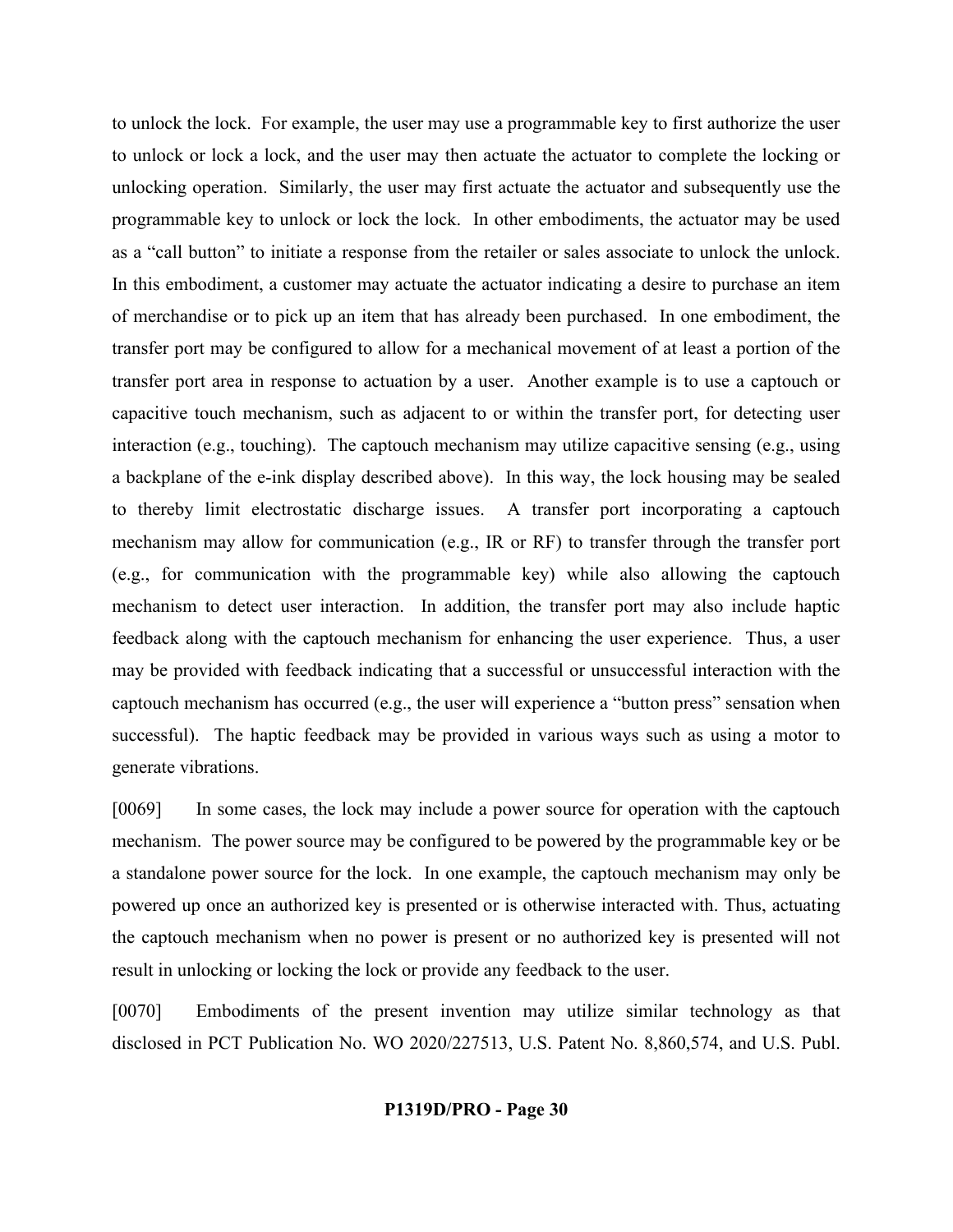No. 2012/0047972, and U.S. Publ. No. 2019/0272731, the contents of which are each hereby incorporated by reference in their entirety herein.

[0071] The foregoing has described several embodiments of systems, locks, devices, computer storage mediums, and methods. Although embodiments of the present invention have been shown and described, it will be apparent to those skilled in the art that various modifications thereto can be made without departing from the spirit and scope of the invention. Accordingly, the foregoing description is provided for the purpose of illustration only, and not for the purpose of limitation.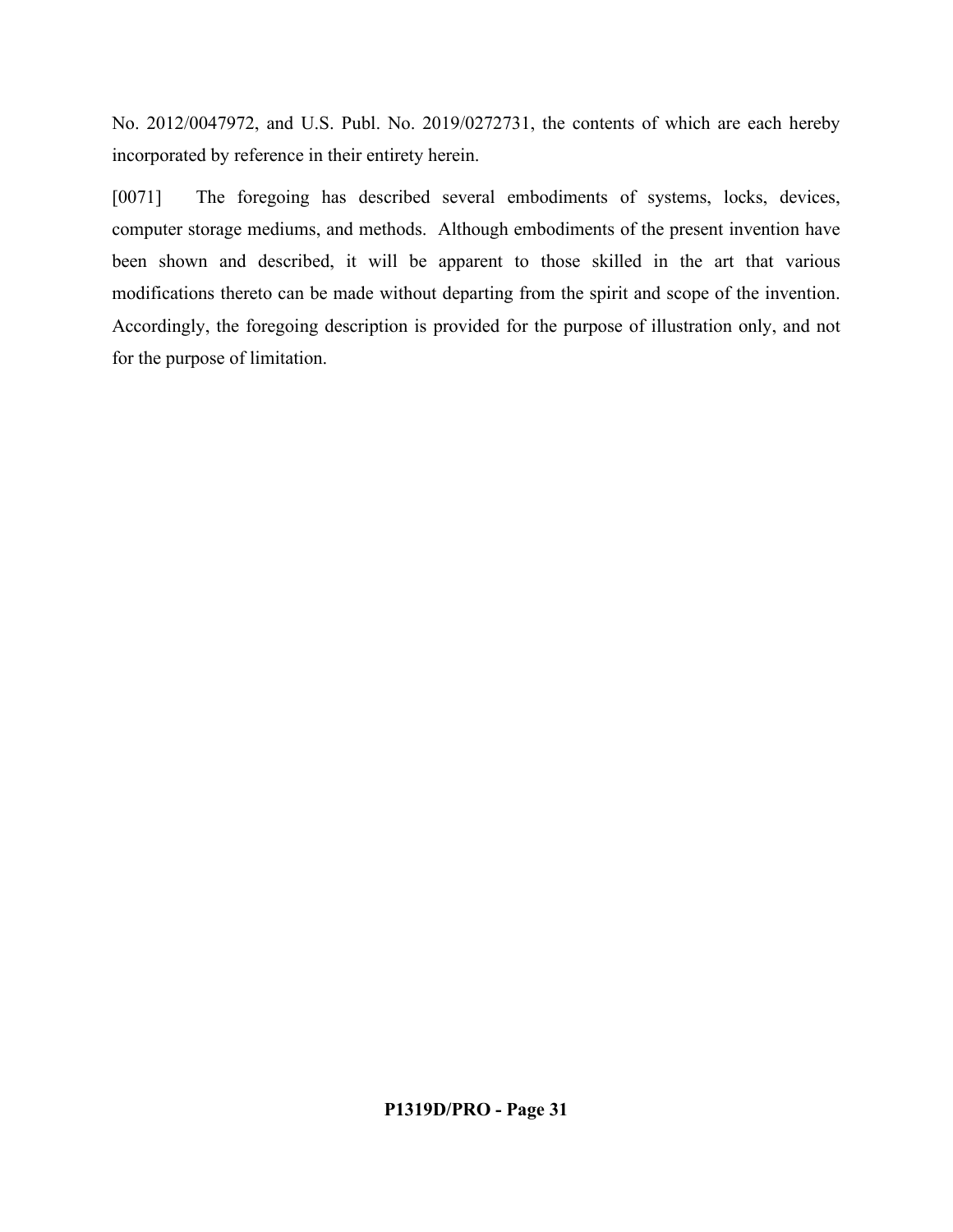That which is claimed is:

1. A security system for protecting an item of merchandise from theft, comprising: a programmable key configured to store a security code; and

a security device configured to store a security code and to communicate with the programmable key, wherein the security device comprises a capacitive touch mechanism,

wherein the programmable key is configured to operate the security device in response to user interaction with the capacitive touch sensor and when the security code stored by the security device matches the security code stored by the programmable key.

2. The security system of Claim 1, wherein the programmable key comprises an internal power source, and wherein the programmable key is configured to transfer electrical power from the internal power source to the security device for operating the security device.

3. The security system of Claim 2, wherein the security device comprises a electronic lock that is configured to be operated by the electrical power transferred from the internal power source.

4. The security system of Claim 1, wherein the security device does not include an internal power source.

5. The security system of Claim 1, wherein the security device includes an internal power source.

6. The security system of Claim 1, wherein the security device comprises a cabinet, door, drawer, shelf, or window lock.

7. The security system of Claim 1, wherein the programmable key is configured to wirelessly communicate with the security device.

8. The security system of Claim 1, wherein the programmable key is a mobile telephone.

9. The security system of Claim 1, wherein the security device comprises a transfer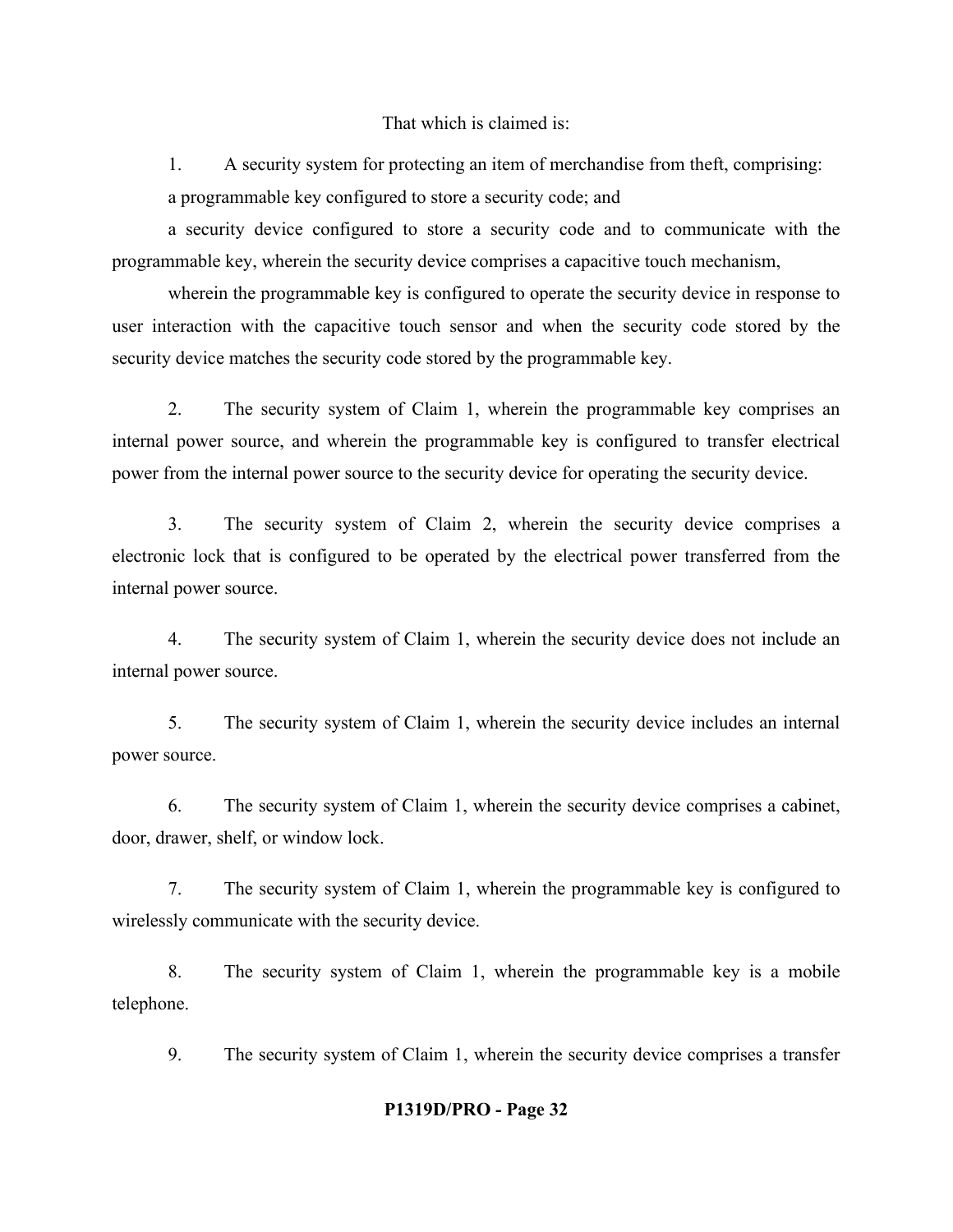port, and wherein the capacitive touch mechanism is disposed adjacent to or within the transfer port.

10. The security system of Claim 9, wherein the transfer port is configured to receive an end of the programmable key therein for communicating with the security device.

11. The security system of Claim 10, wherein the programmable key is configured to wirelessly communicate with the security device through the capacitive touch mechanism.

12. The security system of Claim 1, wherein the capacitive mechanism is configured to provide haptic feedback in response to user interaction therewith.

13. A security system for protecting an item of merchandise from theft, comprising: a programmable key; and

an electronic lock configured to communicate with the programmable key, the electronic lock comprising a capacitive touch mechanism,

wherein the programmable key is configured to operate the security device in response to user interaction with the capacitive touch sensor and when the programmable key is authorized by the electronic lock.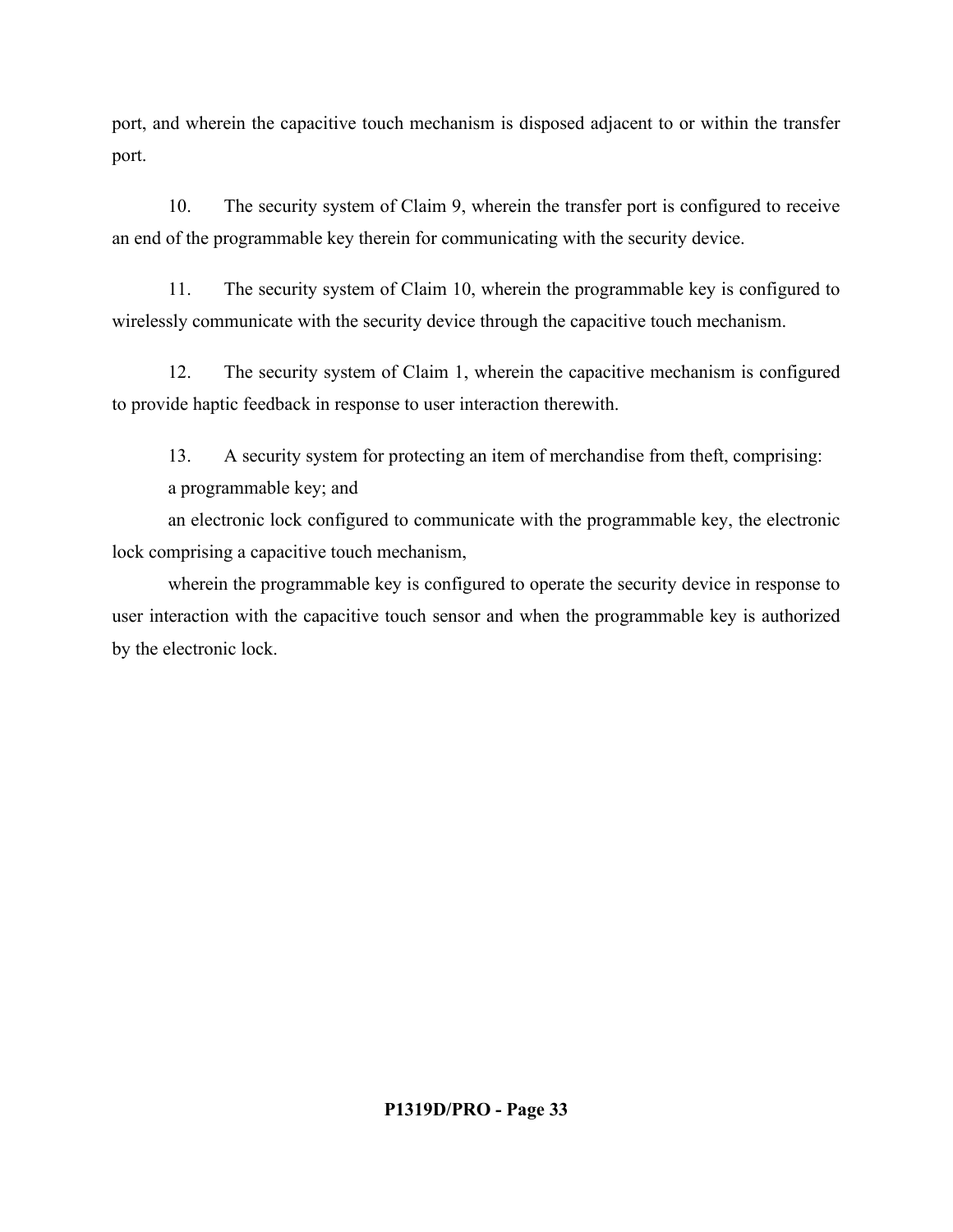# ABSTRACT

Embodiments of the present invention are directed towards systems and methods for protecting items of merchandise from theft. In one example, a security system includes a programmable key configured to store a security code and a security device configured to store a security code and to communicate with the programmable key. The security device comprises a capacitive touch mechanism, wherein the programmable key is configured to operate the security device in response to user interaction with the capacitive touch sensor and when the security code stored by the security device matches the security code stored by the programmable key.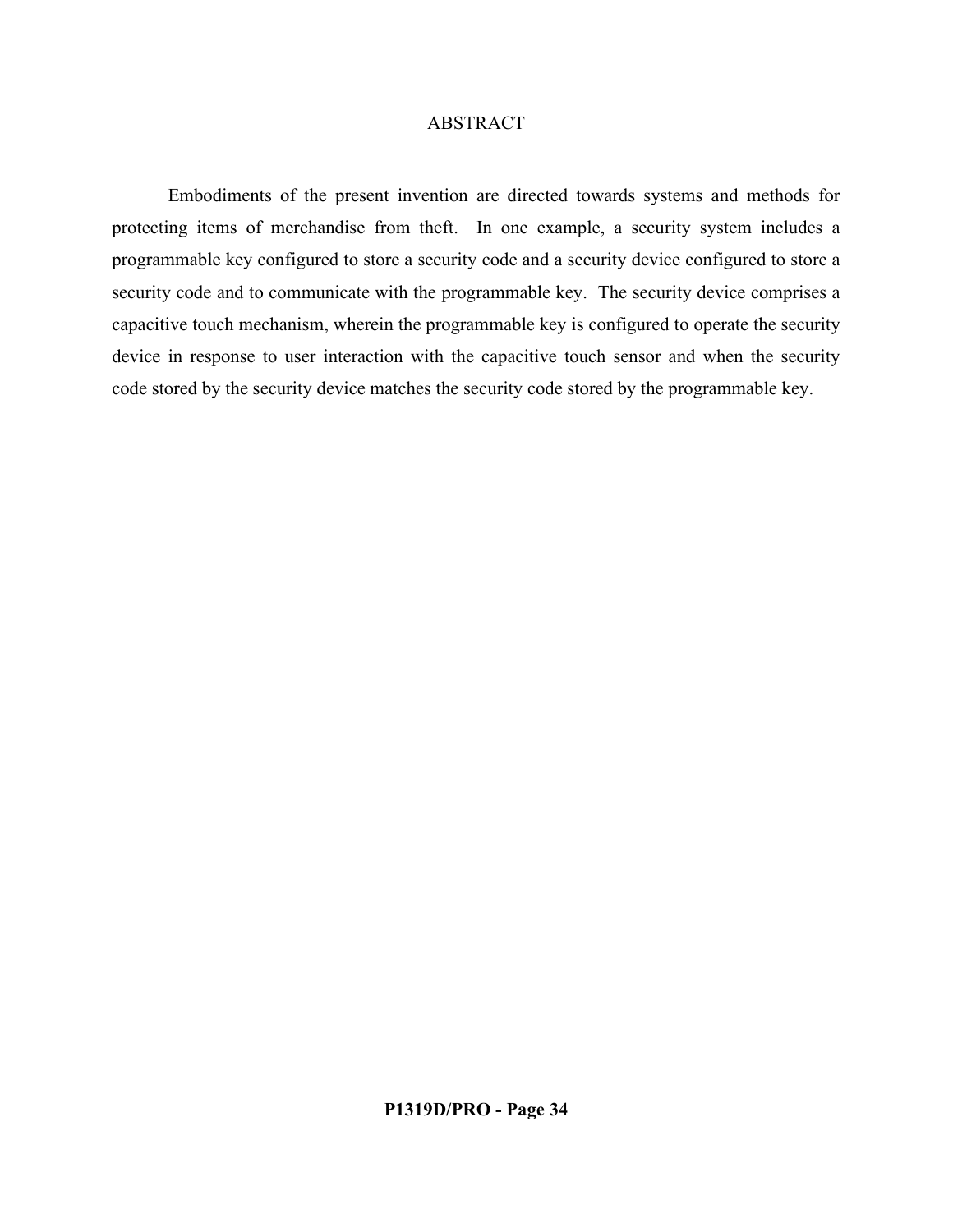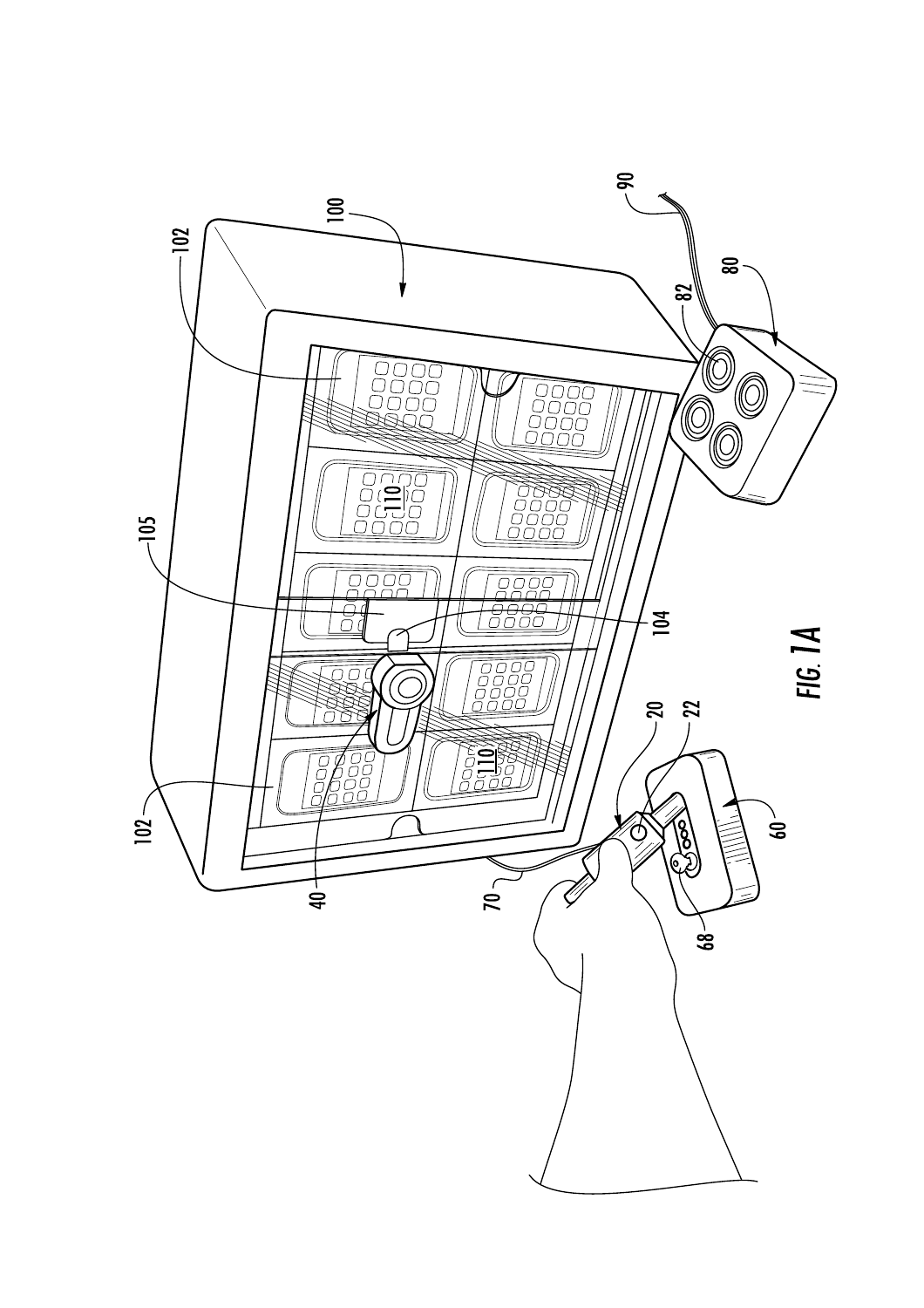

 $FIG. 1B$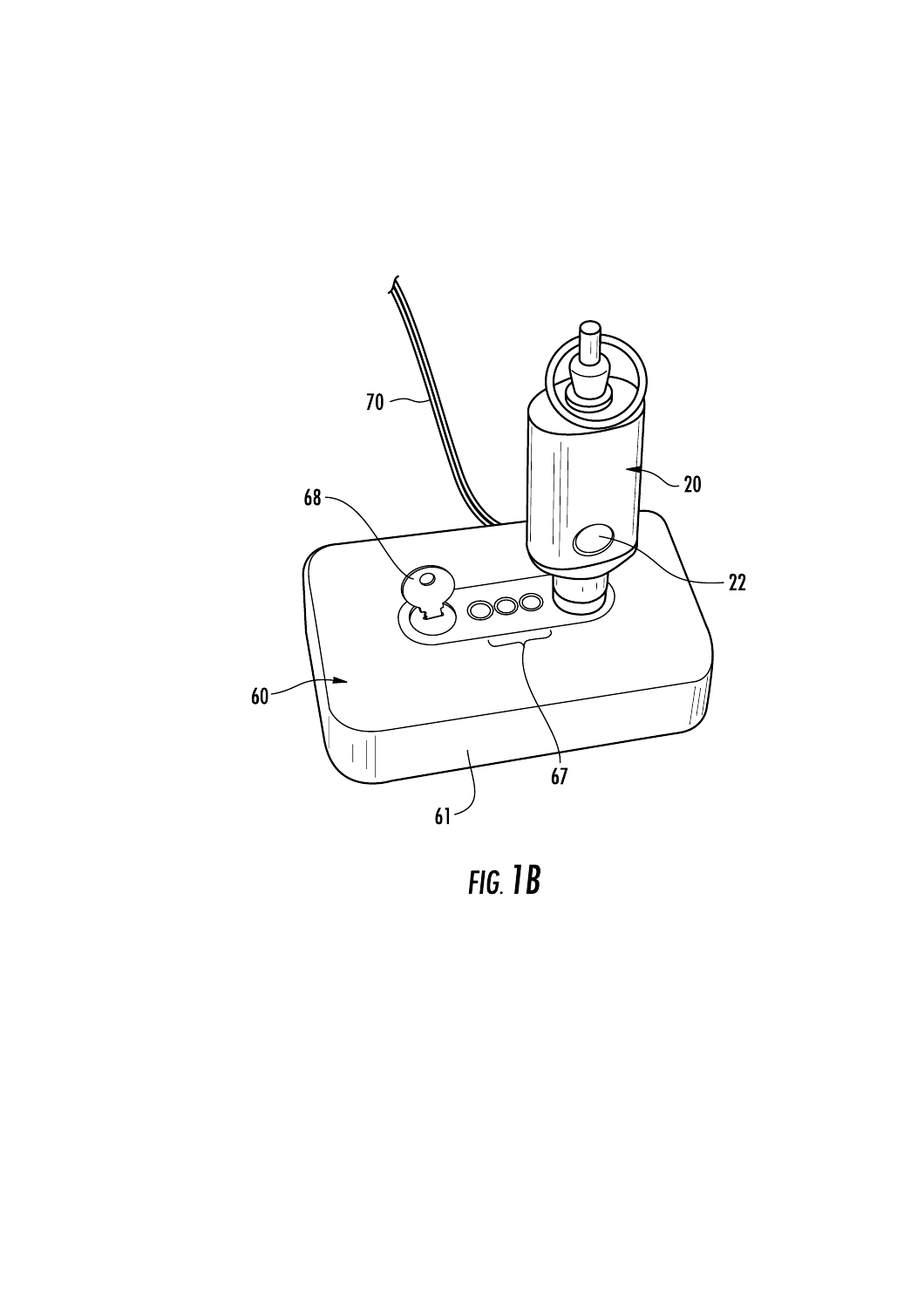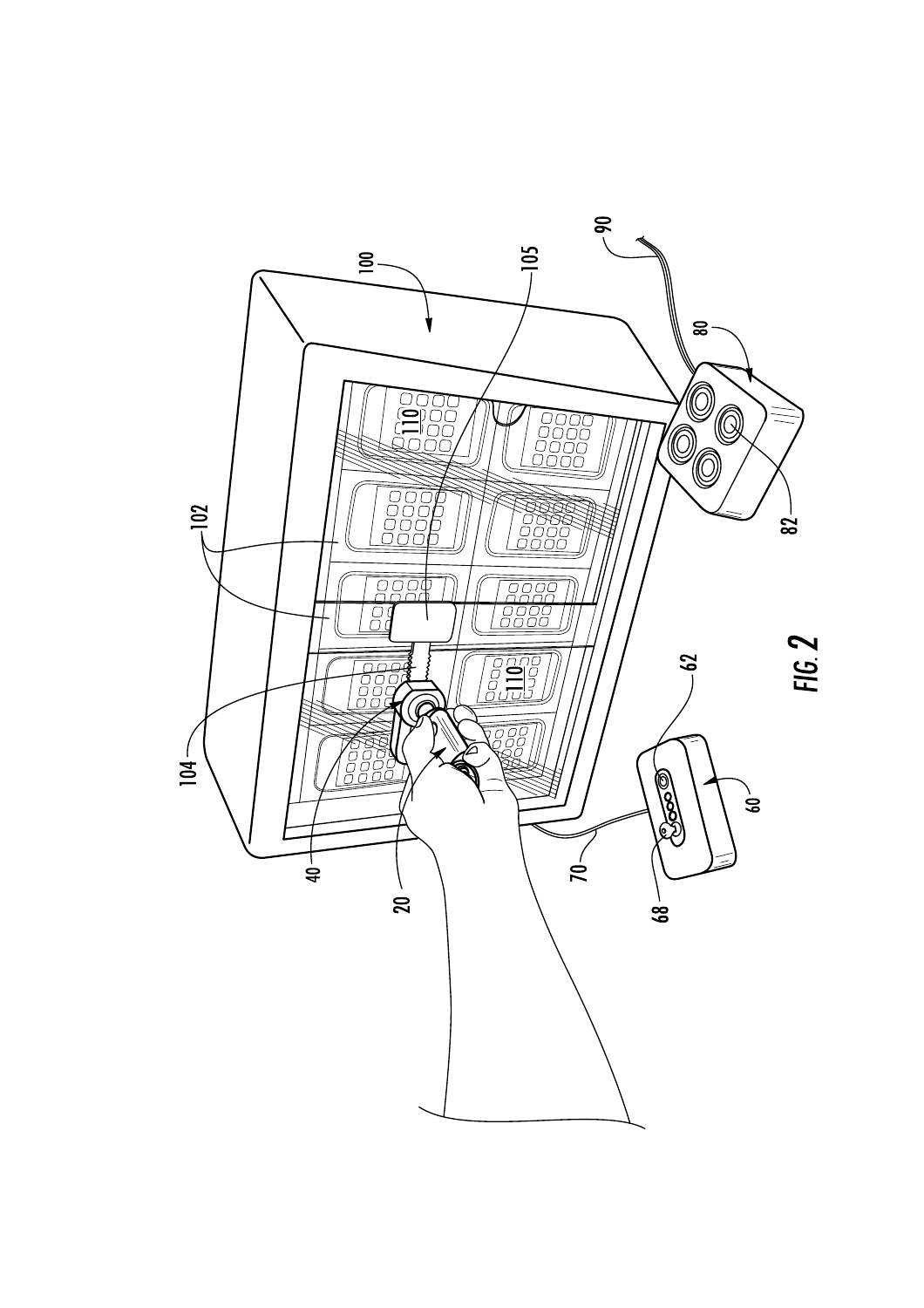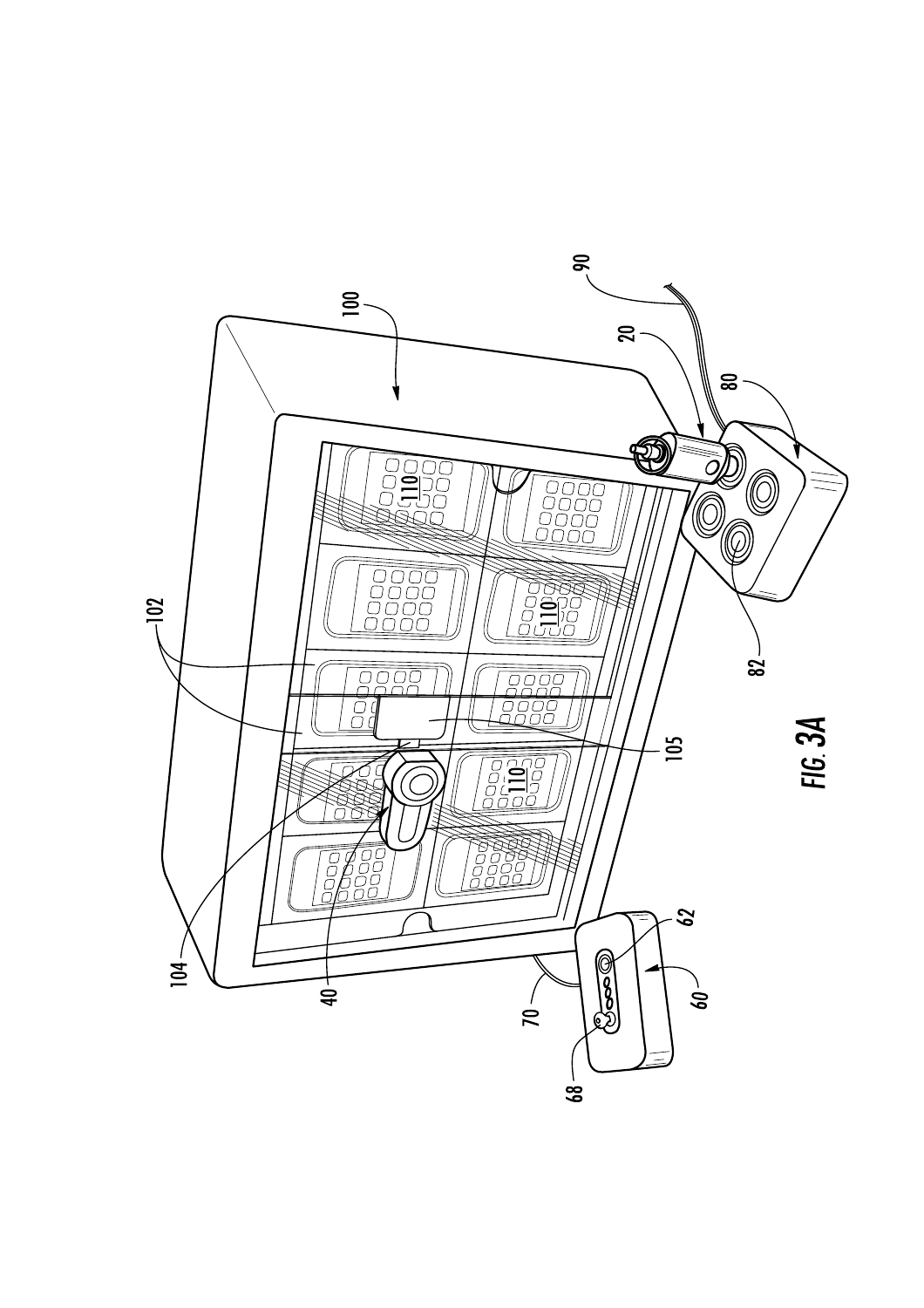

 $FIG. 3B$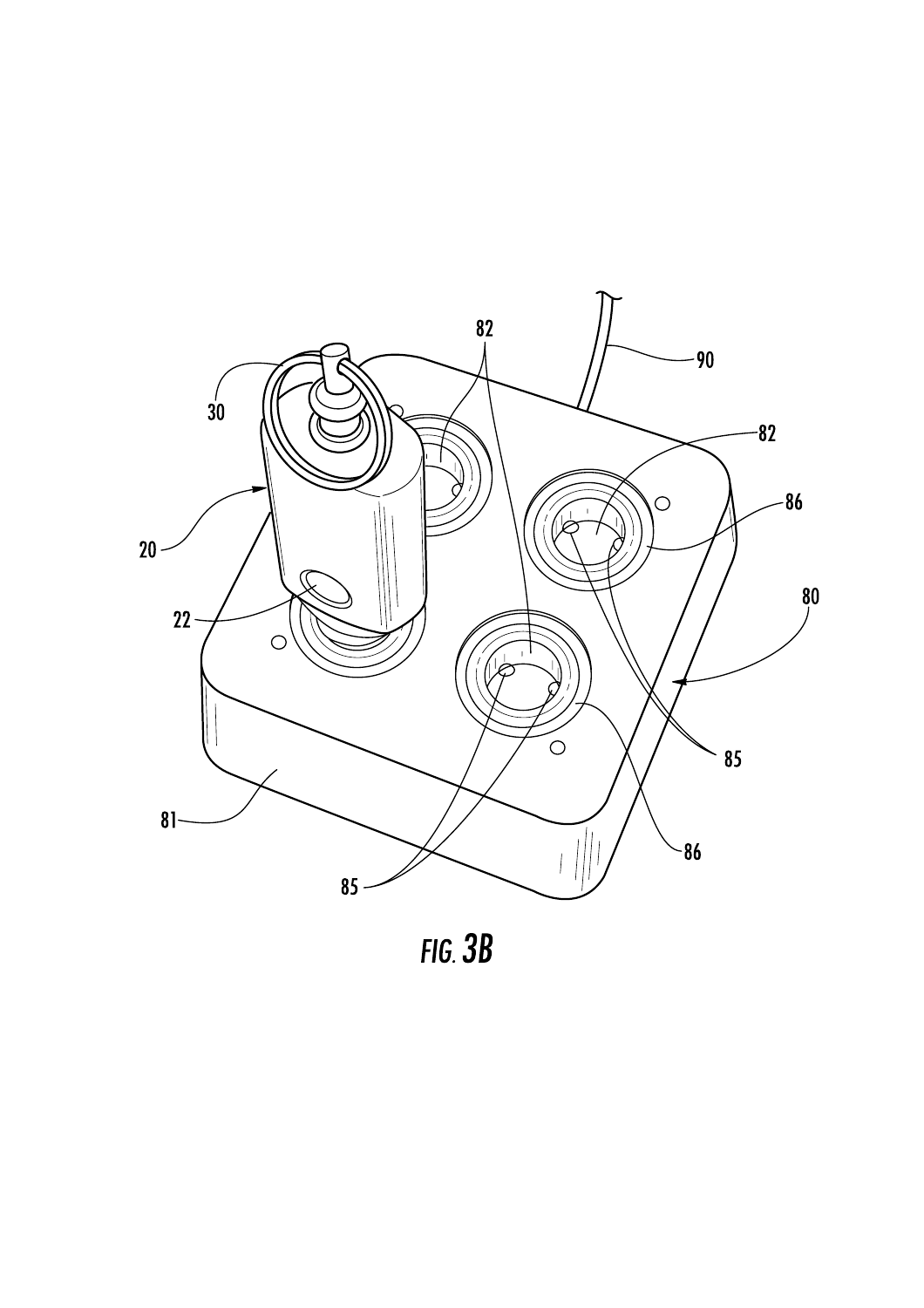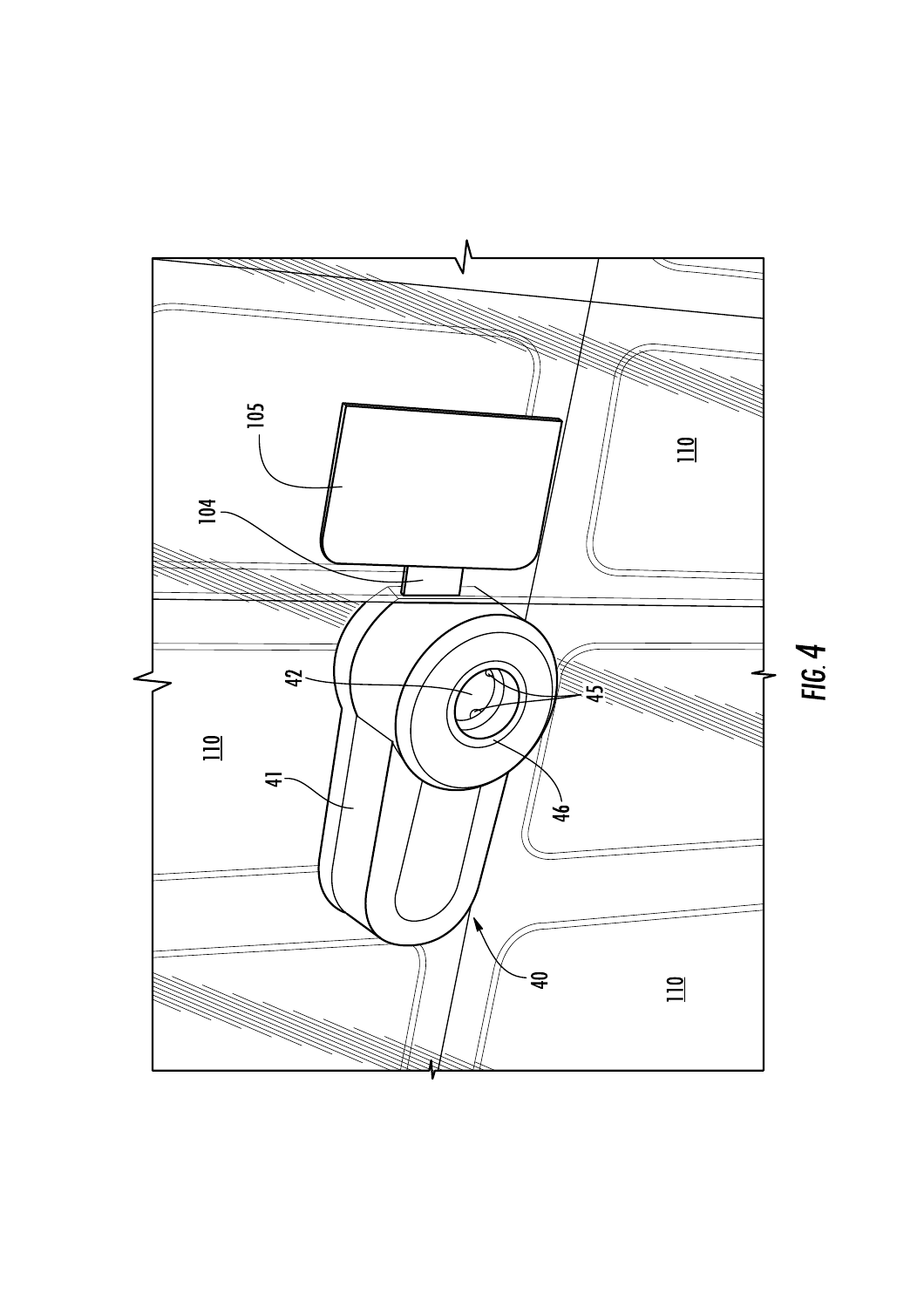

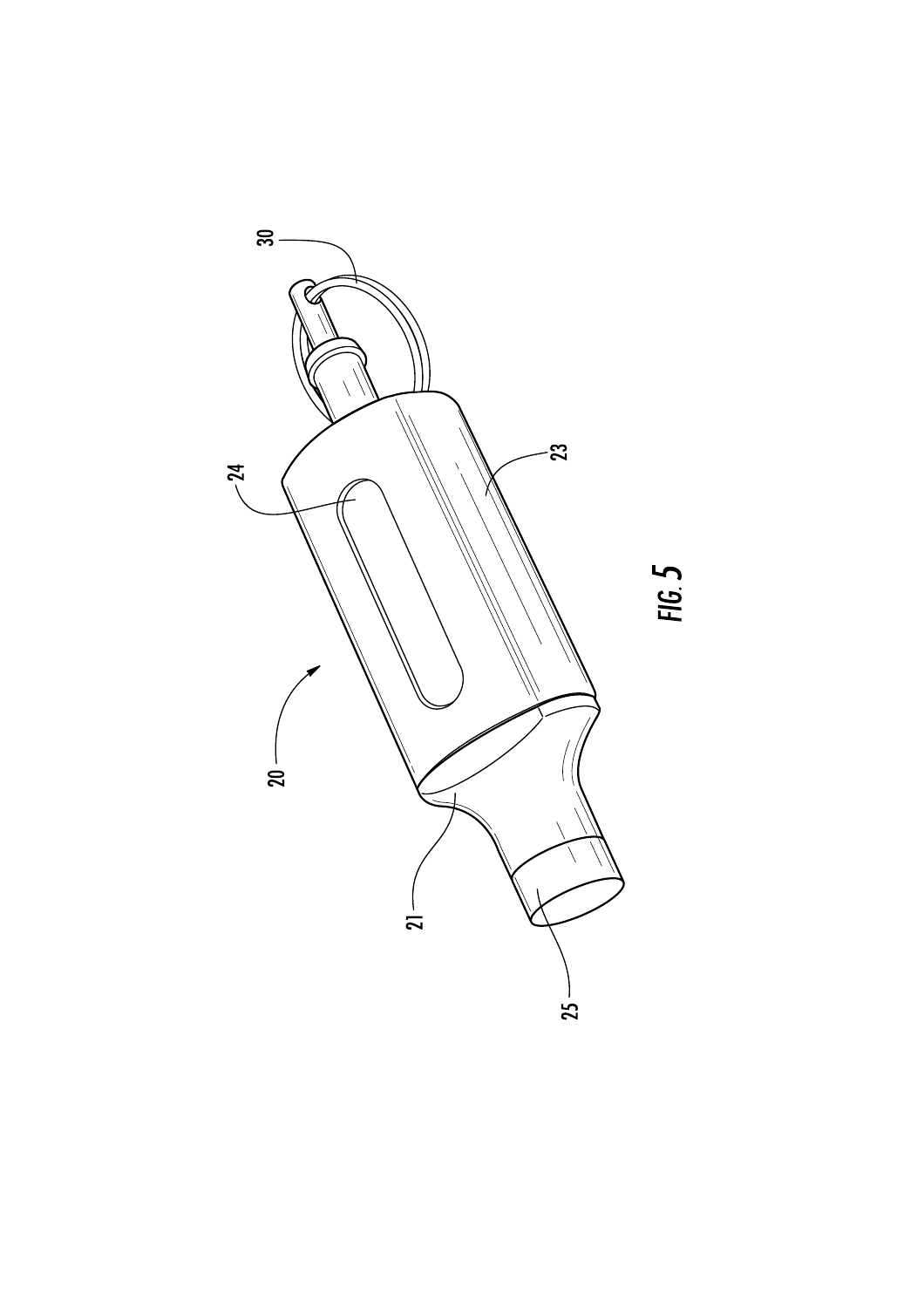

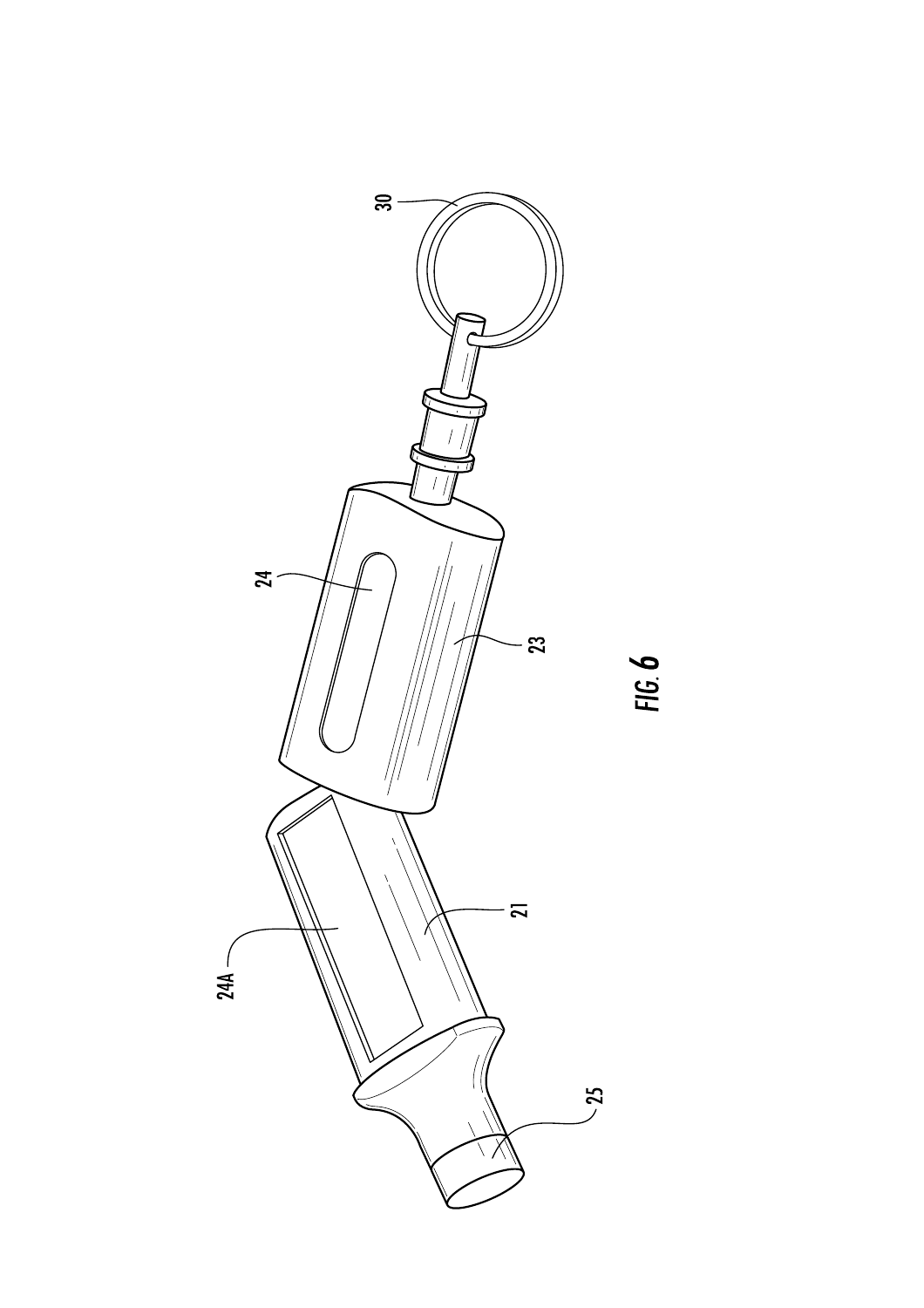

FIG. 7B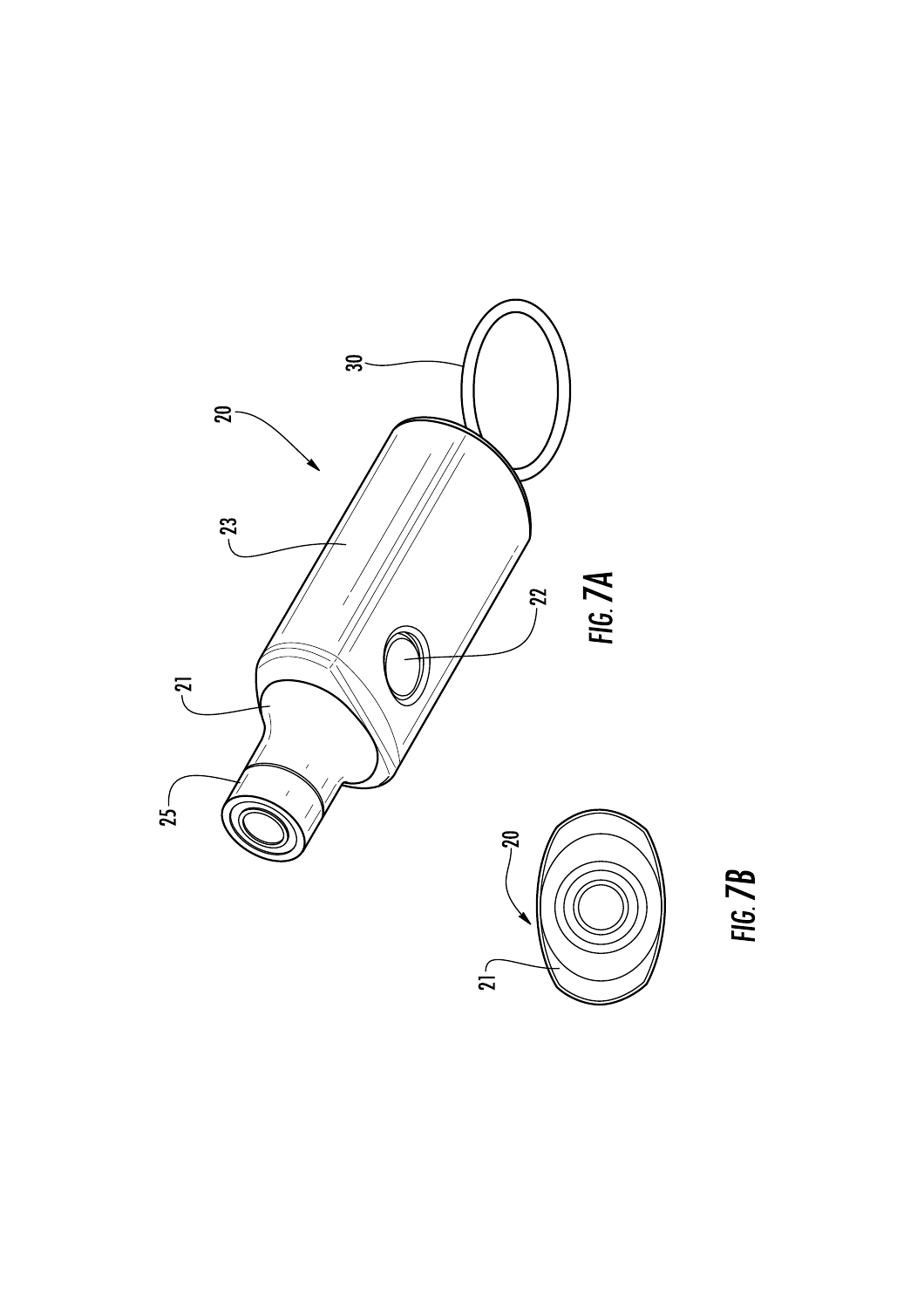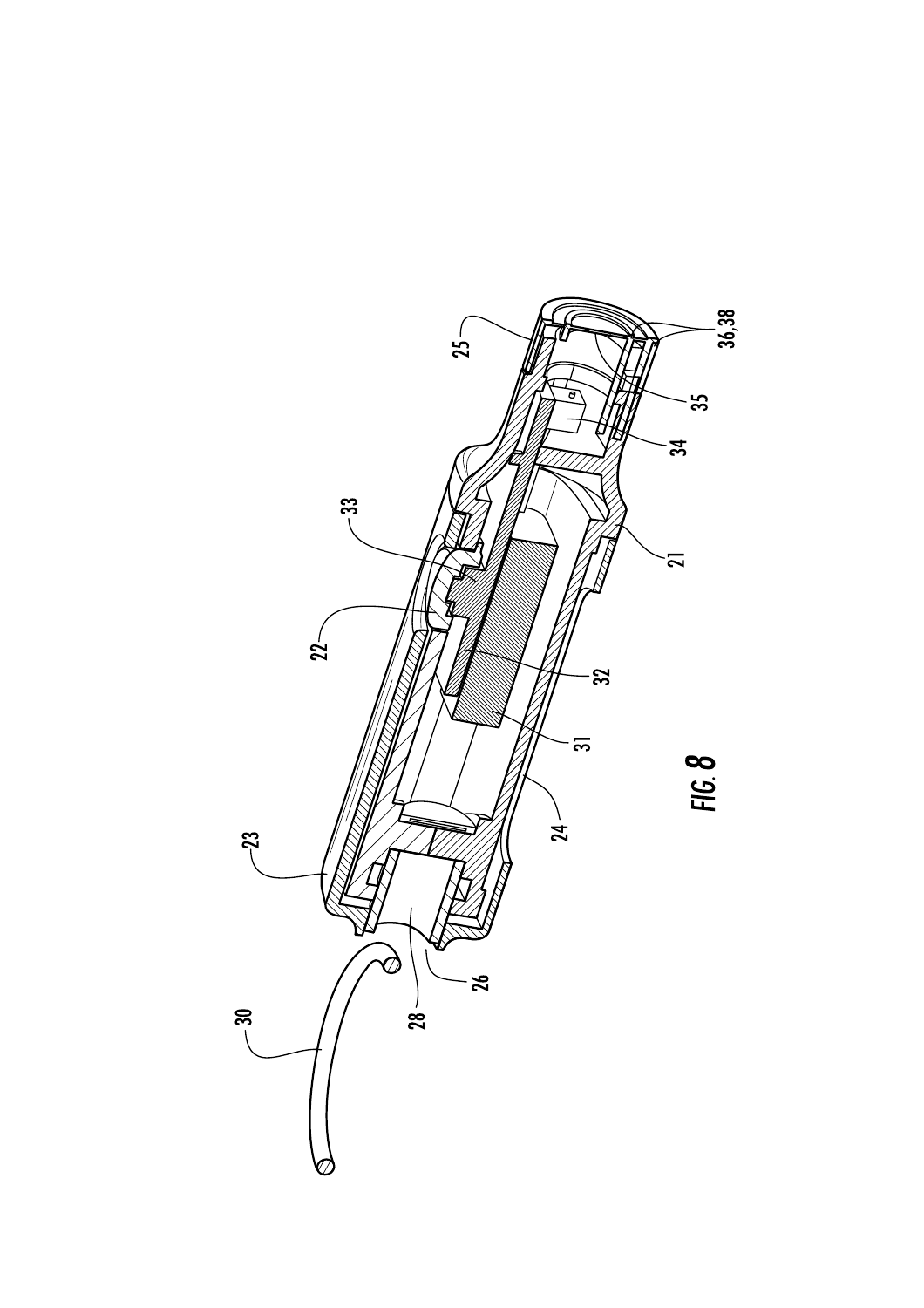

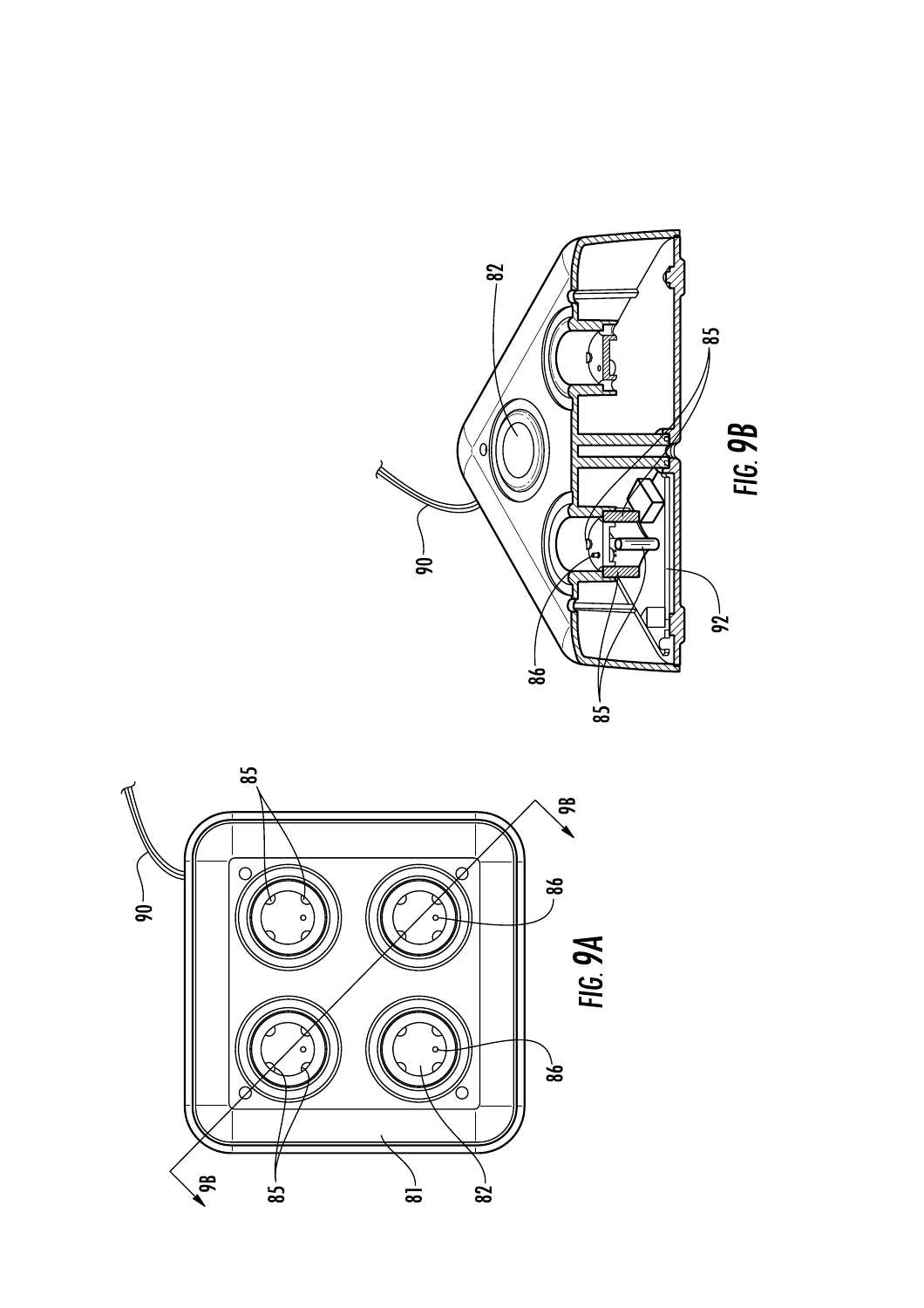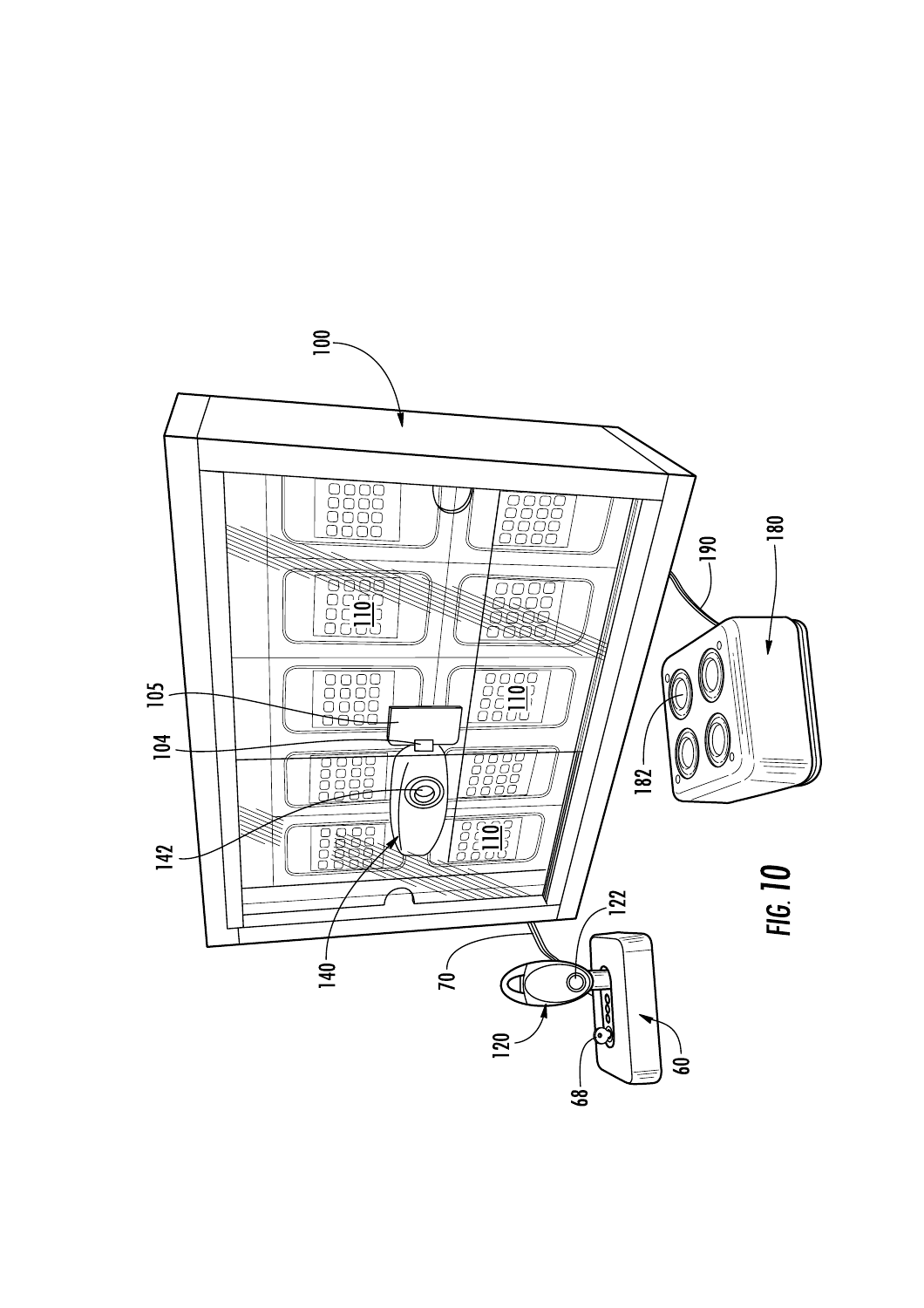

**FIG.** 11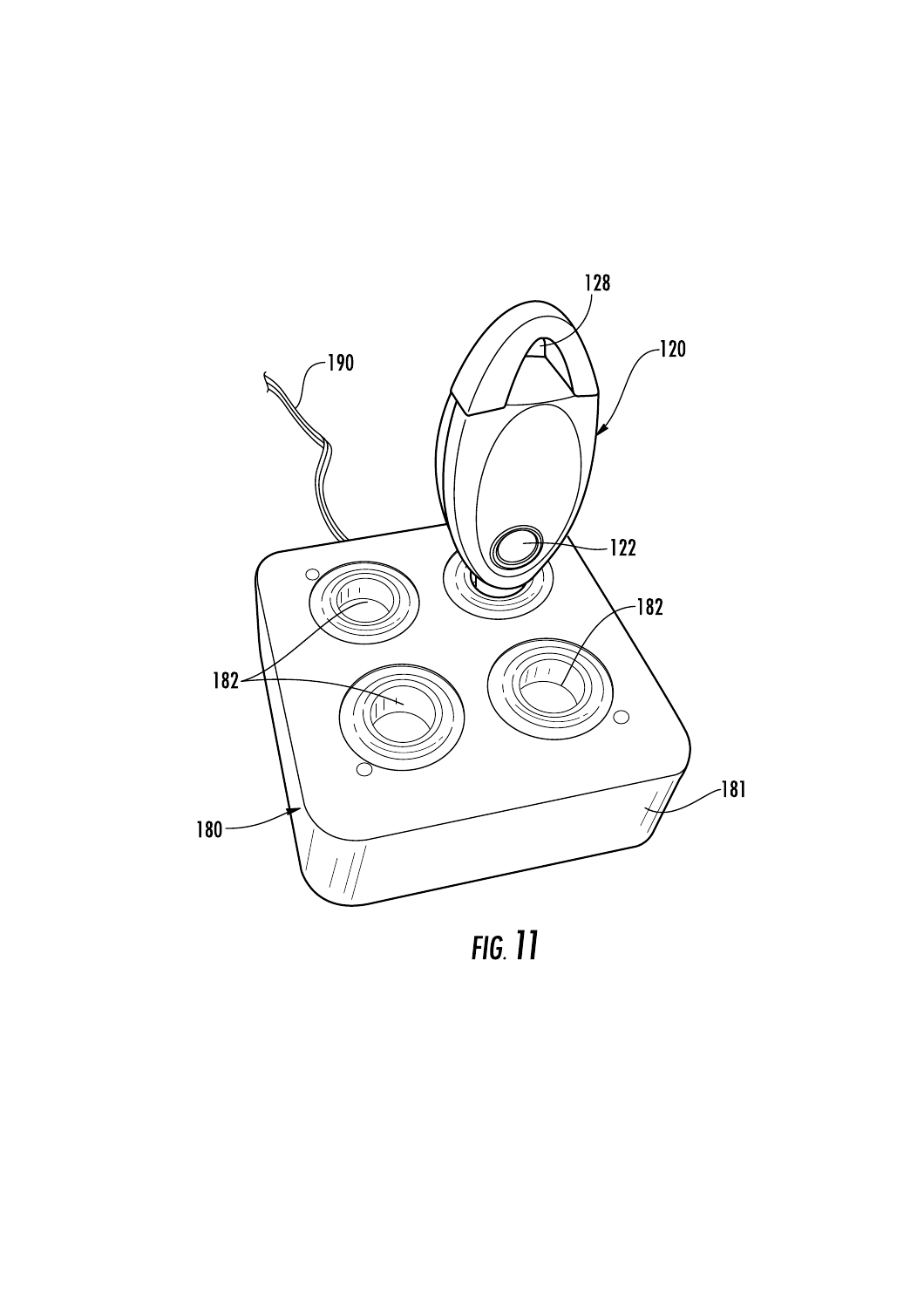

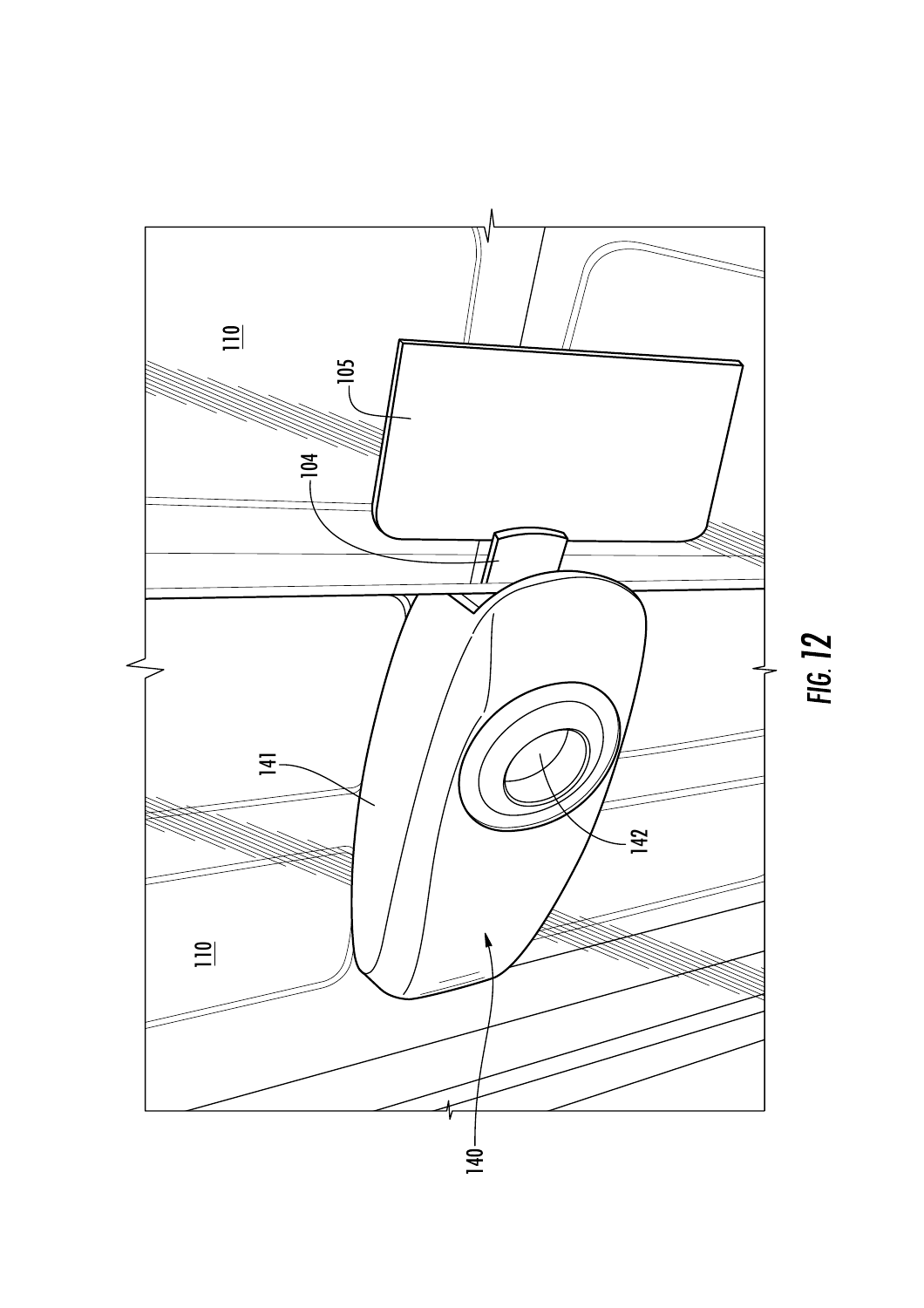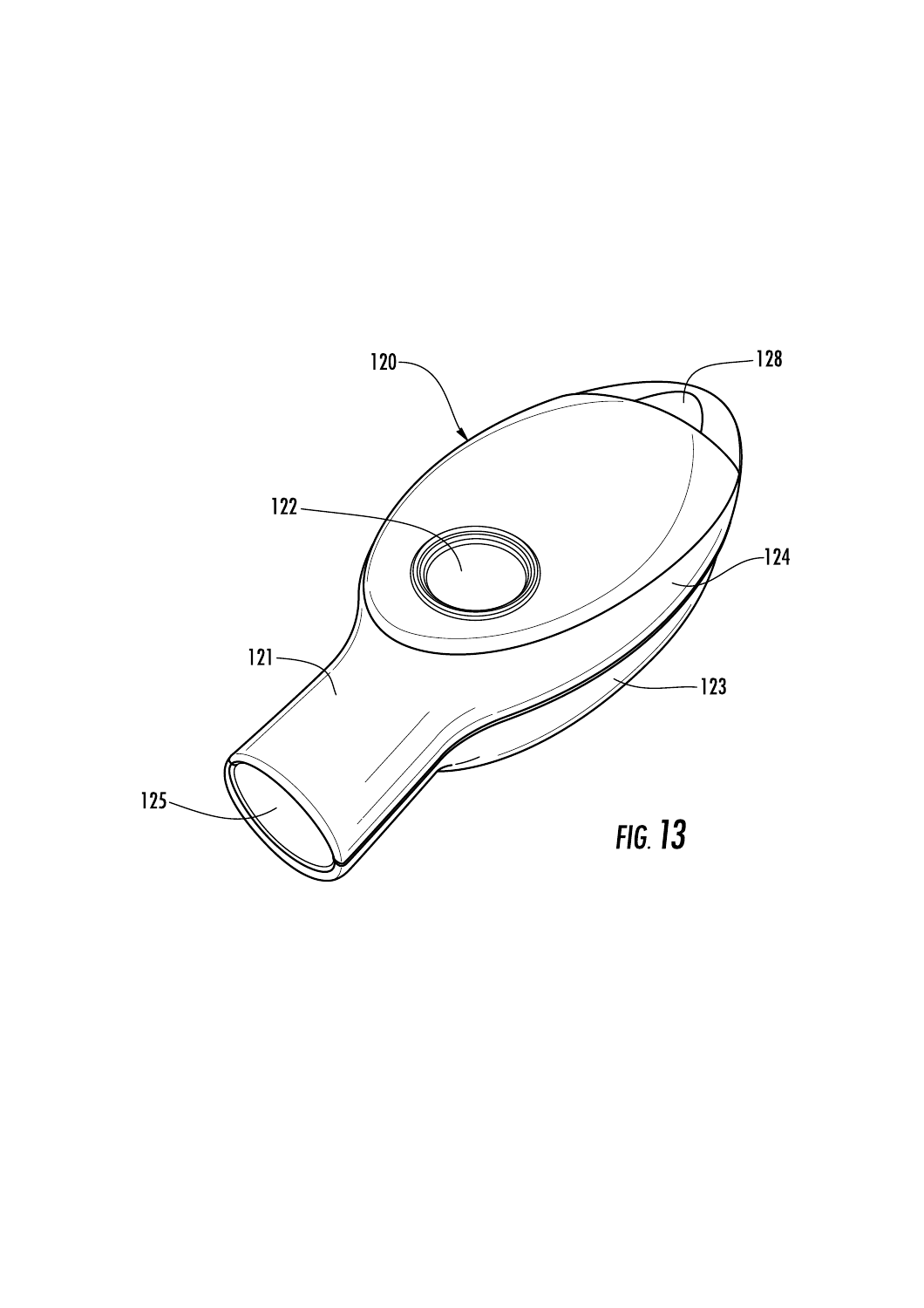

FIG. 14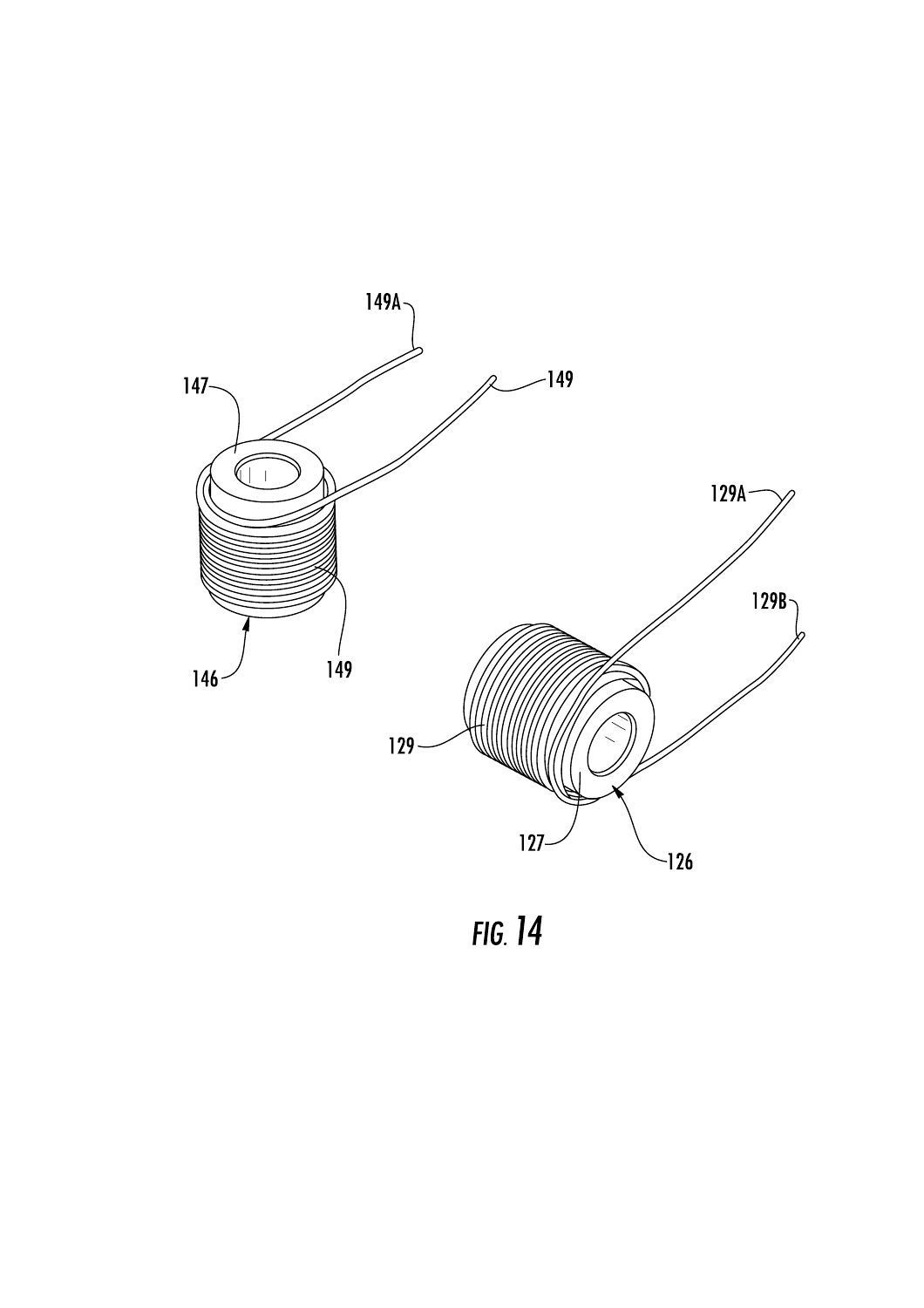



FIG. 15A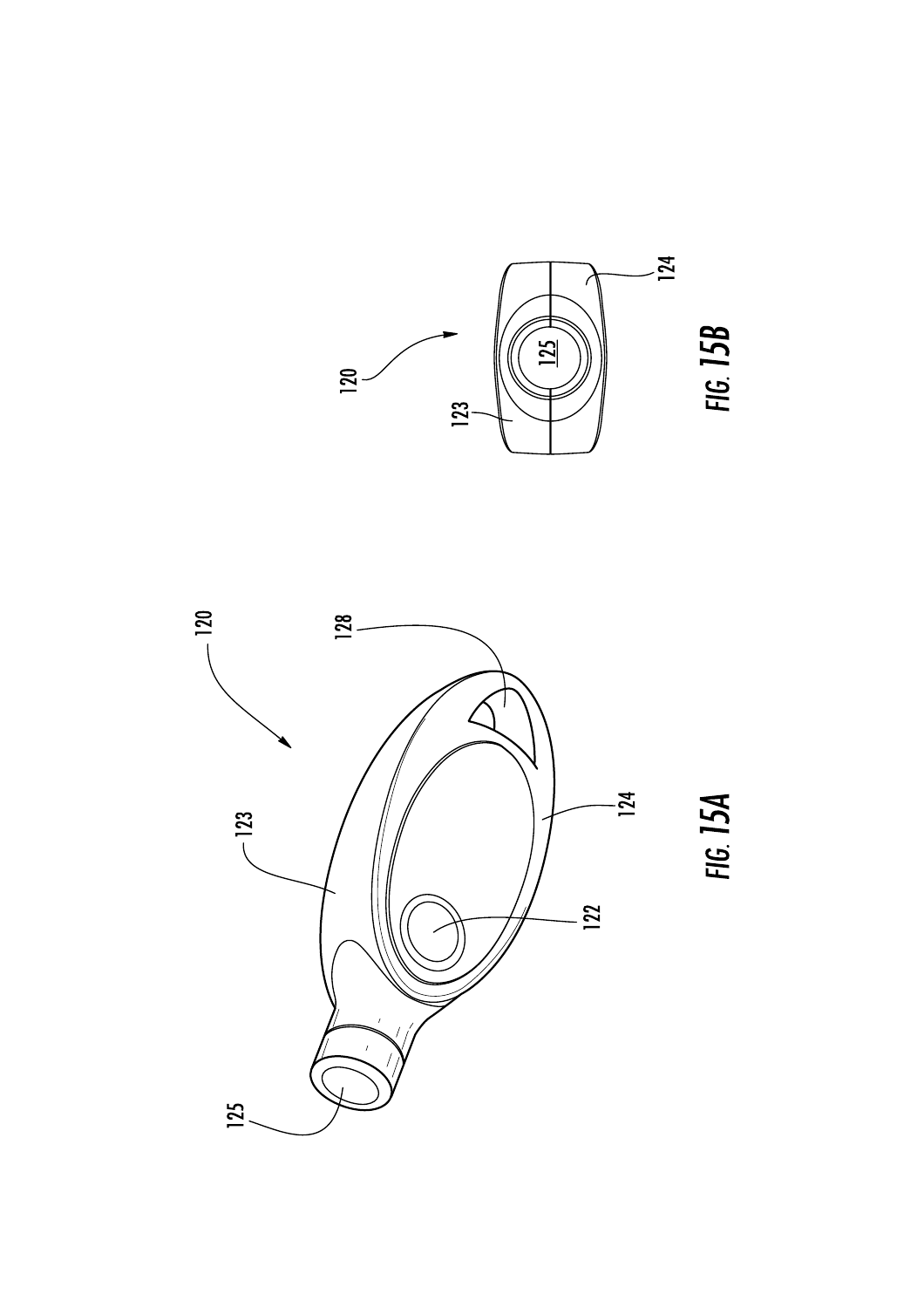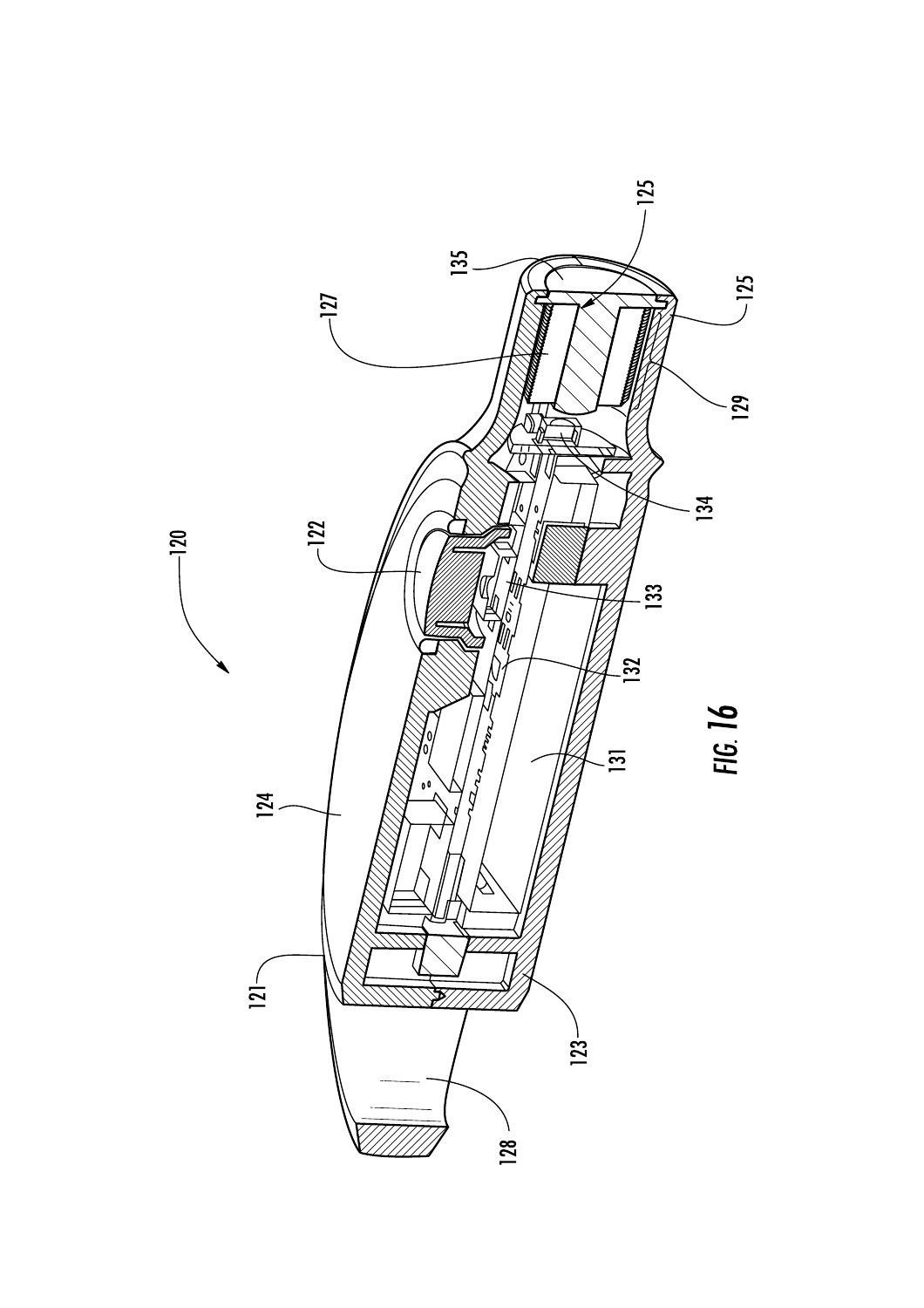



FIG. 17B